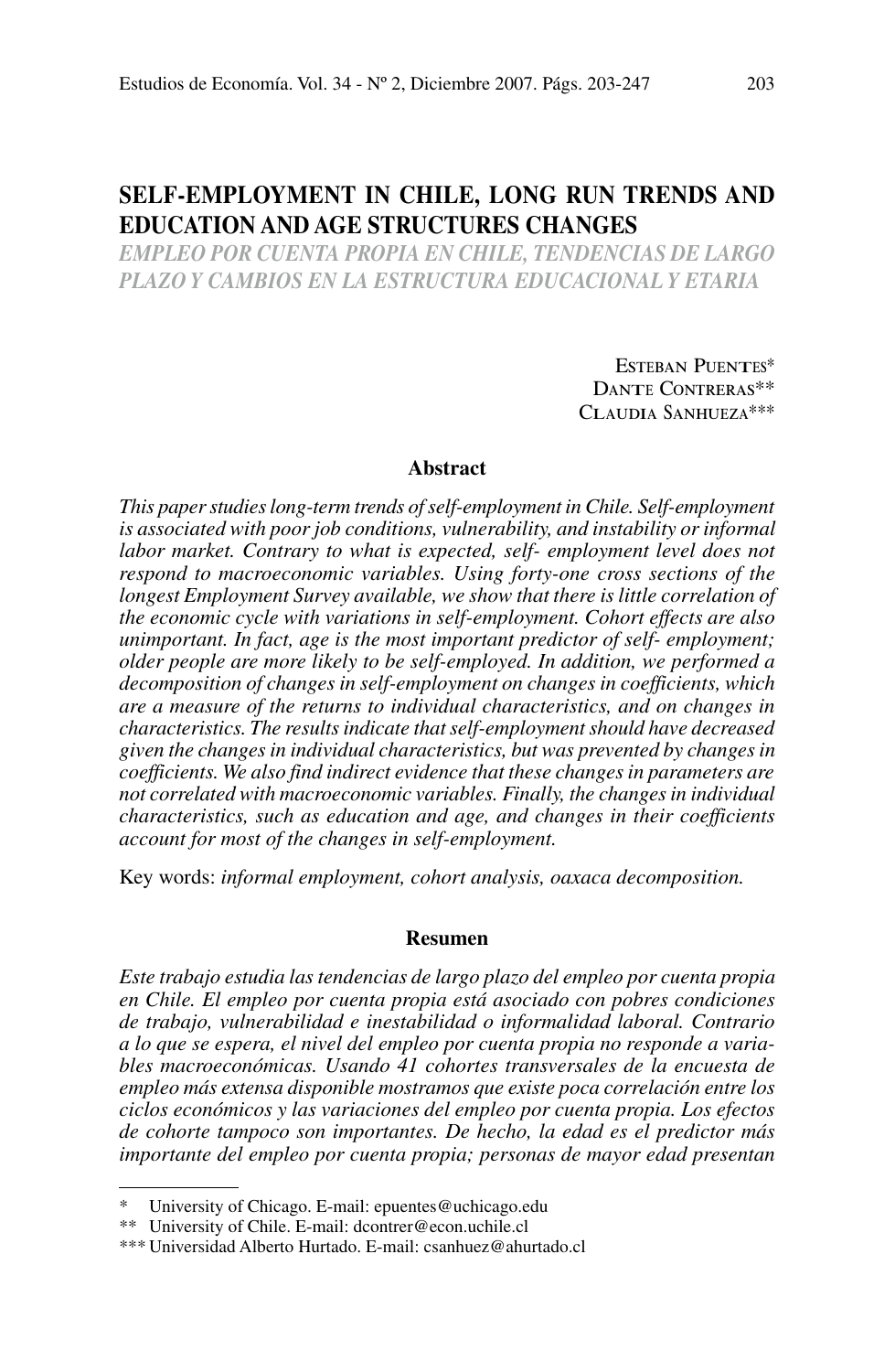*una mayor probabilidad de ser autoempleados. Adicionalmente, realizamos una descomposición de cambios en empleo por cuenta propia en cambios en los coeficientes, los cuales son una medida de los retornos a las características individuales, y en cambios en características. Los resultados muestran que el empleo por cuenta propia debería haber disminuido debido a los cambios en las características individuales, pero esto fue compensado por cambios en los coeficientes. También encontramos evidencia indirecta que estos cambios en los parámetros no están correlacionados con variables macroeconómicas. Finalmente, los cambios en características individuales, tales como educación y edad, y cambios en sus respectivos coeficientes, explican la mayor parte de los cambios en el empleo por cuenta propia.*

Palabras clave: *empleo informal, análisis de cohortes, descomposición de oaxaca.*

JEL Classification: *C13, J23.*

## **1. Introduction**

This paper studies the evolution of self-employment in a developing country for an unusually long length of time, 1965 to 2006, during which several economic reforms occurred. Self-employment has been associated with poor job conditions, vulnerability, and instability. Self-employed individuals in developing countries have no social security, severance pay, minimum wage, or working condition standard. Moreover, they do not have access to vocational training.

Self-employment in the Chilean labor market on average represents 20% of the workforce for the whole period in Greater Santiago. Female self-employment shows a U shape trend, it decreased steadily from more than 22% in 1965 to 15% in 1998 and then rose afterwards reaching 19% in 2006. In contrast the male workforce shows no significant changes on self-employment. A small increase is observed from 1965 to 1988 and a drop after that. The evolution of self-employment seems to not be correlated with changes in economic activity and labor market regulations. One possible reason could be several employment programs implemented during the biggest economic crisis of the period, 1982 to 1984. According to our data, these programs were very important and their presence could have mitigated the natural growth of self-employment for those years.

Chile has gone through several changes in labor market policies during the last fifty years. From regulated and protectionist legislation until 1973 to an unregulated labor market from 1973 to 1990 and to more protected legislation afterwards. In addition, the Chilean economy has exhibited a fluctuating economic growth, which affected unemployment which promoted the creation of emergency make-work programs in several years. These characteristics make Chile an interesting case to study the evolution of self-employment over a long period. Although self-employment levels and its determinants have been documented in several countries in the region, the evidence for Chile is limited<sup>1</sup>.

<sup>&</sup>lt;sup>1</sup> One related work by Restrepo and Tokman (2005) groups a set of papers that evaluate the effects of the institutions on the Chilean labor market.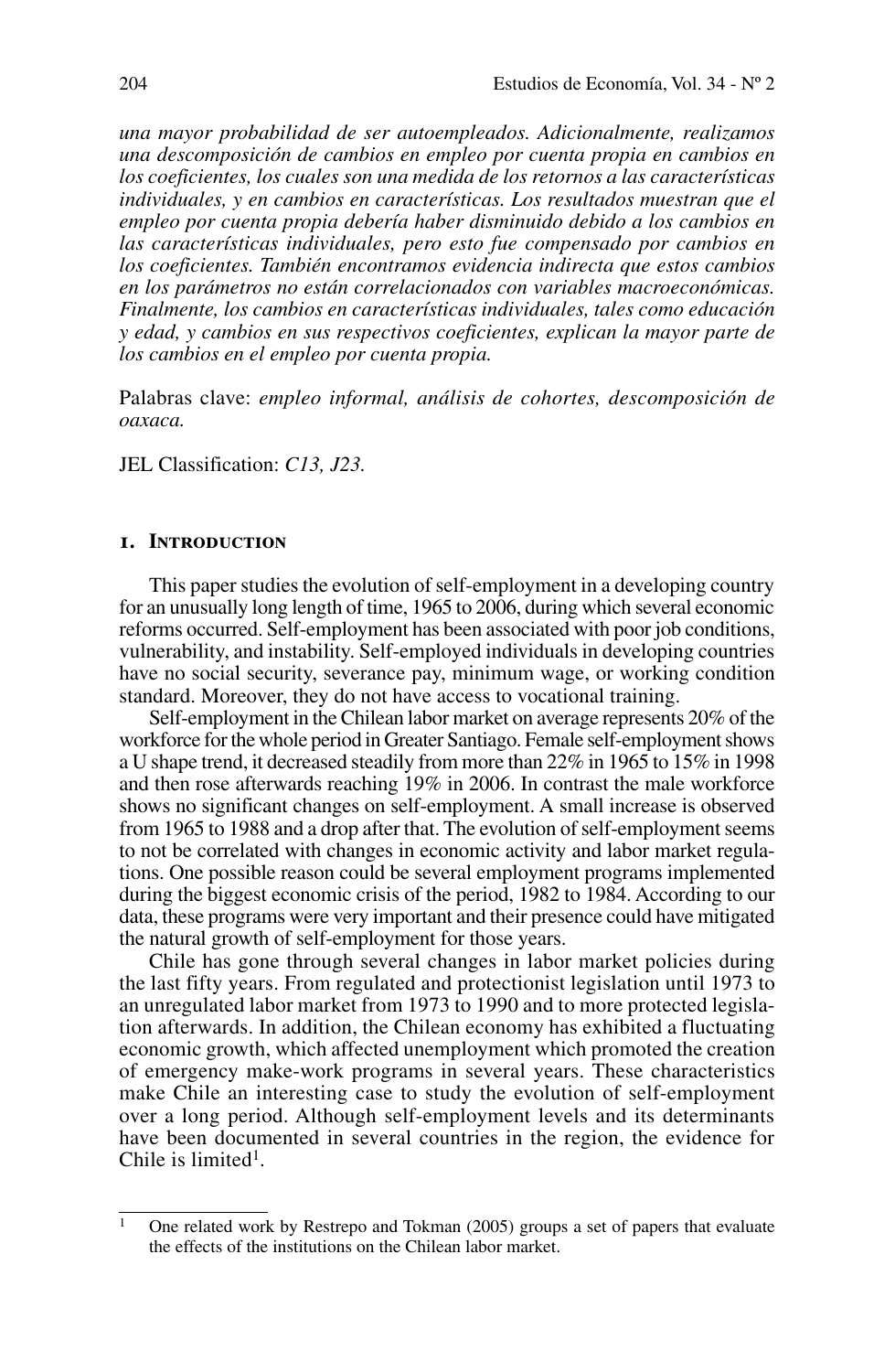In this report we employed two empirical strategies to investigate the main forces driving self-employment. First, we use micro simulation techniques to decompose changes in self-employment into two components: changes in characteristics and changes in parameters. Second, by using cohort analysis we decompose the self-employment rates for males and females in three factors: cohort effects, year effects and age affects.

The decomposition works in the following way, changes in self-employment are separated into two components: changes in workforce characteristics, such as education, age and household characteristics; and changes in the coefficients or propensities that those characteristics have on the probability of being a selfemployed worker. To model this probability we use two econometric methods: 1) a probit model between self-employment and the rest of the salaried workers, and 2) a multinomial probit for the choices between: self-employment, white collar workers and blue collar workers. Using the multinomial probit results, the effect of characteristics accounted for 14.6 percentage points and the effect of propensities accounted for -8 percentage points. This result implies that if coefficients would not had changed, the drop in self-employment would had been of 14.6 points. For males, during the entire period self-employment rose by 1.2 percentage points driven mostly by the propensities, 5.6 points, and counterbalance by characteristics, -5.2 points. These decomposition results show that the changes in characteristics should lead to a small drop on self-employment, however changes in propensities tend to counterbalance that effect, increasing it. When we compare the decomposition by decades, we found indirect evidence that going from high levels of regulation to no regulation in the labor markets, jointly with low economic growth situation that happened from 1965 to 1976, self-employment did not decrease, moreover, when combining high economic growth and medium market regulations, as in the 1986 to 1996 decade, selfemployment tends to decrease.

A cohort decomposition of self-employment was also estimated and the results confirm our previous findings. Year effects which are a measure of changes associated to the economic cycle are mostly not significant. For instance, for all the years with negative per-capita GDP growth, only in 1983 the year effect was significant, by decreasing self-employment for females and increasing it for males. For females, we find that for the period between 1985 to 1996, which presented high economic growth, year effects had a negative impact on self-employment. For the same period, we observe increasing labor market regulations that do not seem to increase self-employment.

Cohort effects, which are a measure of structural differences among generations, such as attitudes towards work and child care, are almost non-existing. Only age and education are the important factors. With and increase in age, there is an increase in the probability of being self-employed. This effect is higher for women than for men. Also lower education is correlated with a higher probability of self-employment.

Both methods show the little effect that macroeconomic variables had on self-employment. However, the changes in individual characteristics, which are the most important in the cohort decomposition, should produce a bigger drop in self-employment that did not occur because of changes in parameters. We do not know which factors affected those changes in parameters, but they do not seem to be correlated with economic activity or legislation reforms.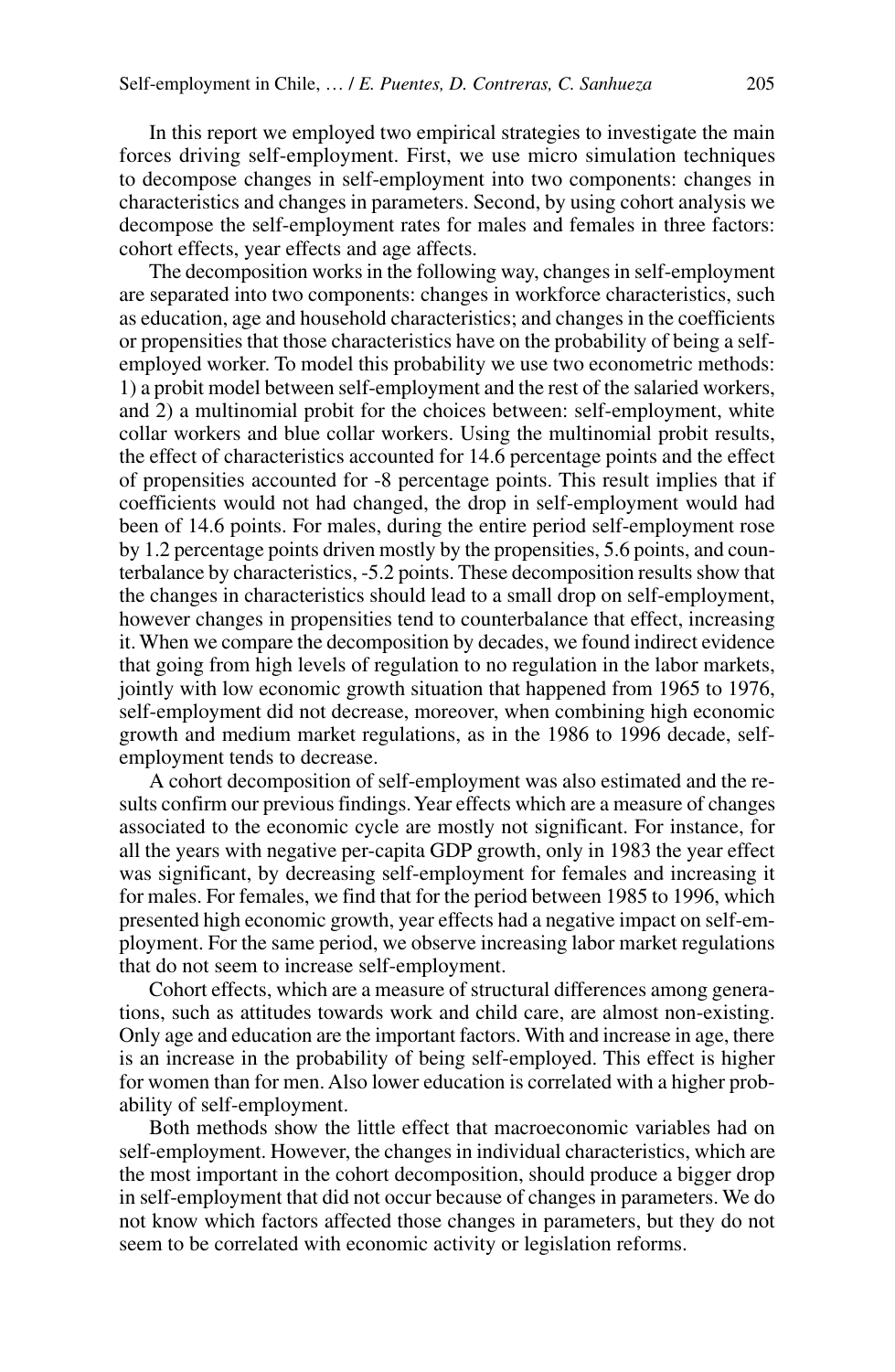The paper is organized as follows: the second section offers background information on the Chilean economy; the third section describes the data and the evolution of self-employment in Chile in several dimensions; the fourth section presents the cohort analysis. In the fifth section we show the decomposition results. Finally, the last section concludes.

# **2. Background information on Chilean Labor markets**

## **2.1. Chilean labor market regulations2**

Chile has gone through several changes in labor market policies during the last fifty years. Table A2 presents a summary of those regulations and their implications on the cost of dismissal or labor rigidity. In addition, Figure 1 to Figure 3 present an index of job security, the evolution of the minimum wage, and an index of collective bargaining<sup>3</sup>. This information will help us to understand the evolution of the legal environment in the Chilean labor market. Montenegro and Pagés (2003) evaluate the effects of labor regulations in Chile and find negative effects on formal employment and, in addition, the regulations increase the probability of women and unskilled workers to be self-employed.

Before 1966 Chile had an unregulated labor market, with no legal requirements for dismissal expect for notice one month in advance. This latter characteristic has been kept constant over the years. However collective bargaining was introduced in 1931 with the labor code. Between 1960 and 1973 the unionization rate increased from 11% to 37% of total employed workers in 1973, reaching more than 50% in some sectors (Feres, 1997).

In 1966, the "ley de inamovilidad" (law of no-mobility) was introduced to impede employers from dismissing workers without just cause. From then until 1973, several laws were implemented in order to protect workers with job security provisions: high compensation, compensation by type of occupation, and labor supply restrictions by the existence of ID for type of occupations and special benefits for some unions. Firms had to pay compensation equal to one month's wage per year of work to all workers dismissed without just cause. Although the law considered economic needs of the firm as just cause and therefore workers dismissed would not qualify for severance pay; in practice,

 $\overline{2}$  This section presents an overview of Chilean labor market regulations. The analysis is based mainly on Edwards and Cox (2002), Mizala and Romaguera (2001), and Montenegro and Pagés (2003).

<sup>3</sup> The measure of job security was taken from Montenegro and Pagés (2003). It computes the expected cost at the time a worker is hired of dismissing this worker in the future. The assumption is firms evaluate future dismissal costos based on current laws. Higher values of this variable indicate periods of relatively high job security, whereas lower values characterize periods in wich dismissals were less costly. The measure of bargaining power was constructed for Edwards and Cox (2000). This index reflects the degree of centralization of collective bargaining. This variable takes values from 1 (total decentralization) to 4 (total centralization). The use of this measure is based on the observation that union coverage tends to be larger in countries where collective bargaining is centralized.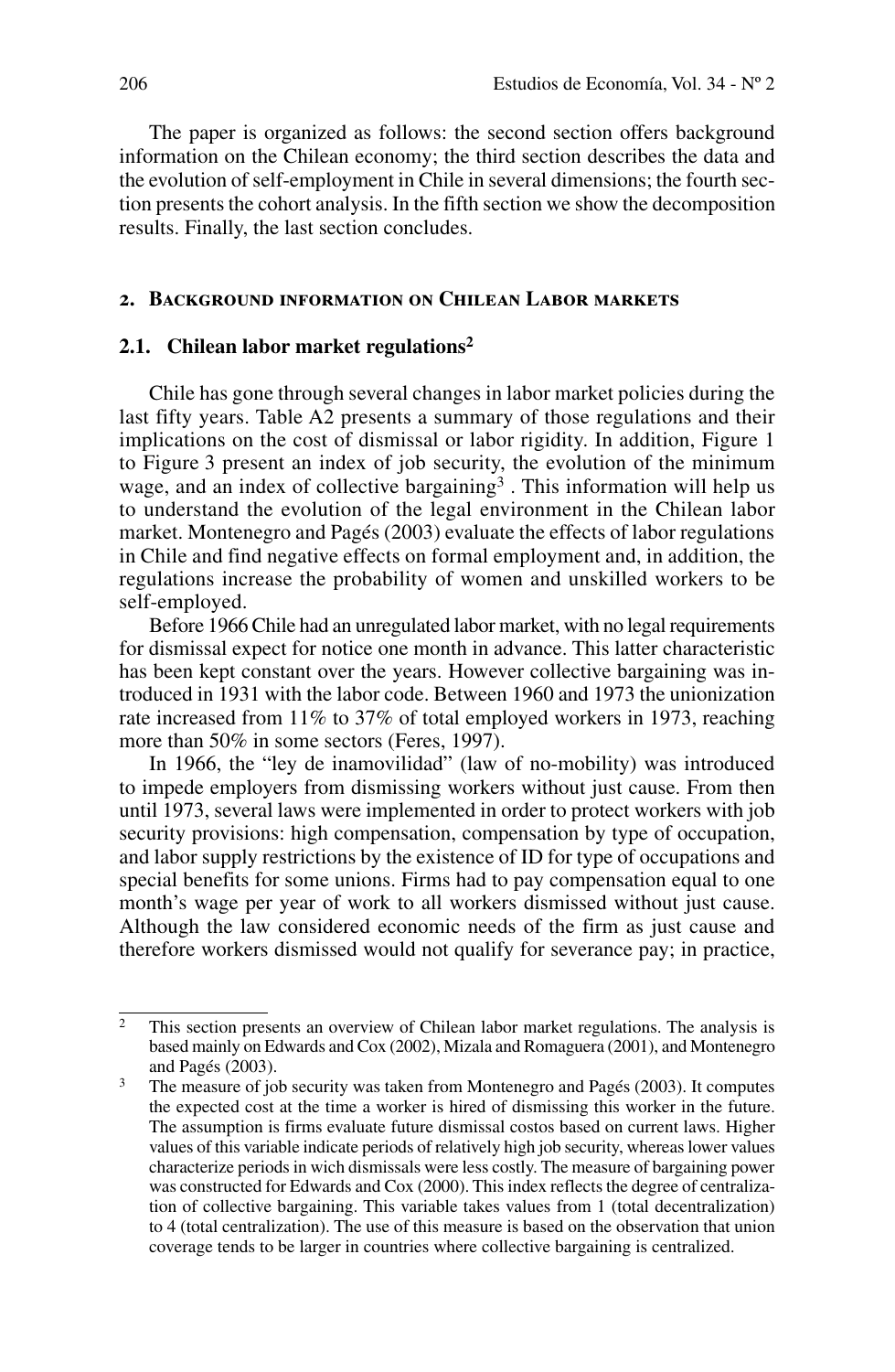workers could appeal to courts and usually these dismissals were considered unjustified. In this latter case, the employer could choose between paying the mandatory compensation or reinstate the worker.

Likewise, collective bargaining for all types of unions was permitted. And, given that the affiliation was obligatory, the collective contract applied to all unionized workers. The regulation also allowed indefinite strikes with prohibition of replacement. Finally, in the private sector, wages were set through collective bargaining or directly with the employer, subject to the minimum wage. Indexation was generalized to the public and the private sector.

In 1973 the dictatorship violently changed the political situation and started a de facto liberalization of the labor market. Although during this period the protectionist norms were not modified, the strong degree of union activity repression permitted a real deregulation. This situation ended in massive increases of dismissals that used "economic needs by the firms" as firing cause.

The government also set by law the general increases of remunerations for the private and public sectors. Minimum wages were standardized and determined by the government without an established frequency. Since collective bargaining was prohibited, wages were rigidified. The decreasing inflation and indexation of salaries to passed inflation generated an increment of real wages between 1975 and 1982.

The following period from 1978 to 1990 corresponds to the last years of the military regime. In this period the labor market is formally deregulated, via the "Labor Plan", since in 1979 collective bargaining, union activity and strike were re-established but in very different conditions than previously. Regarding dismissals, employers could dismiss workers without cause and there was no possibility of claim, but the compensation of a month per year of service remained. In 1981, this was limited to a maximum of 5 years. With the re-establishment of the collective bargaining, the politics of remunerations changed, with the mechanisms of market determined the salaries. Since 1982, the obligatory indexation of the private collective contracts was eliminated and the readjustment salaries stopped for the private sector. Edwards and Cox (2002) evaluate the effects of different labor market outcomes: wages, unemployment and employment. In particular, they find that effects were modest and that there was an increase of 2% on informal sector wages.

In 1990, after the return of democracy, a new labor reform further increased the cost of dismissal. In general terms, employment protection was increased and unions were given a slightly greater role in the collective bargaining process. The new democratic government, however, made an effort to maintain a "flexible" labor code. The new law considers dismissals motivated by the economic needs of the firm justified, but employers are still liable to pay compensation equal to one month's pay per year of work with a maximum amount of 11 months of pay. It is the responsibility of the firm to prove just cause. If such causality cannot be demonstrated, there is a 20 percent surcharge in the amount of compensation. Still, collective bargaining continues being highly decentralized, allowing for voluntary affiliation and unions for individual firms and groups of workers. The minimum wage was significantly increased and was differentiated by age group.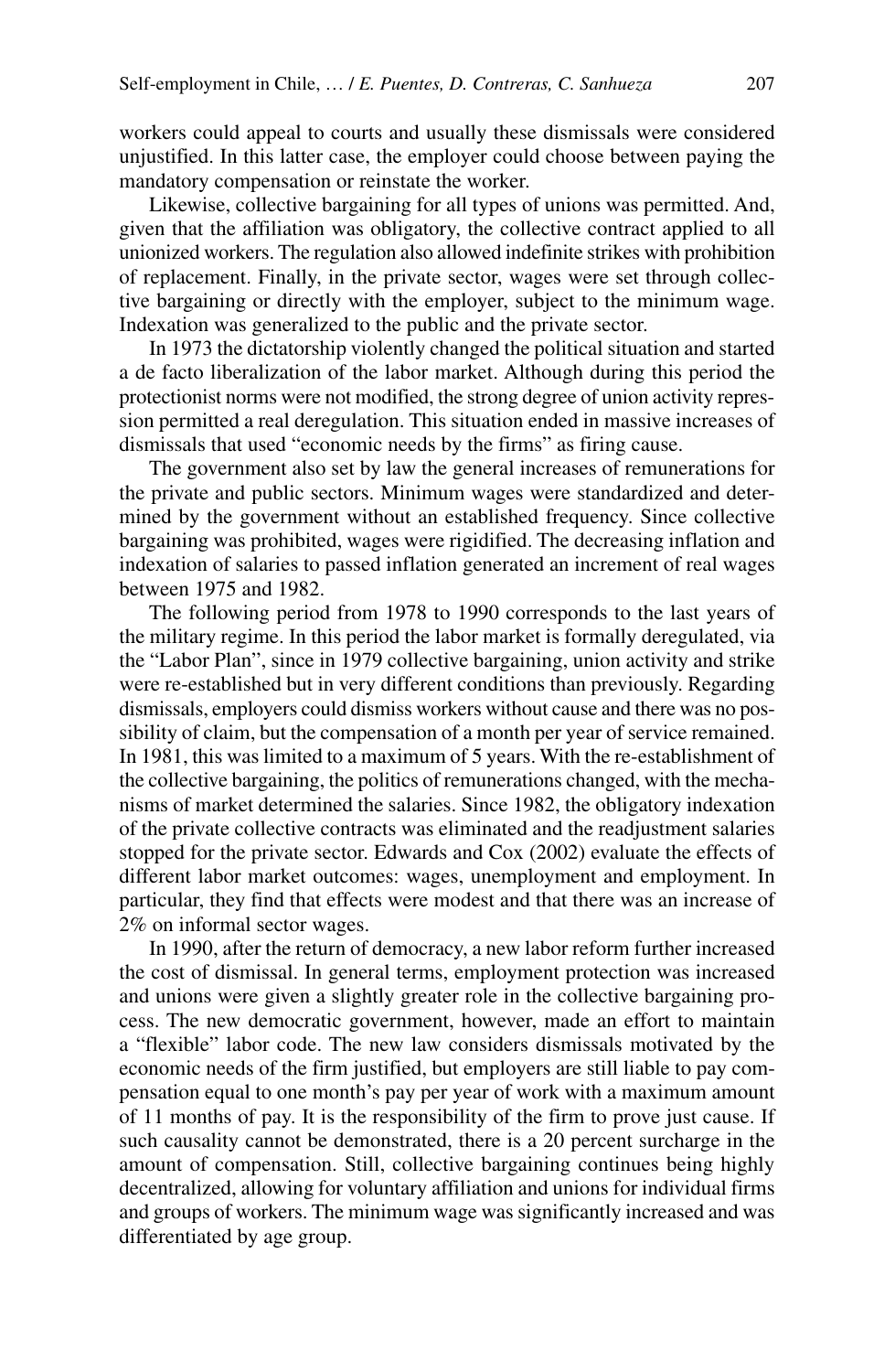

FIGURE 1 Job Security Index (Montenegro and Pagés, 2003)

Figure 2 Minimum Wage (Montenegro and Pagés, 2003)

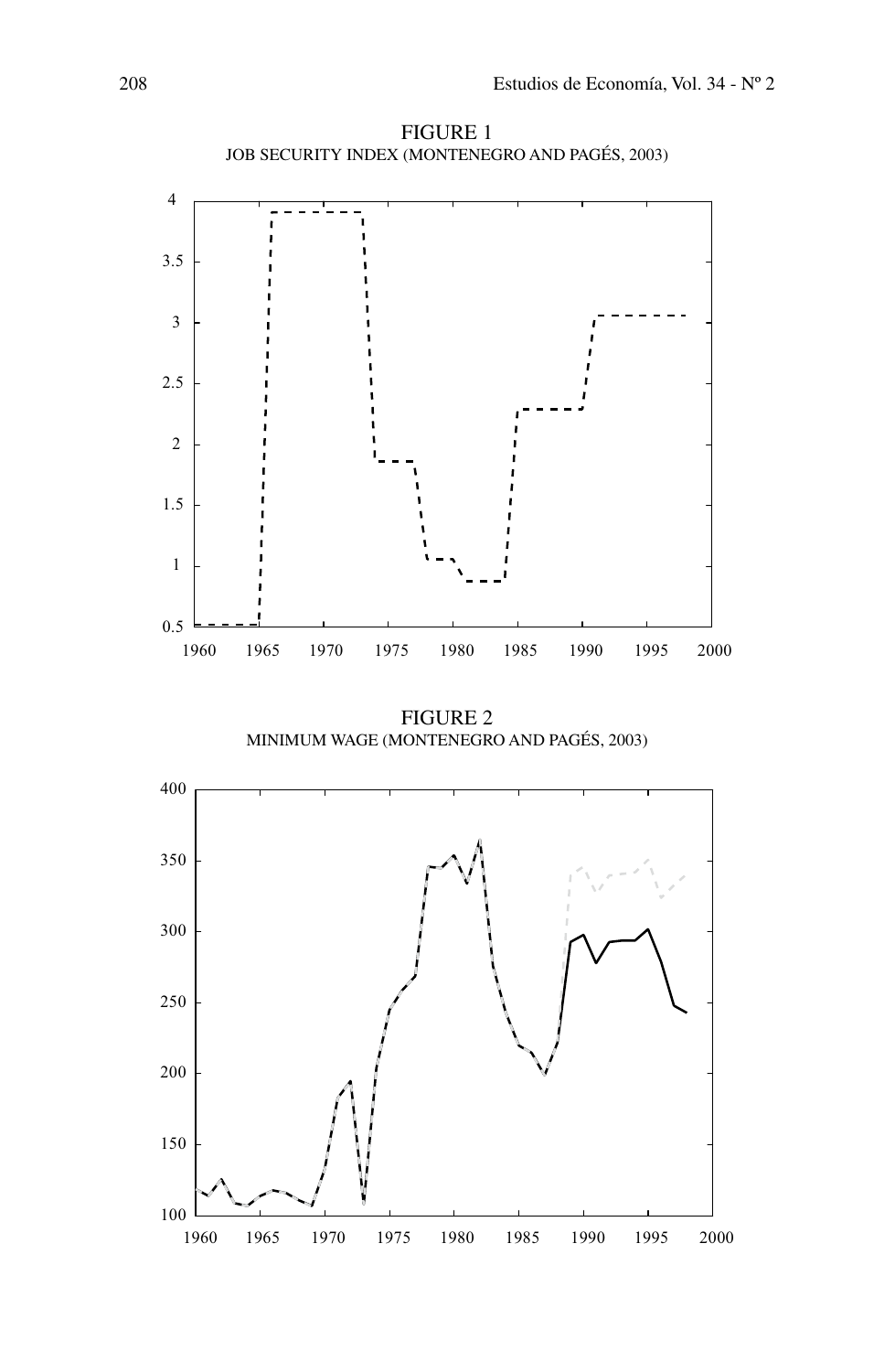

FIGURE 3 Bargaining Index (Montenegro and Pagés, 2003)

## **3. Data**

#### **3.1. Descriptive Statistics**

This section shows several characteristics of the self-employed sector in Chile. We take advantage of a long series of cross sectional surveys for Greater Santiago, known as the Employment and Unemployment Survey (EUS) and conducted every year by the Universidad de Chile.

We present results for the period between 1965 and 2006. This long range of data is particularly useful because it allows us to compare the effect of different macro and micro policies on self-employment. The uniformity of the questionnaire over time is of great benefit to study long term processes.

In this section we display figures that describe the Chilean labor market and their relationship with the informal sector. All the graphs are made separately for females and males, and we include individuals between 25 and 65 years old. The categories are the followings: employer, self-employed worker, white collar worker, blue collar worker and unpaid family worker.

Figure 4 shows the evolution of the different occupational categories for the period 1965-2006.

In the case of females, most of them are white collar workers, which shows a positive trend during the period. This is not surprising since the female labor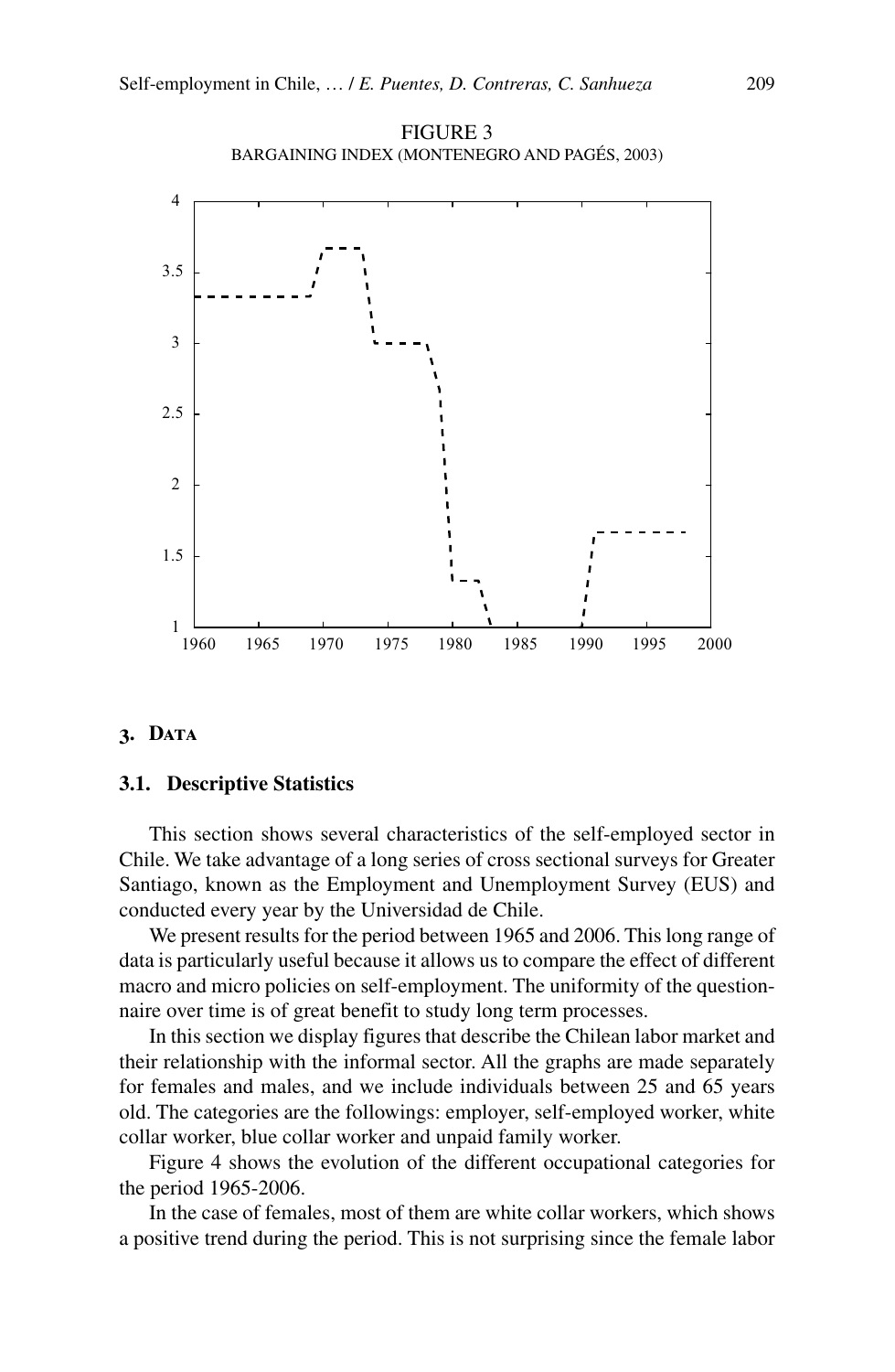force participation in Chile is mostly highly educated women. We also observe that the percentage of self-employment has significantly decreased compared to the proportion in the beginning of the period, especially the first 15 years. However, self employment have been increasing since 1998.

In the case of males, white collar and blue collar workers are the two main categories, with blue collar work being the most common. Self-employment is very stable during the period, with an small increase from 1965 to the end of the eighties. The percentage of employers is also very homogenous, moving around 8 to 10 percent. The stability of these categories is striking considering the numerous changes in the Chilean economy, with two important economic crisis, one in 1975-76 and the other in 1982-1984. There were also major changes in economic policy and democratic regimes. We can also appreciate that unpaid family workers are a very small proportion of the female occupational choice and almost non-existent for males.

Figure 5 simply displays the evolution of self-employment. Female selfemployment presents four distinctive periods: the first one from 1965 to 1976, with high rates of self-employment, between 21 and 30 percent; then we observe a period of medium rates, from 1977 to 1981, with rates close to 20 percent; lastly from 1982 to 1998 we observe low rates, from 12 to 18 percent; and from 1998 until now the rate increases to 18%.

For males the numbers are very stable with a positive slope from the beginning of the period until the late eighties and then slightly decreases afterwards.



FIGURE 4 Percentage of Workers in Each Category

*Source:* Own estimates based on EUS.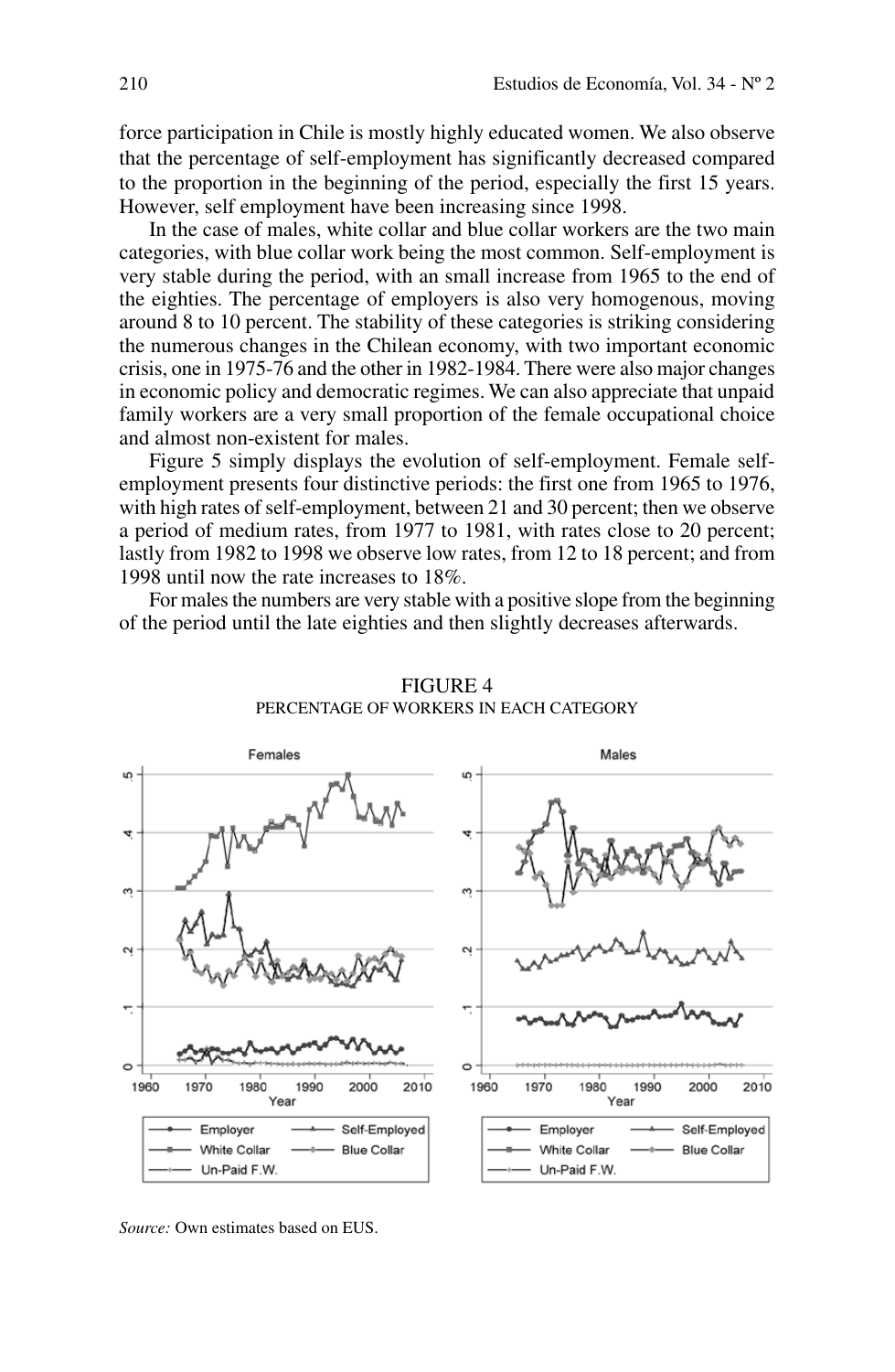

Figure 6 exhibits the average log hourly income by occupation. We note that for females and males the ordering is the same for the whole period. Not surprisingly, the order is highest to lowest income: employers, white collar workers, self-employed and finally blue collar workers.

FIGURE 6 Mean Log Income by Category



*Source:* Own estimates based on EUS.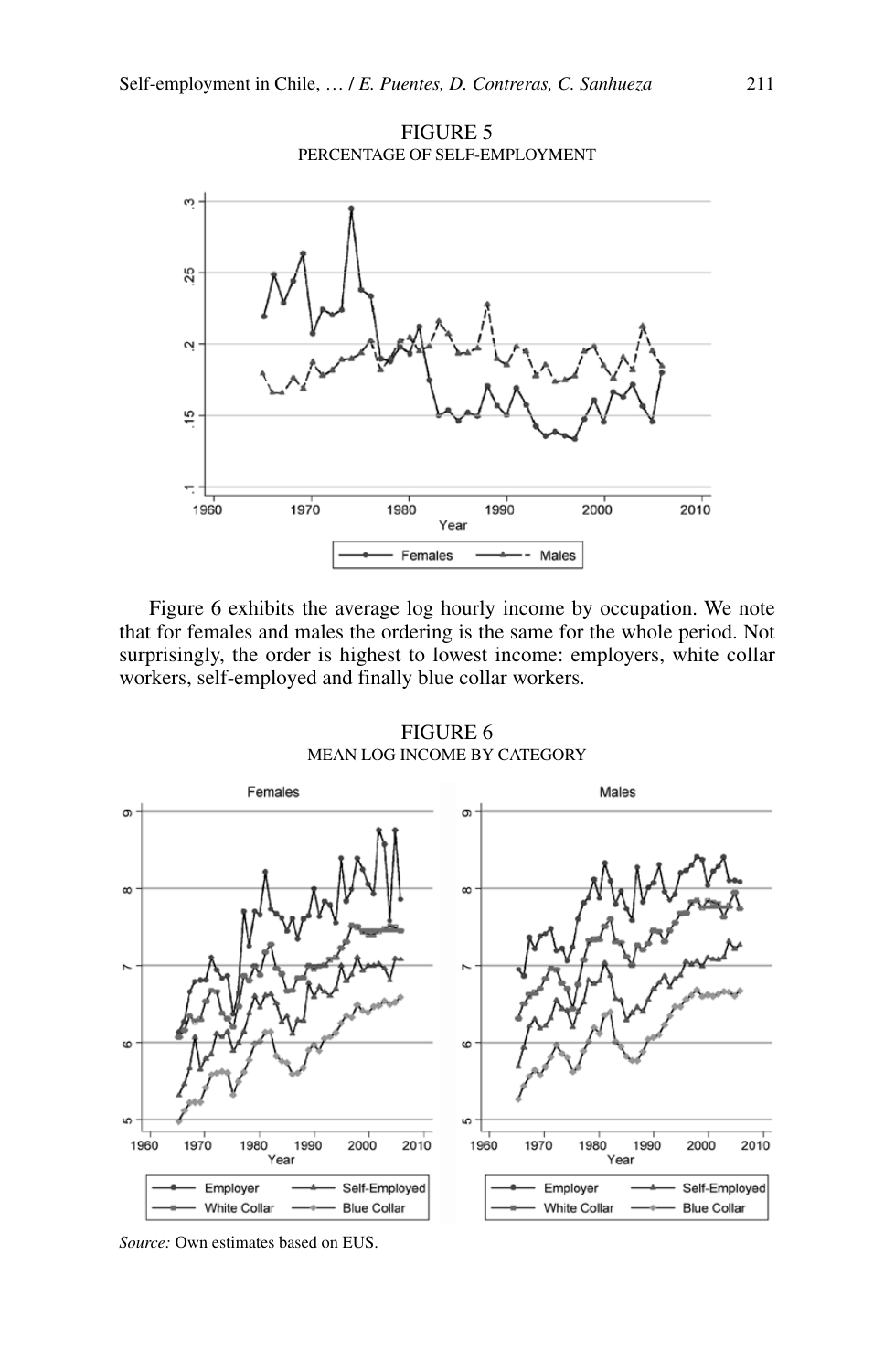We decided not to include employers in the rest of the analysis<sup>4</sup>.

Figure 7 presents the log of the income ratios between self-employed workers and blue collar and white collar workers. Females have a smaller difference in income between the white collar and self-employed categories. The ratio between self-employed income and blue collar income is stable over time and similar for females and males.





*Source:* Own estimates based on EUS

Figure 8 displays the income distribution for self-employed, blue collar and white collar workers for four different years<sup>5</sup>. We observe that the distributions are very similar over the years, with low levels and dispersion for blue collar and higher dispersion for white collar and self-employed workers. The graphs move to the right across time, showing the increase in income experienced in the Chilean labor market.

Education levels differ greatly by occupational category, for females and males; white collar workers are the most educated group, followed by selfemployed and blue collar workers. Nevertheless, the difference between these two categories is very small for females and has been decreasing steadily for males (see Figure 9).

<sup>&</sup>lt;sup>4</sup> Only a 3 percent of females are employers, this low percentage implies that very few observations are available, making most of the inference unreliable. 5 The years were chosen to divide the periods in an proporcional manner.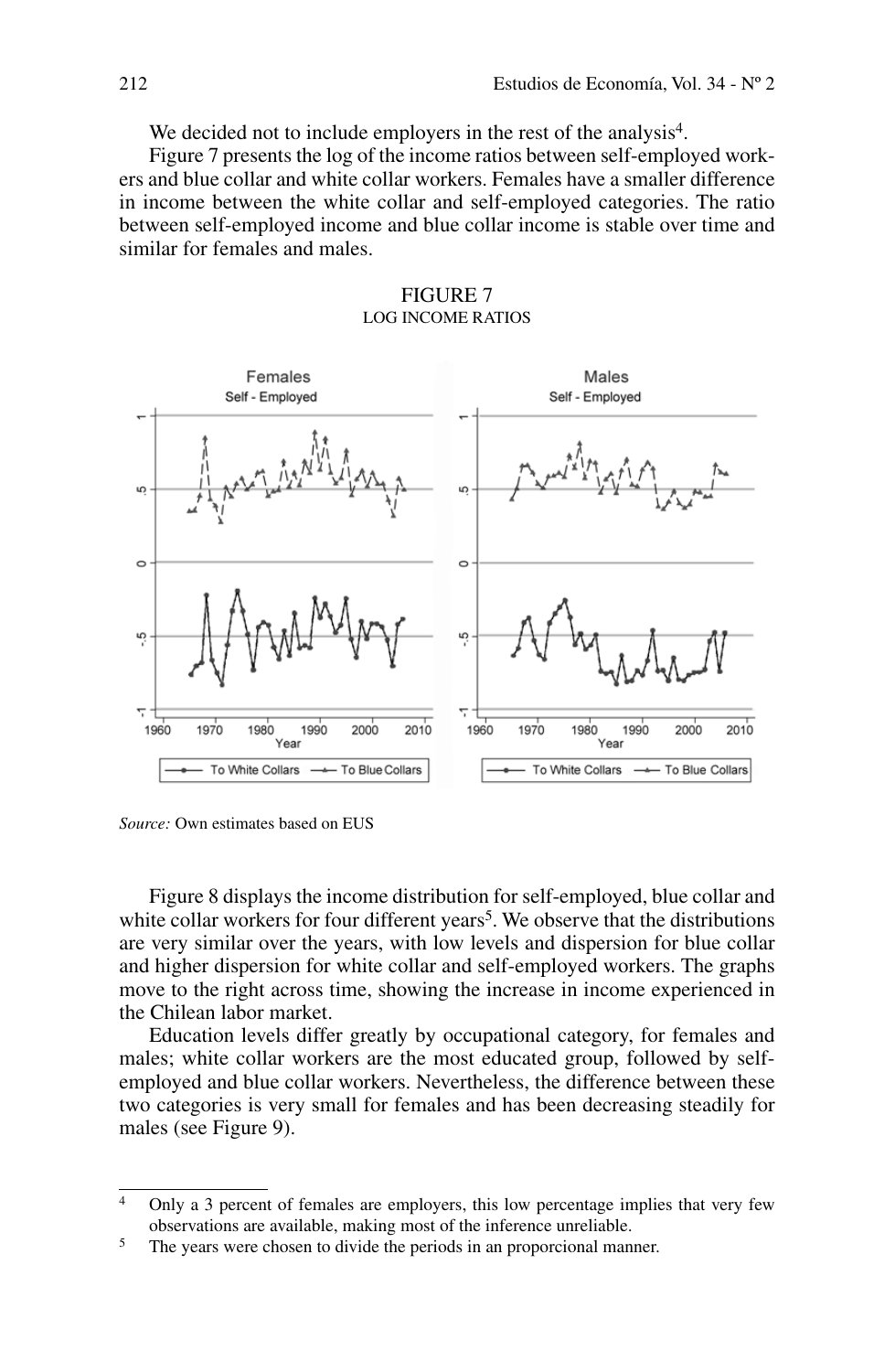# Figure 8 Log Wage Distribution



*Source:* Own estimates based on EUS.



Males

*Source:* Own estimates based on EUS.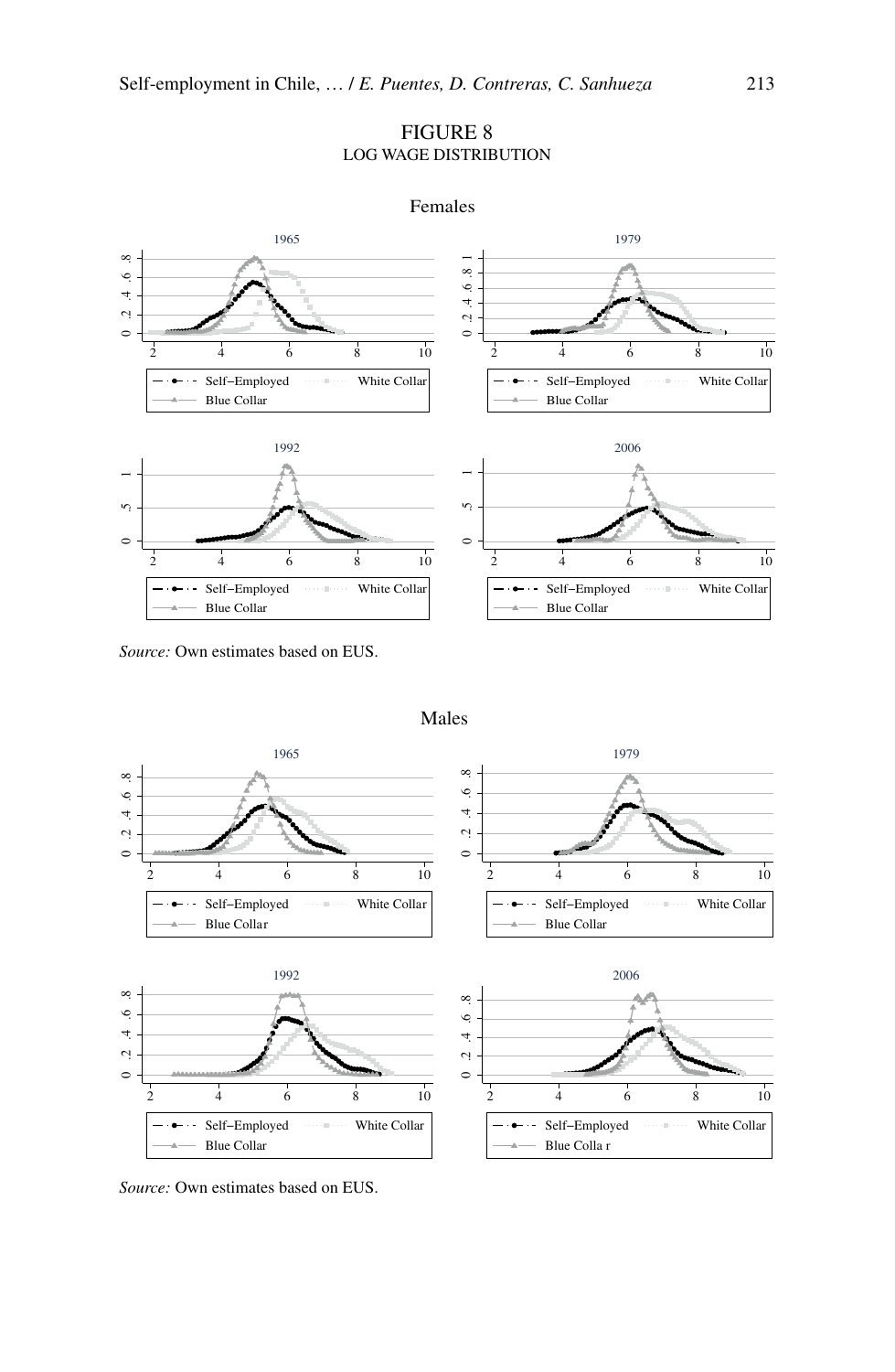

FIGURE 9 Average Years of Education

*Source:* Own estimates based on EUS.

One of the factors that must be taken into account when analyzing selfemployment is the presence of highly skilled individuals in this category, who choose to work by themselves because of the flexibility offered by this alternative. We should acknowledge this fact and separate this high skilled group. We calculate what proportion of self-employed workers have more than 12 years of education and more than 16 years of education<sup>6</sup>. The following graphs show that these proportions are very low, although they increase over time, which is part of the increasing trend in education observed in Chile. The evidence presented on Figure 10 indicates that self-employment tends to be an unskilled activity.

Figure 11 shows the average age for workers in each category, and the proportion of each category for different age groups.

There is a strong correlation between age and occupational choice for both females and males: the probability of becoming a self-employed increases with age.

For workers between 25 and 34 years old, self-employment is the smallest occupational category, for females and males. Moreover, for males between 35 and 44 self-employment is still the smallest category. For older groups, self-employment increases and for females between 55 and 65 years old, self-employment is the most common occupation for several years (see Figures 12 and 13).

Figure 14 presents the percentage of workers who work part-time in each occupational category. Self-employment has the highest shares of workers in part time jobs. This result demonstrates one of the characteristics of this occupa-

<sup>&</sup>lt;sup>6</sup> In Chile a minimum of 5 years is hended to obtain a collage degree.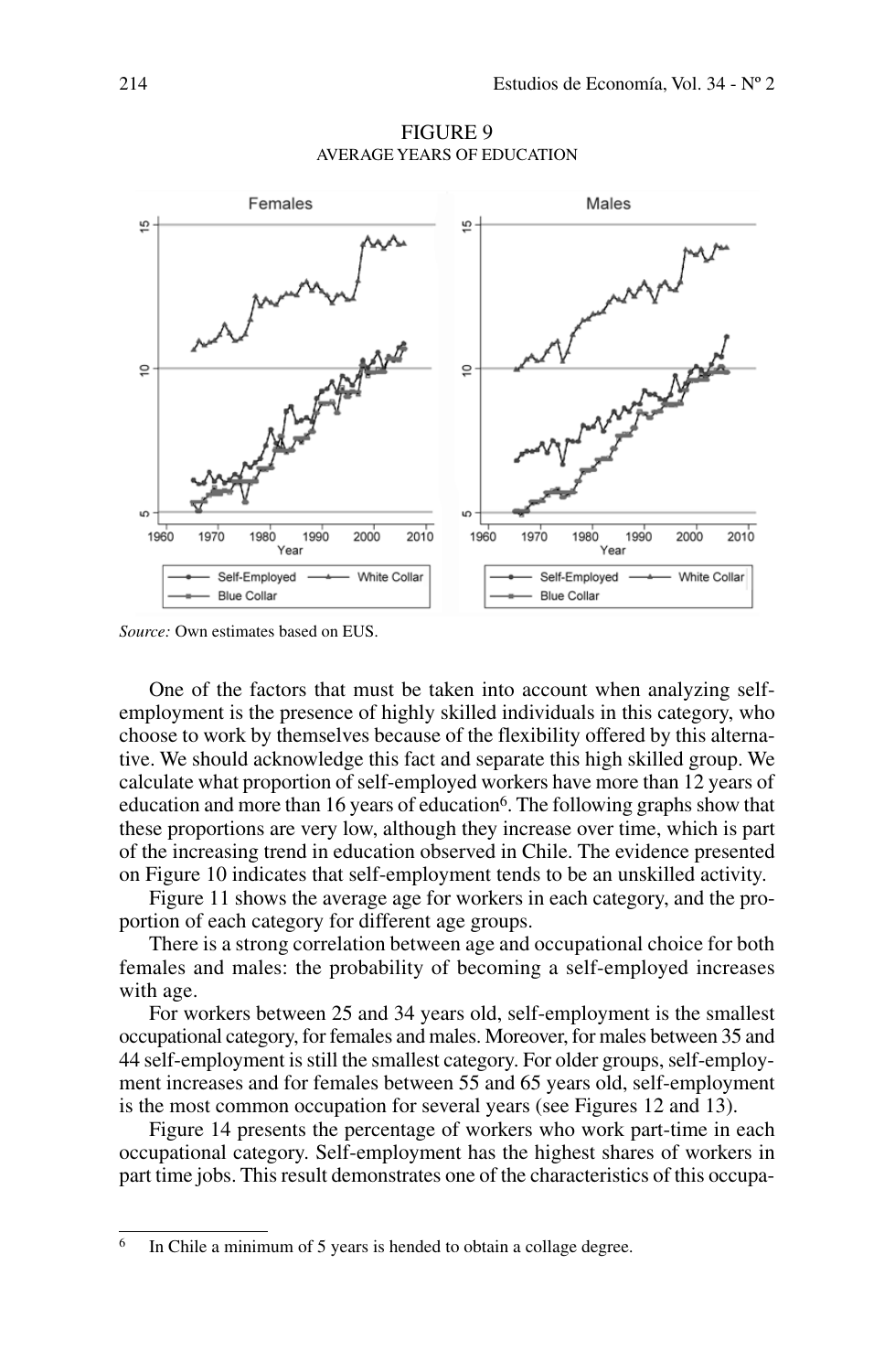

## FIGURE 10 Percentage as Self-Employed

*Source:* Own estimates based on EUS.

Figure 11 Average Age by Category



*Source:* Own estimates based on EUS.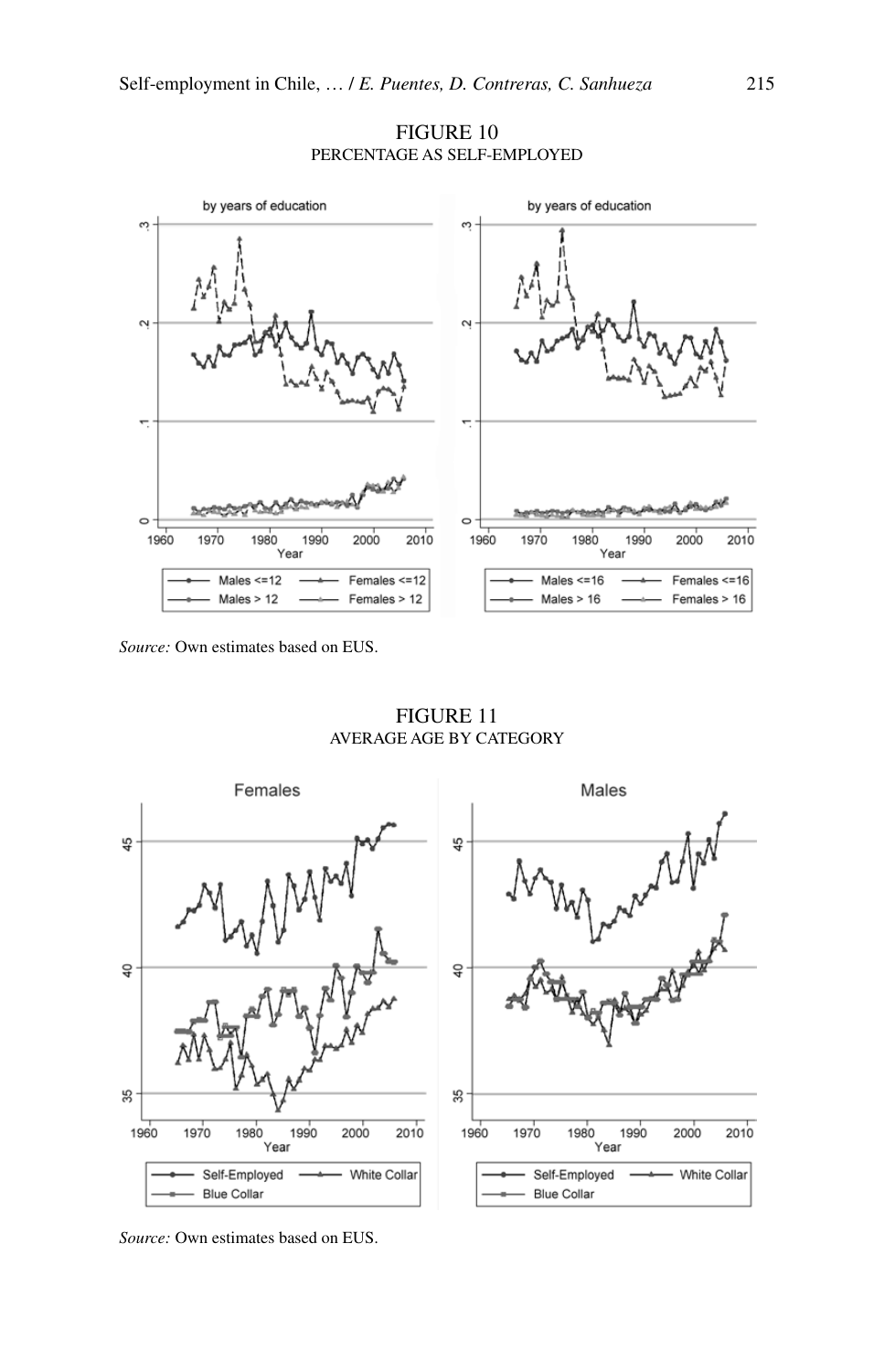

FIGURE 12 Occupational Distribution by Age, Females

FIGURE 13 Occupational Distribution by Age, Males



*Source:* Own estimates based on EUS.

*Source:* Own estimates based on EUS.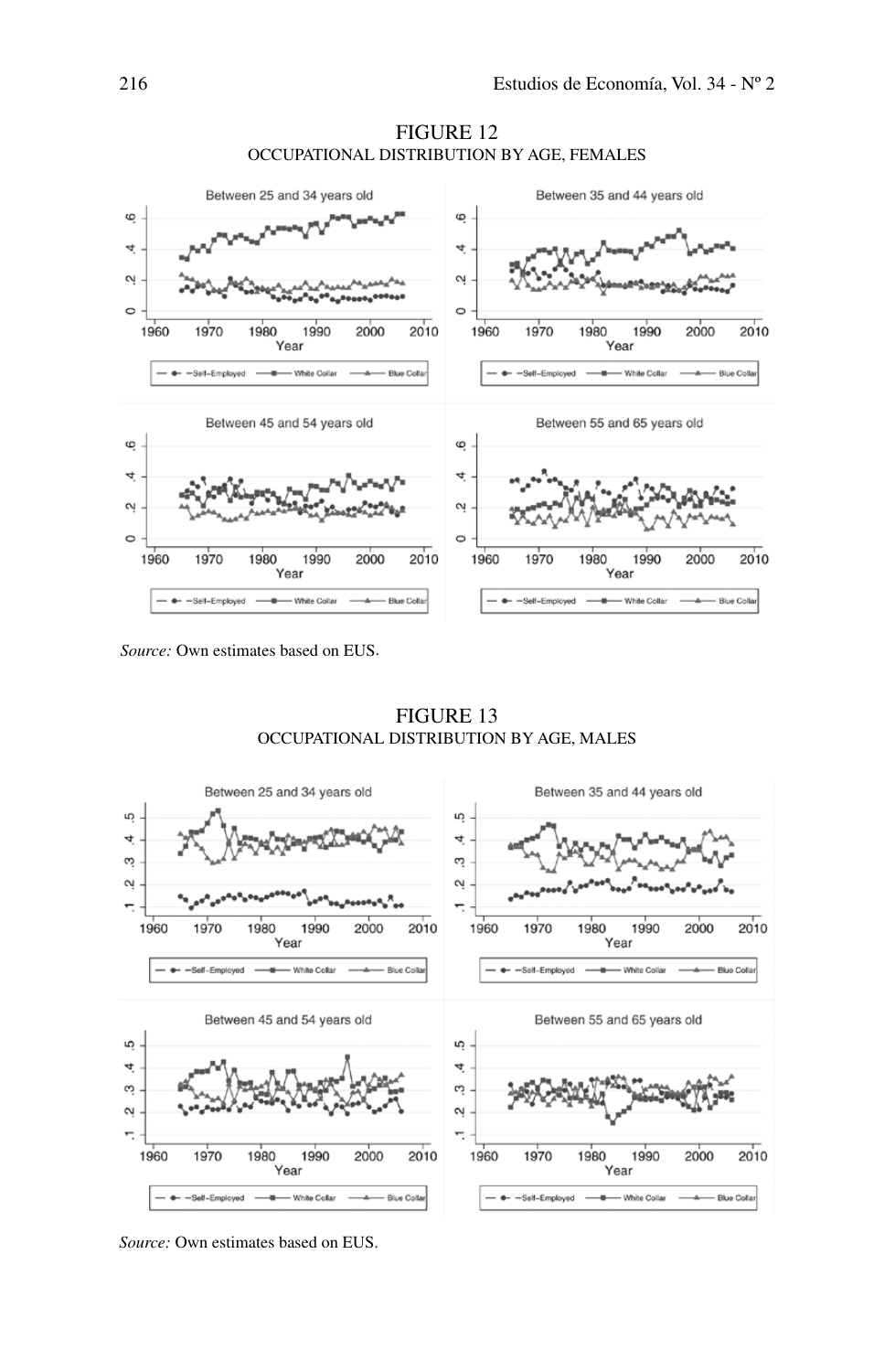tion: the flexibility that offers to individuals. Nonetheless, it is still the case that this group lacks social protection. It could be the case that some people would be willing to work more as a self-employed or salaried worker but they are not able to do so, or is not profitable.

One of the unexpected events we found in the data is the increase in parttime work for blue collar workers during the early eighties. During this period Chile suffered an enormous economic crisis and one of the measures taken by the authorities was to create special employment plans, which appear to be captured in Figure 14. We also found an increase in public sector activity for blue collar workers for the same period which also is evidence of the presence of these emergency employment plans (Figure 17).

Figures 15 and 16 present the evolution of two important macroeconomic variables, which are useful to put in context some results found previously.

First we observe that the female participation rate increases especially since 1984, however, the most important changes in female self-employment occurred before that. This implies that the drop in self-employment in the late seventies and early eighties must be correlated with other variables. One of the possible hypothesis that we wanted to test is that there is an increase in self-employment when unemployment rises, since self-employment could function as alternative earnings, however it is difficult to find any correlation. One of the reasons for not finding this is that, in the beginning of the eighties, there is an increase in the proportion of blue collars in the public sector, shown in the next graph, due to special employment programs. These programs seem to employ most of the potential self-employed workers; nevertheless, during that period self-employment slightly increase in males.



#### Figure 14 Percentage with Partial Time

*Source:* Own estimates based on EUS.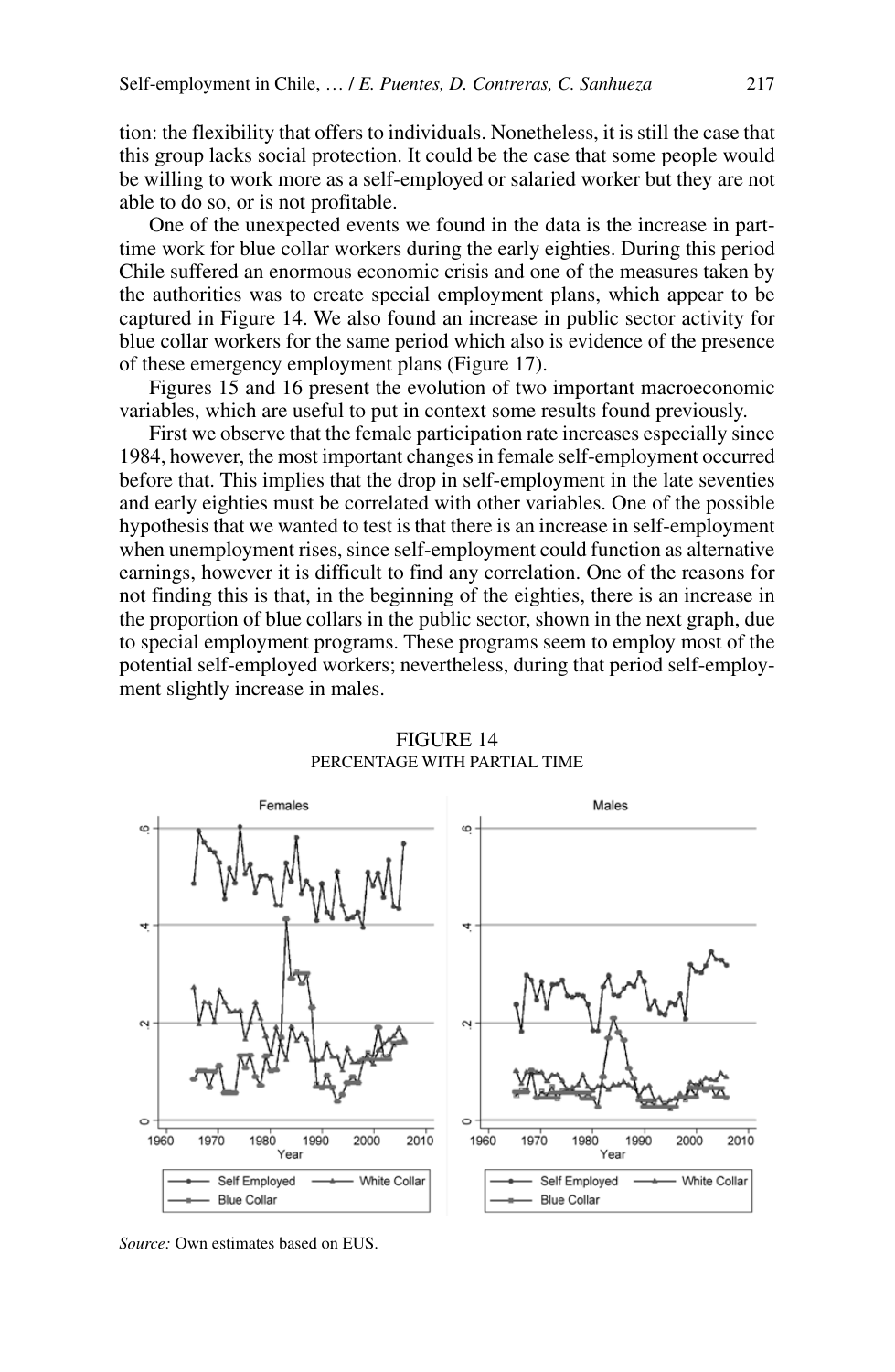

FIGURE 15 EVOLUTION OF LABOR VARIABLEs FOR THE PERIOD

*Source:* Own estimates based on EUS.

FIGURE 16 comparing unemployment and self-employment





Figure 17 shows the percentage of white collar and blue collar workers hired in the public sector. Besides the already noted growth of blue collar workers during the eighties crisis, we can observe a drop in white collar workers in the public sector during the whole period. Again, we could expect that a proportion of those workers who are leaving the public sector could become self-employed, however, it seems that they mainly continued as white collars in the private sector.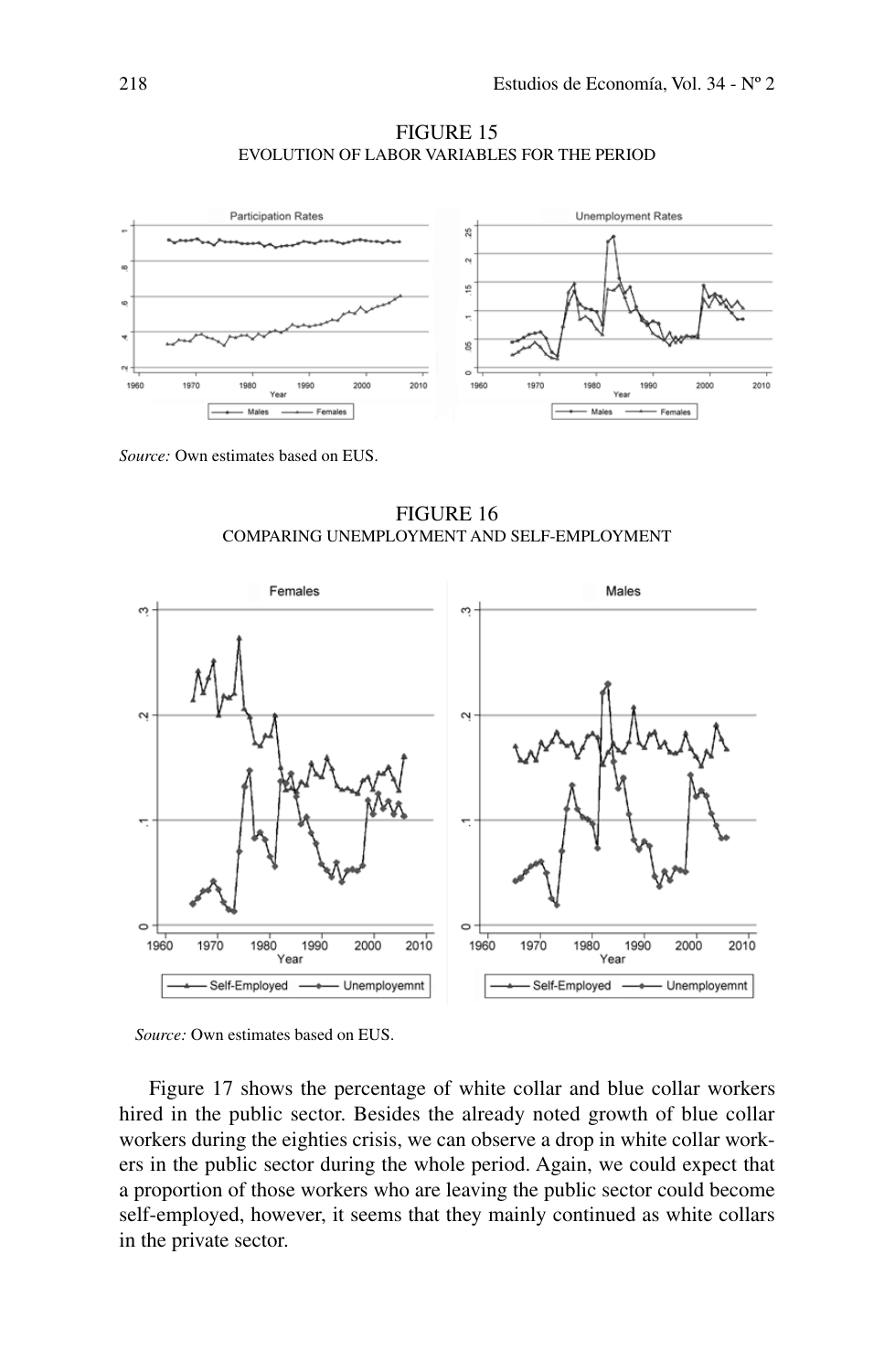

**FIGURE 17** Percentage in the Public Sector

*Source:* Own estimates based on EUS.

#### **4. Cohort Estimation**

Using data from 1965 to 20067, cohort, year, and age effect are estimated. The cohort effect measures how generations differ in their attitude towards selfemployment. For instance, new generations could favor self-employment given the flexibility that offers or new generations could love risk more than their parents and prefer the income uncertainty of self-employment. The age effect measures the life cycle, such as, when people get old it could be more difficult for them to find a salaried job, which force them to work as self-employment. The year effect measure mostly macroeconomic variables as GDP growth, but also institutional changes can be important.

In the estimation each individual was considered as an observation, instead of the traditional econometric approach which creates averages by cohorts and age groups. Using individual observations could have been problematic if the size of the surveys were different from year to year, but that was not an issue.

The estimation was a probit on the decision of becoming self-employed, instead of working as a salaried worker (white or blue collar worker).

The equation estimated was the following

#### Pr(*Self–Employed*) = *F*(*Cohort, Age, Year, Education*)

The Deaton decomposition was used to avoid multicollinearity. The estimation were made separately for females and males. We have 39,753 observations for females and 84,169 for males. The following graphs show the results for the age effect for females and males.

<sup>7</sup> The years before 1965 were not considered in the estimation due to the lack of information for educational variables in some years.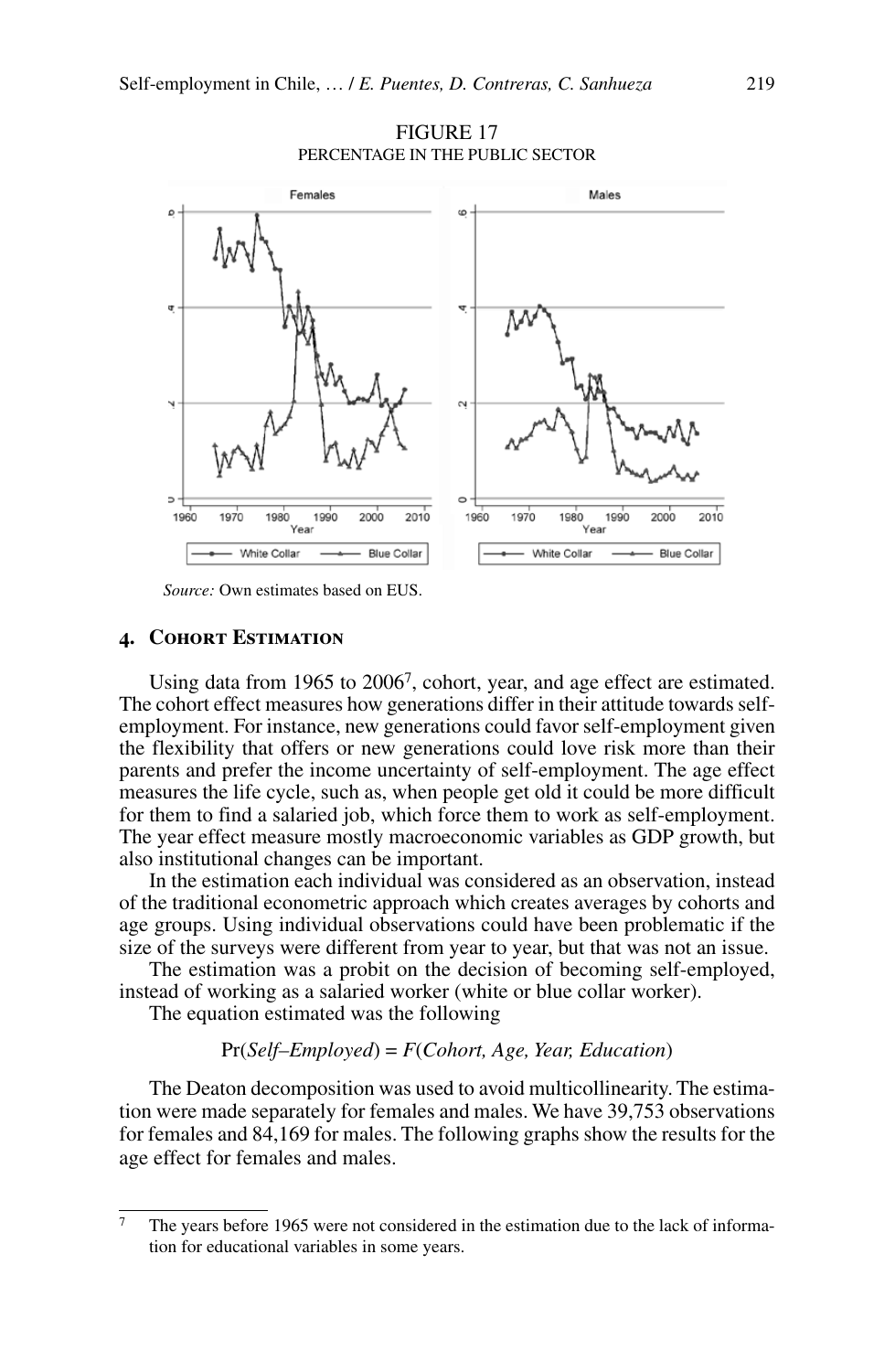

*Source:* Own estimates based on EUS.

We observe that older people have a higher probability of becoming selfemployed, for both females and males, but there is a stronger relationship for females. Almost all of the coefficient are significant (at a 5%).

The next graphs show the year effects.

FIGURE 19 YEAR EFFECT



*Source:* Own estimates based on EUS.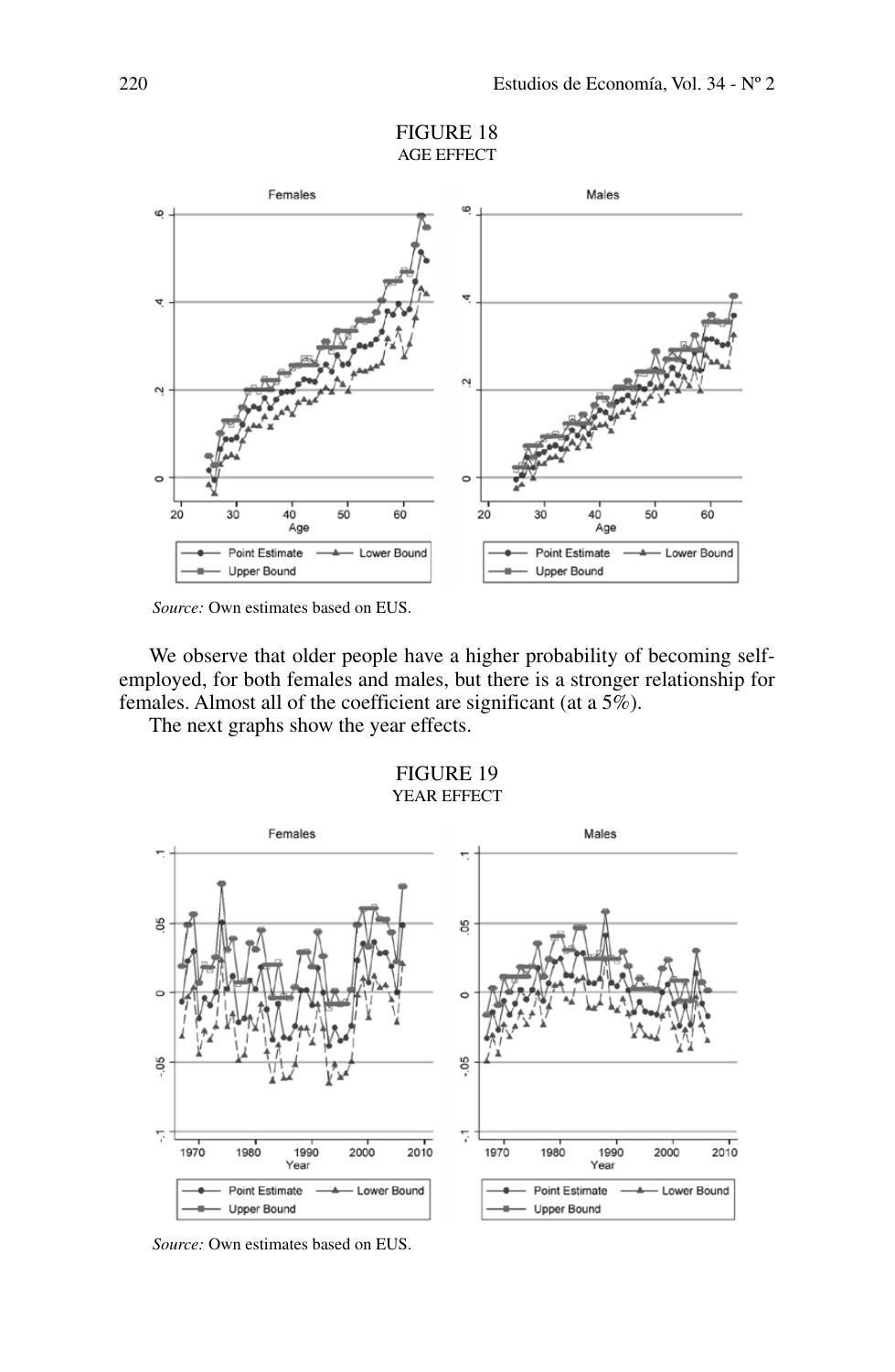We observe that the coefficients are positive for females in the years: 1969, 1974, 1999, 2002 to 2003 and 2006, and are negative for the following years: 1983, 1985, 1986, 1993, 1995 and 1996. When comparing these results with GDP growth (Table A1), we appreciate that most of the positive coefficients are correlated with low growth and the negative coefficients with high growth, this implying that female self-employment is, at some degree, negatively related with economic activity. We also find that, in contradiction with Montenegro and Pagés (2003), self-employment decreased for women in the early nineties when labor protection increased. However these differences could be influenced by our year effect being a mixture of several inputs. These include: economic growth, labor reforms, and political changes and explicitly introduce variables that account for labor regulations.

For males, the years with positive coefficients are: 1979, 1980, 1983, 1984 and 1988 and the years with negative coefficients are: 1967, 1969, 2001 and 2003. It seems that the crisis of the years 1982 and 1983 has an effect on selfemployment, however other episodes of high unemployment, such as 1975 and 1976, have no significant effect. Contrary to the findings for women, the results for males show that, when positive coefficients are found, GDP was growing and when negative coefficients are found, slower GDP growth occurred. These results remain as a puzzle for us since self-employment is generally believed to be negatively correlated with growth.

Figure 20 shows the cohort effects.



## Figure 20 Cohort Effect

*Source:* Own estimates based on EUS.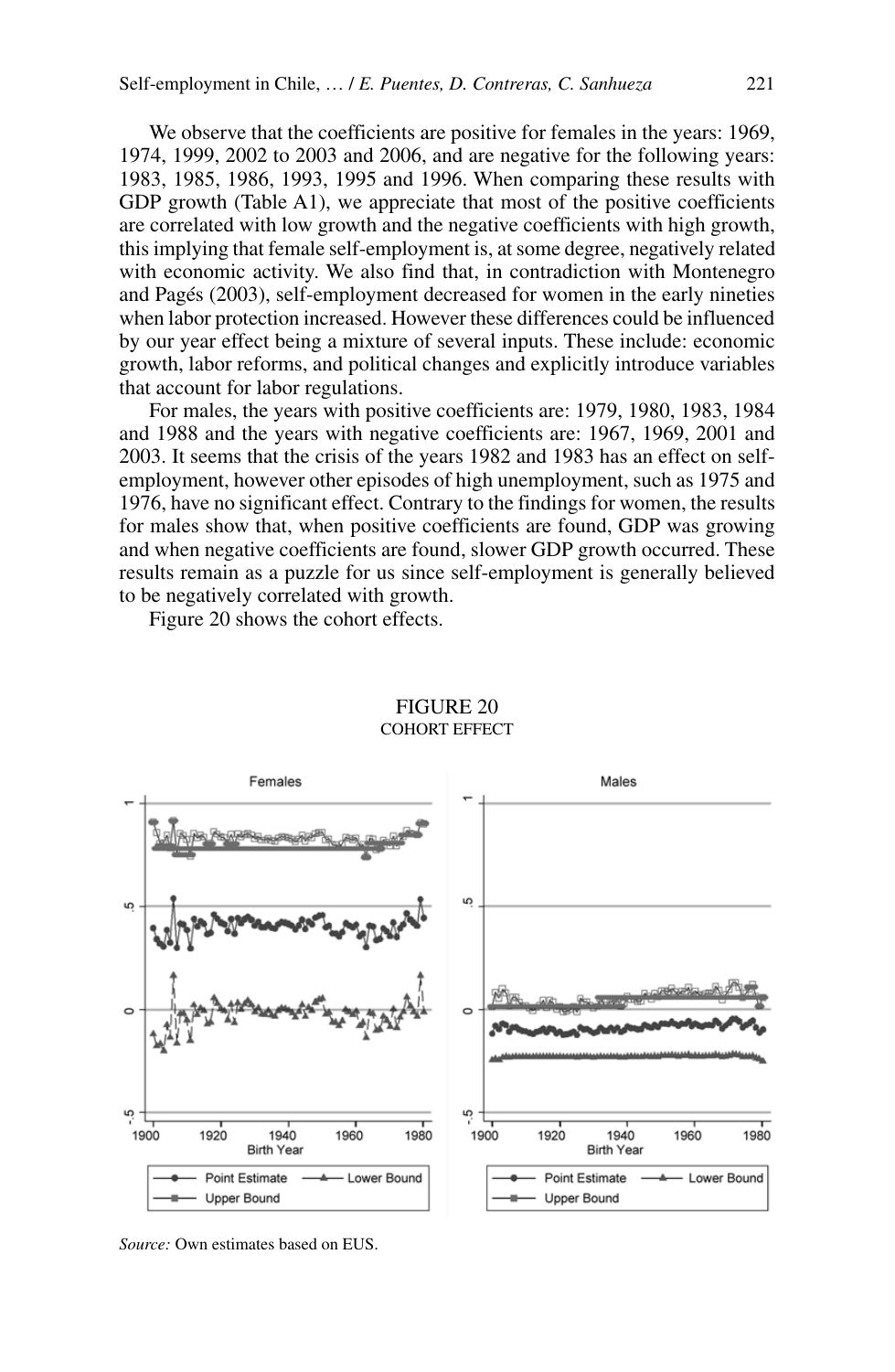Most of the coefficients are not significant and we observe big variances in the estimates, making all the parameters statistically the same.

We include in the estimation also the years of schooling of each individual. The parameters found are negative and significant for females (–0.028) and males (–0.012).

Several variations of the cohort estimation were performed, such as, excluding education or using dummy variables for each year of schooling. The results are very similar for all the exercises made<sup>8</sup>.

## **5. Decomposition**

Using a method proposed by Yun (2004), we can decompose differences in first moments into two components: differences in characteristics and differences in coefficients.

We separate changes in self-employment rates in these two components by estimating the probability that any individual chooses self-employment over being a blue collar or a white collar worker. First we group together blue and white collar workers and estimate a probit between two options, self-employment versus other workers. Then, we use a second strategy where we estimate a multinomial probit, allowing for three choices: self-employment, blue collar worker, or white collar worker.

The basis of the decomposition is that self-employment is a function of several characteristics, which we write in the following way:

$$
Y = F(X'|\beta)
$$

Where F is the C.D.F. of a normal distribution in the case of the probit and the C.D.F. of a two variate normal distribution in the case of the multinomial probit. Then the decomposition works as follows:

$$
\overline{Y}_t - \overline{Y}_{t+1} = \overline{F(X_t | \beta_t)} - \overline{F(X_{t+1} | \beta_{t+1})}
$$
\n
$$
= \overline{F(X_t | \beta_t)} - \overline{F(X_{t+1} | \beta_t)} + \overline{F(X_{t+1} | \beta_t)} - \overline{F(X_{t+1} | \beta_{t+1})}
$$

We call  $\overline{F(X_i \mid \beta_i)} - \overline{F(X_{i+1} \mid \beta_i)}$  change in quantities or characteristics and  $\overline{F(X_{t+1} | \beta_t)} - \overline{F(X_{t+1} | \beta_{t+1})}$  change in coefficients.

The characteristics that we include in the estimation are: Years of schooling, age and age squared, number of children less than 6 years old, number of children between 6 and 18 years old, a dummy for head of the household, and family income (excluding own income).

Changes in coefficients to some extent measure structural changes in the economy or in labor market institutions, such as, labor legislation, minimum

<sup>&</sup>lt;sup>8</sup> The results are available upon request to the authors.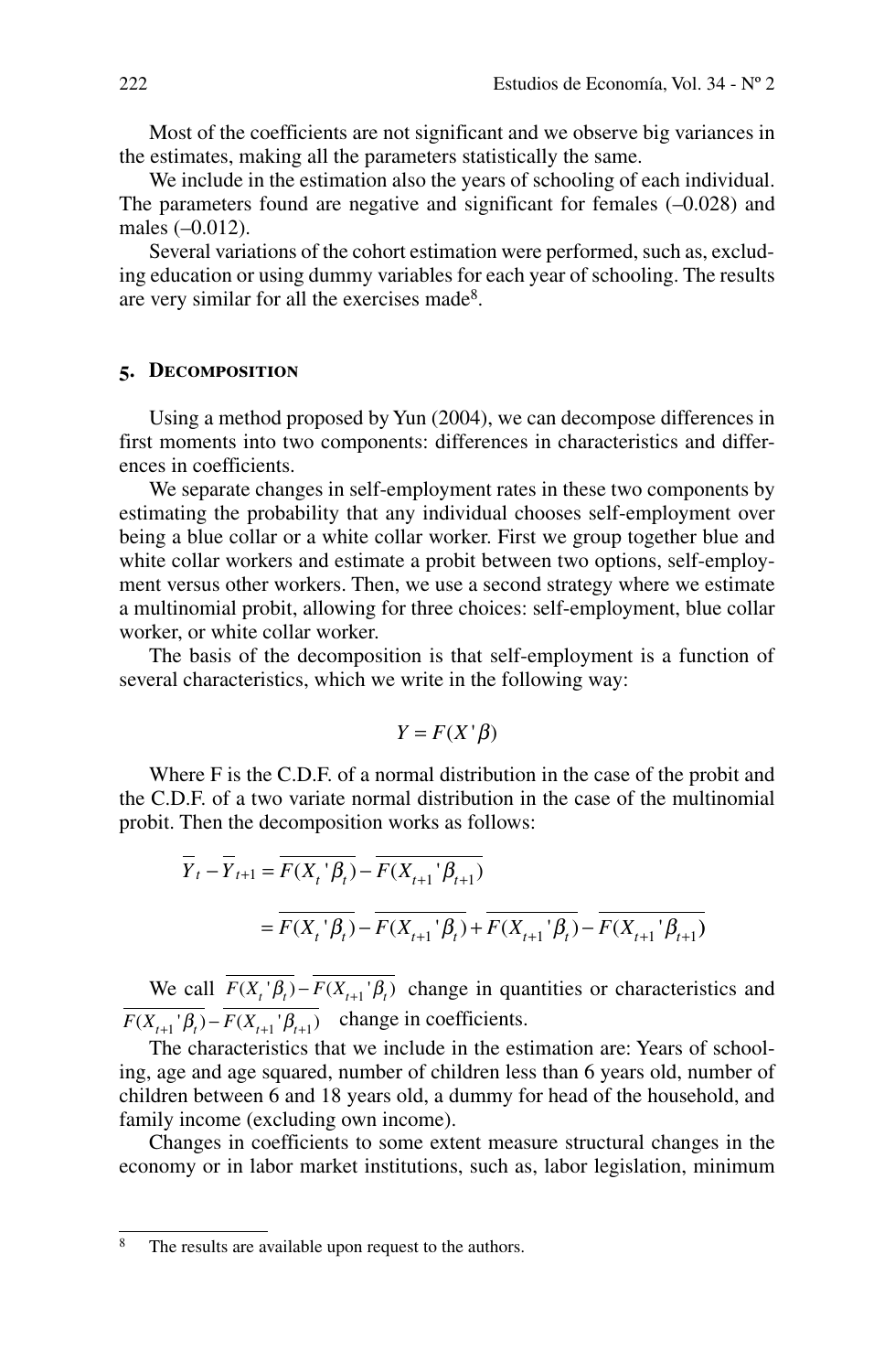wage, liberalization, or technological change. We will draw some indirect relationships between change in coefficients and these structural changes when we analyze the decompositions by decades and relate the decomposition results to the reforms described in section two.

Changes in characteristics are mostly related to human capital and demographic changes and reflect long trends in the labor market, such as an aging process in the labor force for the last 20 years and the increase in education for workers over the whole period.

# **5.1. Results for Chile**

First we decompose the change in self-employment for females and males during the whole period. In order to do this, we decompose the changes in selfemployment for each pair of consecutive years and then we added up the quantity and coefficient components<sup>9</sup>. The results are presented in Table  $1^{10}$ :

|                  |                          | Probit            |                  |                   | Multi Probit     |
|------------------|--------------------------|-------------------|------------------|-------------------|------------------|
|                  | 1965-2006   Total Change | <b>Quantities</b> | Coefficients     | <b>Quantities</b> | Coefficients     |
| Females<br>Males | 6.4<br>$-1.2$            | 14.2<br>2.4       | $-7.9$<br>$-3.6$ | 14.6<br>5.2       | $-8.0$<br>$-5.6$ |

TABLE 1 Decomposition for Whole Period

We observe that both methods give us similar insights for females, but different magnitudes for males. For females, self-employment dropped 6.4 percentage points, which, 14.2 in the case of the probit (14.6 in the case of the multinomial probit ) correspond to quantities and –7.9 for the probit (–8 for the multinomial probit) correspond to coefficients. These results implie that, if the parameters in 2006 were the same as the ones in 1965, the drop in selfemployment would had more than doubled. In the case of males, we observe that self-employment increased by 1.2 points, however, changes in quantities reveal that self-employment should had decreased if the parameter would had not changed (2.4 points using the probit estimates and 5.2 points using the multinomial probit estimates).

Both results show that underlying changes in the economy prevent selfemployment from decreasing even further in the case of females and from decreasing in the case of males during the last 40 years. We argue below that

<sup>&</sup>lt;sup>9</sup> The results for the year decompositions are presented in the Appendix.<br><sup>10</sup> The decomposition is not exact, since the econometric methods are not

The decomposition is not exact, since the econometric methods are not able to perfectly predict the percentage of self-employment, there is a residual that just fit of the model to the data.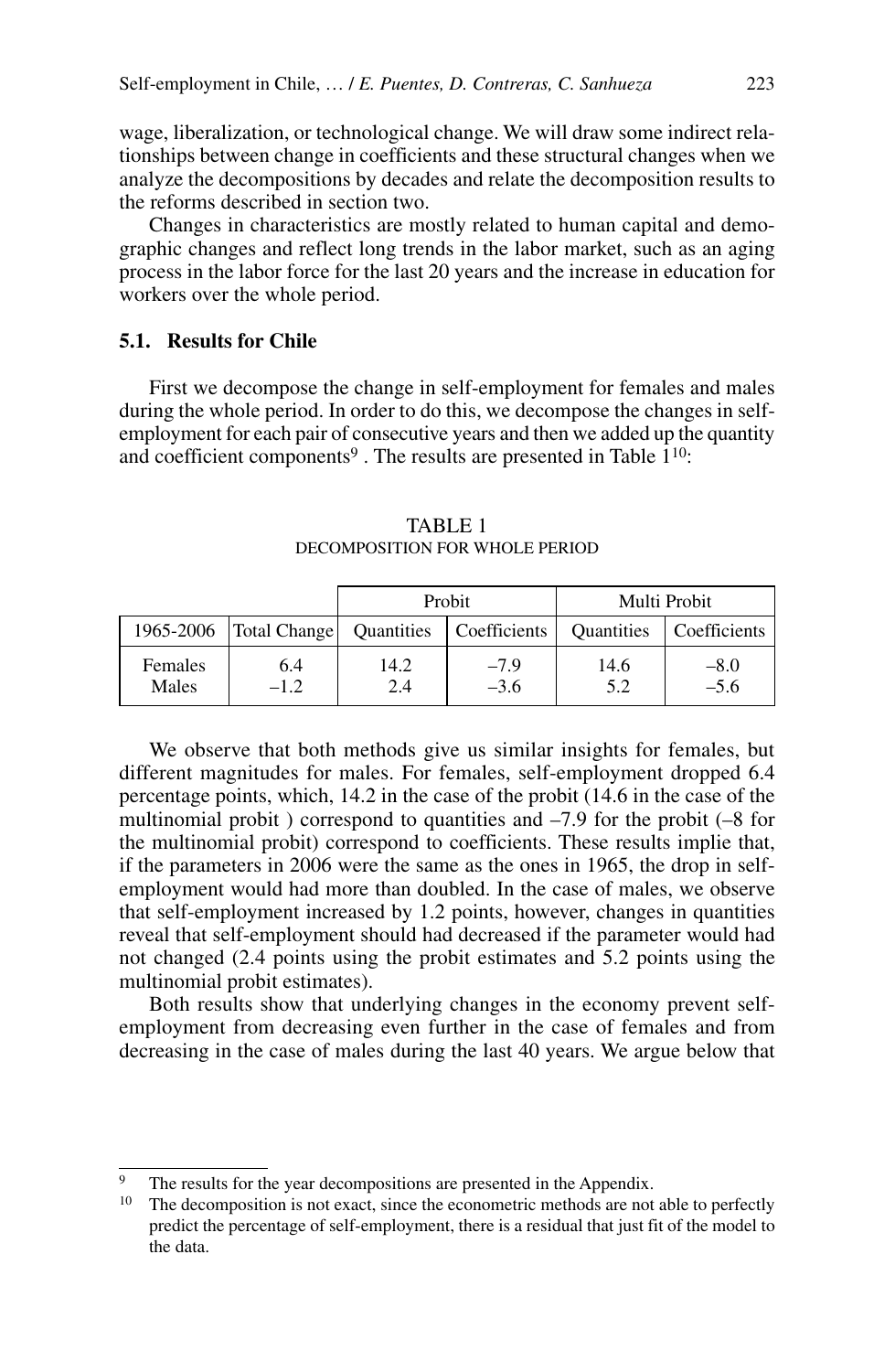economic activity seems more important than labor regulations to explain changes in parameters<sup>11</sup>.

The next step was to divide the whole period in two parts, for each gender. We chose the periods that present important turning points in self-employment. In the case of females, the first period corresponds from 1965 to 1983, showing a big decrease in self-employment and the second from 1983 to 2006 when there is an increment.

|                    |                      | Probit      |                  | Multi Probit      |                  |  |
|--------------------|----------------------|-------------|------------------|-------------------|------------------|--|
|                    | <b>Actual Change</b> | Quantities  | Coefficients     | <b>Ouantities</b> | Coefficients     |  |
| 1965-83<br>1983-06 | 9.9<br>$-3.5$        | 10.5<br>3.7 | $-0.6$<br>$-7.3$ | 10.4<br>4.2       | $-1.3$<br>$-6.7$ |  |

# TABLE<sub>2</sub> two periods females

The decomposition results are very similar when we compare the probit and the multinomial probit. For the first period, female characteristics contributed to the decrease in self-employment and coefficients counterbalanced that trend. In the case of the second period, the rise in self-employment was mostly driven by coefficients and was counterbalanced by females characteristics.

In the case of males, the first period corresponds from 1965 to 1988 when self-employment increased by 5.2 percentage points and then, from 1988 to 2006 when self-employment dropped by almost 4 percentage points.

# TABLE 3 two periods males

|                    |                      |                   | Probit       |                   | Multi Probit   |
|--------------------|----------------------|-------------------|--------------|-------------------|----------------|
|                    | <b>Actual Change</b> | <b>Quantities</b> | Coefficients | <b>Quantities</b> | Coefficients   |
| 1965-88<br>1988-06 | $-5.2$<br>3.9        | 1.5<br>0.9        | -6.7<br>3.1  | 2.0<br>3.3        | -6.2<br>$-0.5$ |

The results indicate that the increase in self-employment was driven by changes in coefficients which was compensated by the change in quantities. For the second period we find that the probit and the multinomial probit suggest different patterns for the drop in self-employment. The probit results give more weight to changes in coefficients than to the change in quantities and

<sup>11</sup> Also during this, period females labor participation increased in almost 15 percentage points. We are not considering that decision in our model, as it could also depend on growth and labor regulations.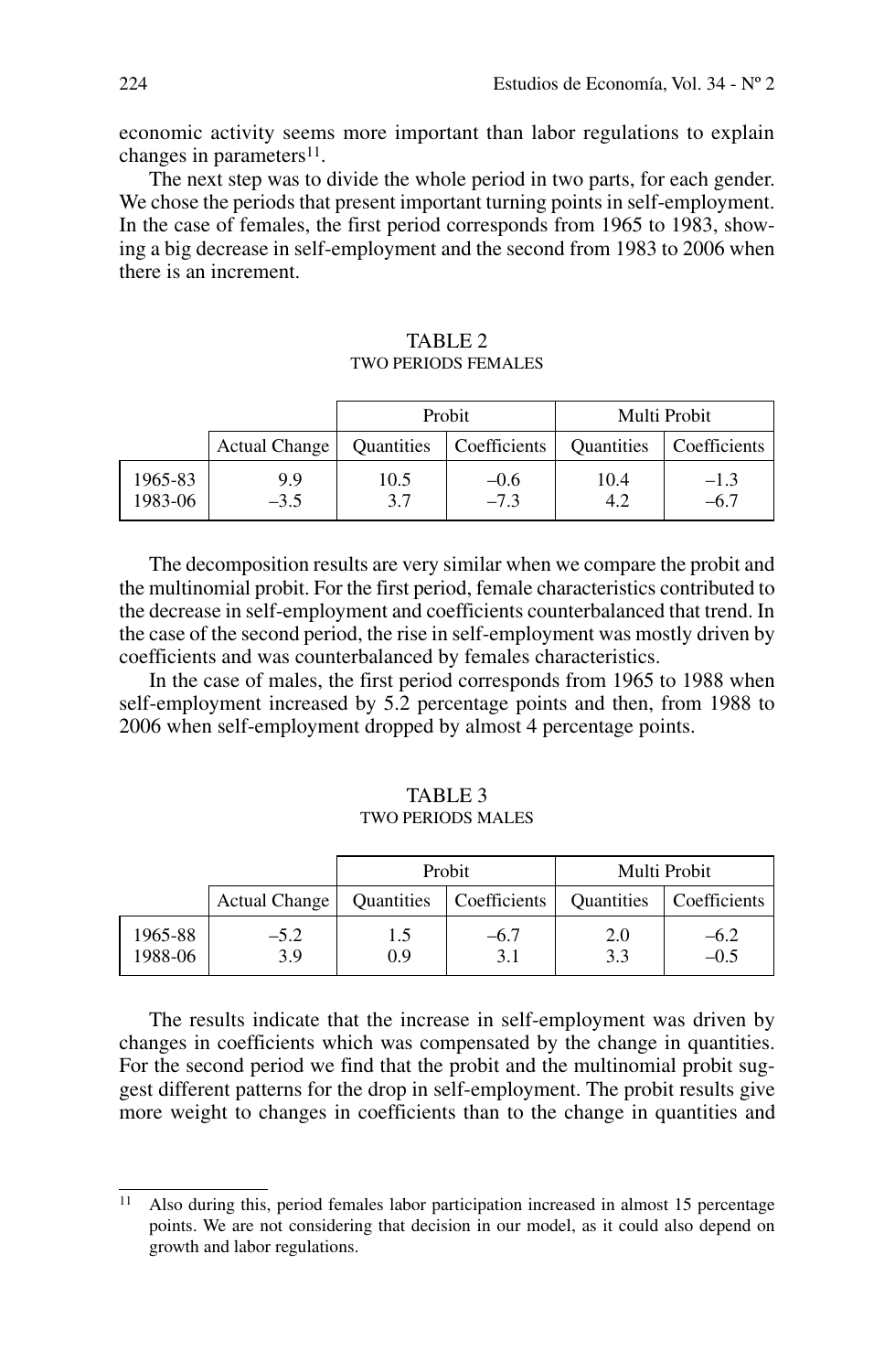the multinomial probit is vice-versa. However, in both cases, coefficients and quantities approach in the same direction.

In Table 4 we present changes in self-employment in ten-year periods<sup>12</sup>.

|                                                  |                             | Probit                   |                                |                   | Multi Probit                   |
|--------------------------------------------------|-----------------------------|--------------------------|--------------------------------|-------------------|--------------------------------|
|                                                  | <b>Actual Change</b>        | Quantities               | Coefficients                   | <b>Quantities</b> | Coefficients                   |
| 1965-1976<br>1976-1986<br>1986-1996<br>1996-2006 | 0.4<br>9.3<br>3.0<br>$-6.3$ | 3.6<br>7.0<br>2.1<br>1.5 | $-3.2$<br>2.3<br>0.7<br>$-7.8$ | 4.2<br>7.0<br>2.3 | $-3.0$<br>0.8<br>1.7<br>$-7.4$ |

TABLE<sub>4</sub> females by decades

We will analyze the decomposition results together with the timing of the reforms that were described in section 2 of this report. During the first decade, 1965 to 1976, the economy went from a very regulated labor market to a not regulated one, at the same time, there was a big recession in 1975. The decomposition results show a small drop in self-employment that was mostly the result of a change in quantities. The change in coefficients tends to increase self-employment, in this case it seems that the deregulation of the labor markets was not enough to decrease self-employment or that the economic cycle had a very strong effect and more than counterbalanced the deregulation results.

The second decade, from 1976 to 1986, presents a similar level of deregulation of labor markets with a GDP that was recovering after the crisis in 1982 and 1983. From the decomposition we note that most of the drop in self-employment was due to changes in characteristics. The shift in coefficients had a low impact on self-employment. Also, we observe that the female participation rate slightly increased during this period, which implies that women were moving to salaried jobs, and that was a consequence of better human capital and not of a better economic environment.

From 1986 to 1996, economic growth was very strong and the regulation of labor markets increased. During these years self-employment decreased, mostly due to change in quantities, however the change in coefficients went in the same direction. This is indirect evidence that more regulation, joint with economic growth, does not necessarily lead to higher self-employment. This result also contradicts some of the findings of Montenegro and Pagés, specifically, that labor market regulations increased female self-employment. It is important to remember that we are using an indirect analysis, and that Montenegro and Pagés include labor market regulation variables directly in their analysis.

The last decade, from 1996 to 2006, presents a change from high economic growth to medium economic growth under similar labor market regulations. For this period self-employment increased considerably. The change in quantities

<sup>&</sup>lt;sup>12</sup> The data consist of 42 years, but we are studying changes, so we have 41 comparisons. Then the first period has 11 years, and the other 3 have 10 years.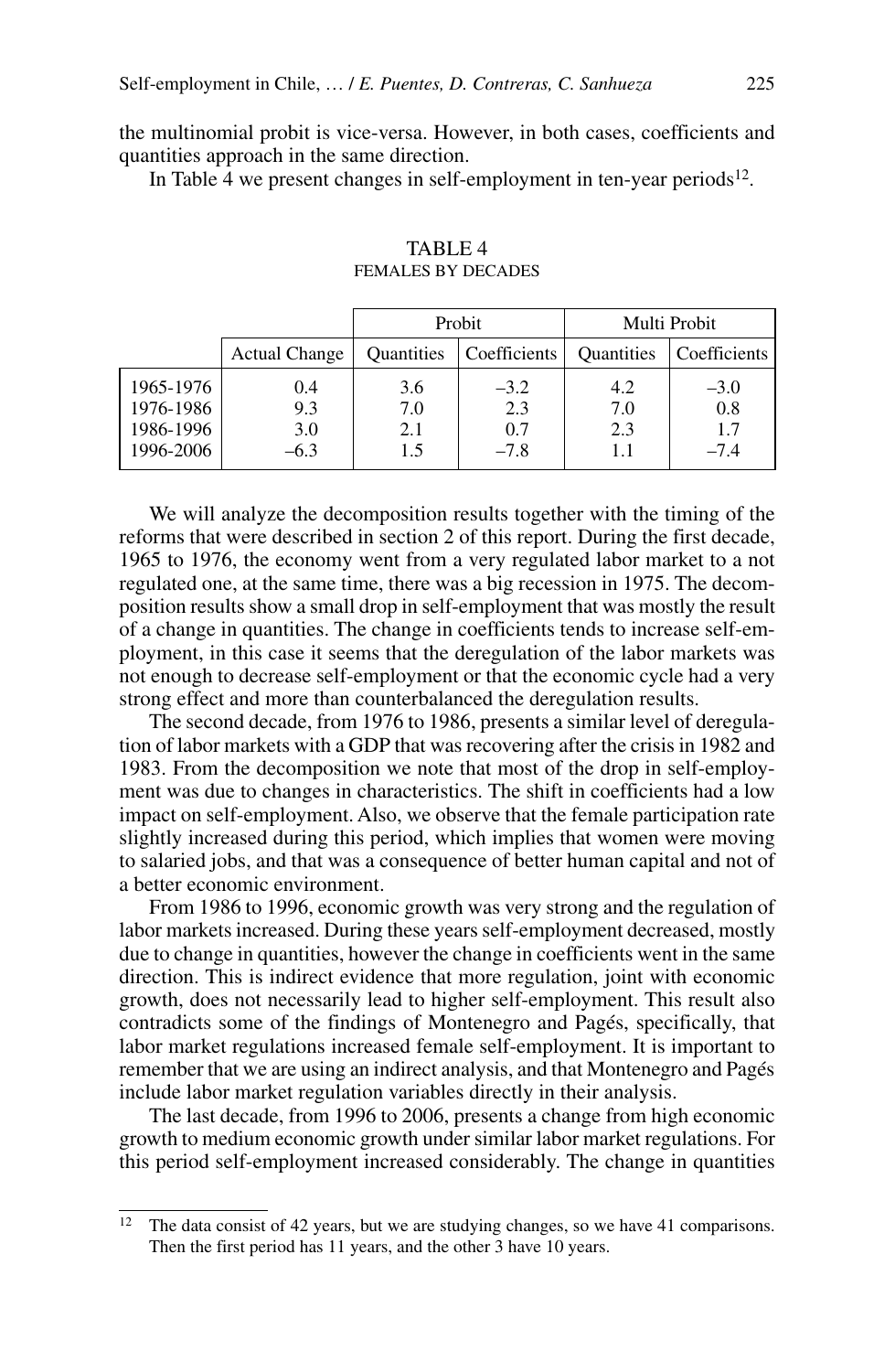should have reduced self-employment, but the change in coefficients more than compensated for that effect and self-employment increased. As in the cohort analysis, this is evidence that economic activity affects self-employment for females.

| <b>TABLE 5</b>          |
|-------------------------|
| <b>MALES BY DECADES</b> |

|                                                  |                                | Probit                   |                                |                          | Multi Probit                   |
|--------------------------------------------------|--------------------------------|--------------------------|--------------------------------|--------------------------|--------------------------------|
|                                                  | <b>Actual Change</b>           | <b>Ouantities</b>        | Coefficients                   | <b>Quantities</b>        | Coefficients                   |
| 1965-1976<br>1976-1986<br>1986-1996<br>1996-2006 | $-2.9$<br>1.6<br>1.7<br>$-1.6$ | 0.3<br>1.4<br>0.4<br>0.3 | $-3.3$<br>0.2<br>1.3<br>$-1.8$ | 0.6<br>1.4<br>1.2<br>2.0 | $-3.2$<br>0.2<br>0.4<br>$-3.1$ |

For males, in the first decade, self-employment rose by almost 3 percentage points, the decomposition results are similar for both estimation methods. The increment was promoted by changes in coefficients, the same as in the case for females, which reinforces the idea that the deregularization of the labor market was not enough to counterbalance the economic crisis of the mid seventies.

In the second decade, self-employment dropped by 1.6 percentage points, mostly because of changes in quantities. We could expect a stronger impact of coefficients, since in this period Chile had a big recession, however that did not happen, for males of females. This could be due to the especial employment programs implemented during this period which preclude a higher self-employment rate.

For the third decade, there is a discrepancy between the probit and the multinomial probit. The probit measures little change in quantities and the majority of the change is due to coefficients, however, the multinomial probit finds the opposite. Even considering this discrepancy, changes in coefficients reduced self-employment. This could be related to the high economic growth for this decade that more than compensated for the increment in labor regulation.

For the last decade, where self-employment increased, both methods agree that changes in coefficients increased self-employment, but quantities decreased. A similar results was found for women, indicating that low economic activity affects the productivity of human capital and results in greater self-employment.

The results indicate that changes in quantities always decrease self-employment, but those are long term trends as it is possible to find for some years negative variations in quantities. Changes in coefficients can go in either direction and can be large enough to increase self-employment, but they are rarely responsible for decreased self- employment.

We can argue that these findings provide indirect evidence that going from high regulation in labor markets, to no regulation at all, as in the example of the 1965 to 1976 decade, does not guarantee lower self-employment when economic activity is low at the same time. We also find that, if labor regulation increases to medium levels and comes jointly with high economic growth as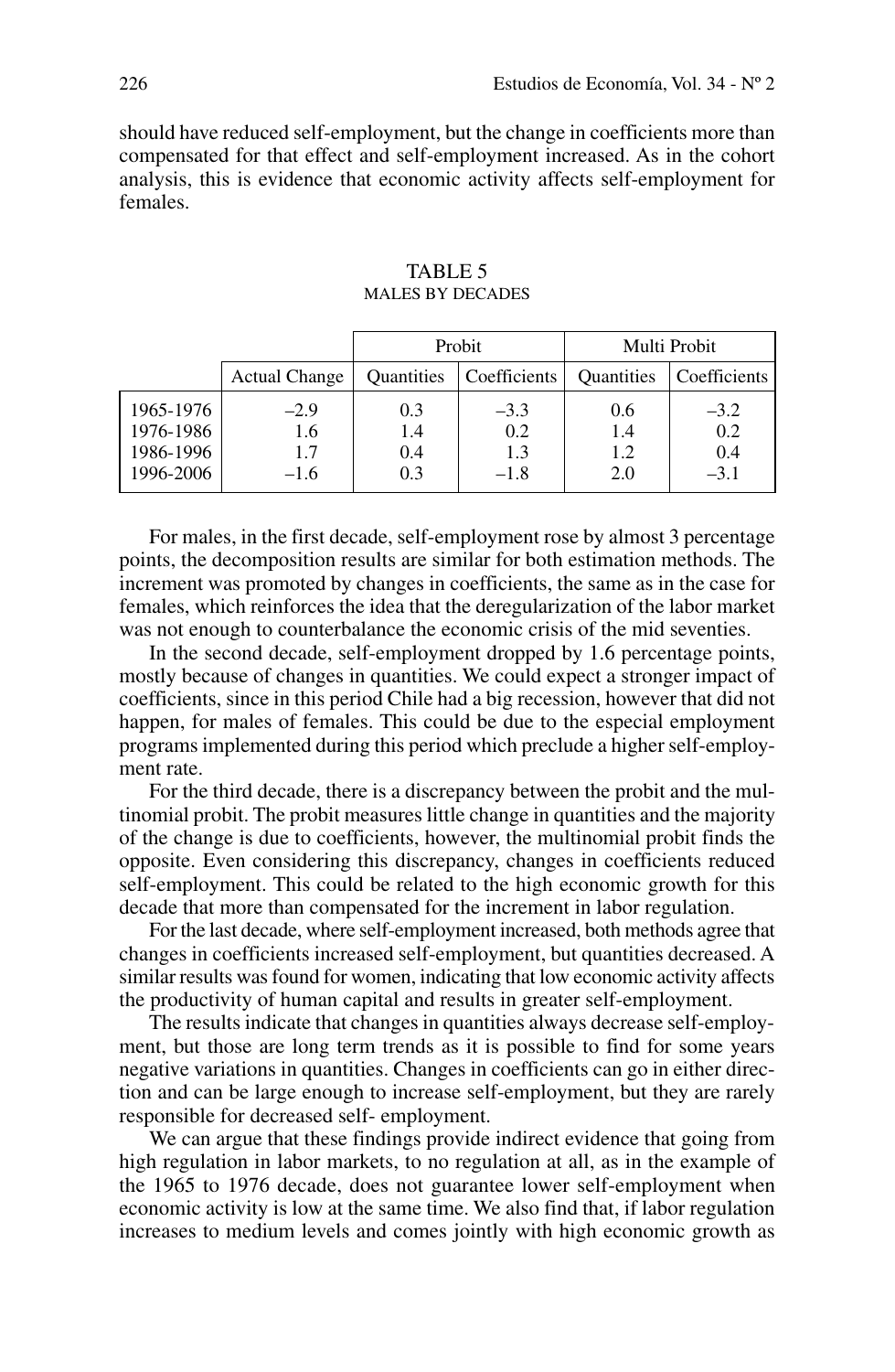in the 1986 to 1996 decade, self-employment tends to decrease. These results hold for females and males.

Following with more decomposition results, Yun develops a method to obtain the contribution that each characteristic and coefficient has on total quantity and coefficient changes. The decomposition is an approximation using a Taylor expansion. That seems to be inappropriate or insufficient for some years. For instance, from 1980 to 1981, changes in the education coefficients should had led to an increase by almost 11 percentage points in self-employment. In general, for males the decomposition results are less extreme. Given those results, we will focus on interpreting the results for the effects for the whole period and by decades.

Table 6 shows the decompositions for females:

|                           | <b>Quantities</b> |              |         | Coefficients |
|---------------------------|-------------------|--------------|---------|--------------|
|                           | Probit            | Multi Probit |         | Multi Probit |
| Education                 | 12.5              | 12.3         | 13.8    | 10.2         |
| Age                       | $-39.0$           | 2.3          | $-41.2$ | $-3.8$       |
| Age Squared               | 36.1              | 5.9          | 7.0     | 7.7          |
| Children Less Than 6      | 1.1               | 1.7          | $-6.6$  | $-13.6$      |
| Children between 6 and 18 | $-4.9$            | 1.6          | $-3.4$  | 4.1          |
| Head of Household         | 0.3               | $-0.1$       | $-3.4$  | $-3.0$       |
| Income                    | 8.2               | $-9.1$       | $-4.9$  | $-9.6$       |
| Total                     | 14.2              | 14.6         | $-7.9$  | $-8.0$       |

# TABLE<sub>6</sub> FEMALES BY CHARACTERISTIC

Education plays an important role on self-employment shifts and they alone decreased self-employment by a minimum of 12 percentage points. Both methods also agree that changes in number of children in the household who are younger than 6 years decrease self-employment, however, the results differ by estimation method for the rest of the variables.

The results on coefficients exhibit that the education coefficient helped to decrease self-employment, which could be interpreted as an increment in the return to education, making salaried job more attractive than self-employment.

Also the strength of effect of the coefficient on children younger than 6 years old could be an indication that child care is more difficult to acquire in recent years. The methods differ in the effects of the coefficient for children between 6 and 18 years old. In the case of the multinomial probit they decrease self-employment, but the probit finds the opposite. Both methods agree that changes in income and head of the household parameters increase self-employment, showing that women in more vulnerable households have more problems finding salaried jobs.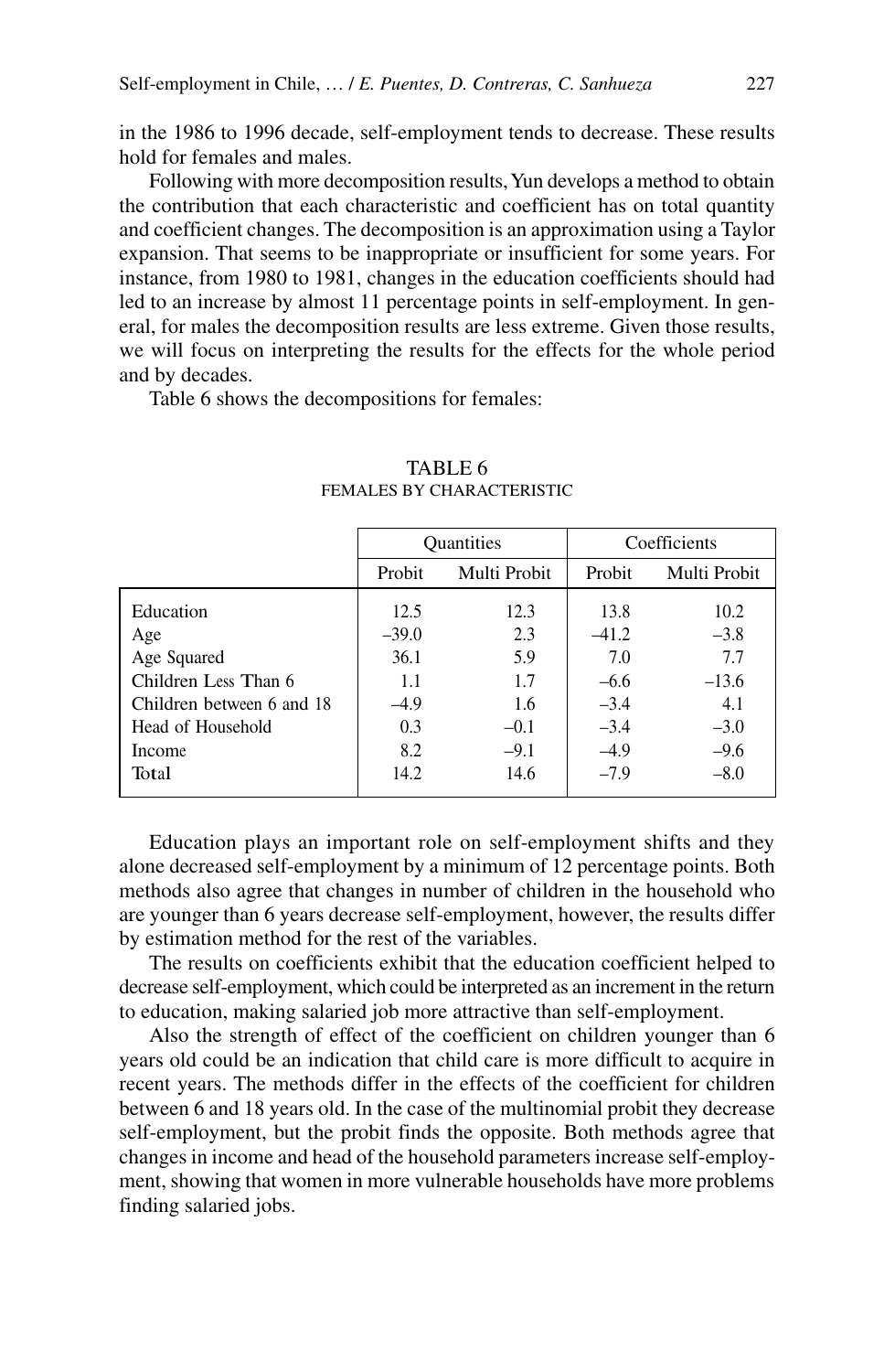|                           | <b>Quantities</b> |              |         | Coefficients |
|---------------------------|-------------------|--------------|---------|--------------|
|                           | Probit            | Multi Probit |         | Multi Probit |
| Education                 | 9.0               | 2.0          | 0.5     | $-13.1$      |
| Age                       | $-22.2$           | 2.3          | 17.7    | 56.1         |
| Age Squared               | 6.1               | 1.5          | $-19.9$ | $-49.6$      |
| Children Less Than 6      | $-0.7$            | $-1.5$       | $-0.2$  | 1.1          |
| Children between 6 and 18 | 1.6               | $-0.1$       | $-2.0$  | $-2.5$       |
| Head of Household         | 9.3               | 1.8          | 2.5     | 4.9          |
| Income                    | $-0.6$            | $-0.9$       | $-2.3$  | $-2.5$       |
| Total                     | 2.4               | 5.2          | $-3.6$  | $-5.6$       |
|                           |                   |              |         |              |

TABLE 7 Males by characteristic

The decomposition for males also presents important differences when the probit and the multinomial probit are compared. For instance, changes by age and age squared increase self-employment by 16 percentage points in the case of the probit and decrease it by 3.8 points when using the multinomial probit. However, the methods coincide that shifts in education decrease self-employment, with a greater effect found in the probit decomposition.

The outcomes of coefficients also differ by estimation procedure. The returns to education effect found in women is only present for males when we use the multinomial probit decomposition. As in the case of women, both methods coincide that changes in the income parameter increase self-employment for men. This finding could measure some dependence in the occupational decision as there is increasing dependence on the income of the rest of the members of the household. In the same vein, we observe that for women being head of the household increases its effect on being self-employed. For men the effects are opposite.

Table 8 presents the results for each characteristic by decade for females. We choose to present the results for the probit estimates because they are more stable during the whole period. Changes in education decreased self-employment in the first three decades but in the last decade changes in education increased self-employment. Age increased self-employment in the first three decades, but then decreased it. The number of children had an smaller effect on self-employment, except in the last decade, where the number of children between 6 and 18 years old increased self-employment by 5.3 percentage points. For the last two decades, the income of the household had a large effect on self-employment. However, the changes in education and age are the most important contributors to changes in self-employment, only income in the third decade and children between 6 and 18 in the last decade have similar effect on self-employment.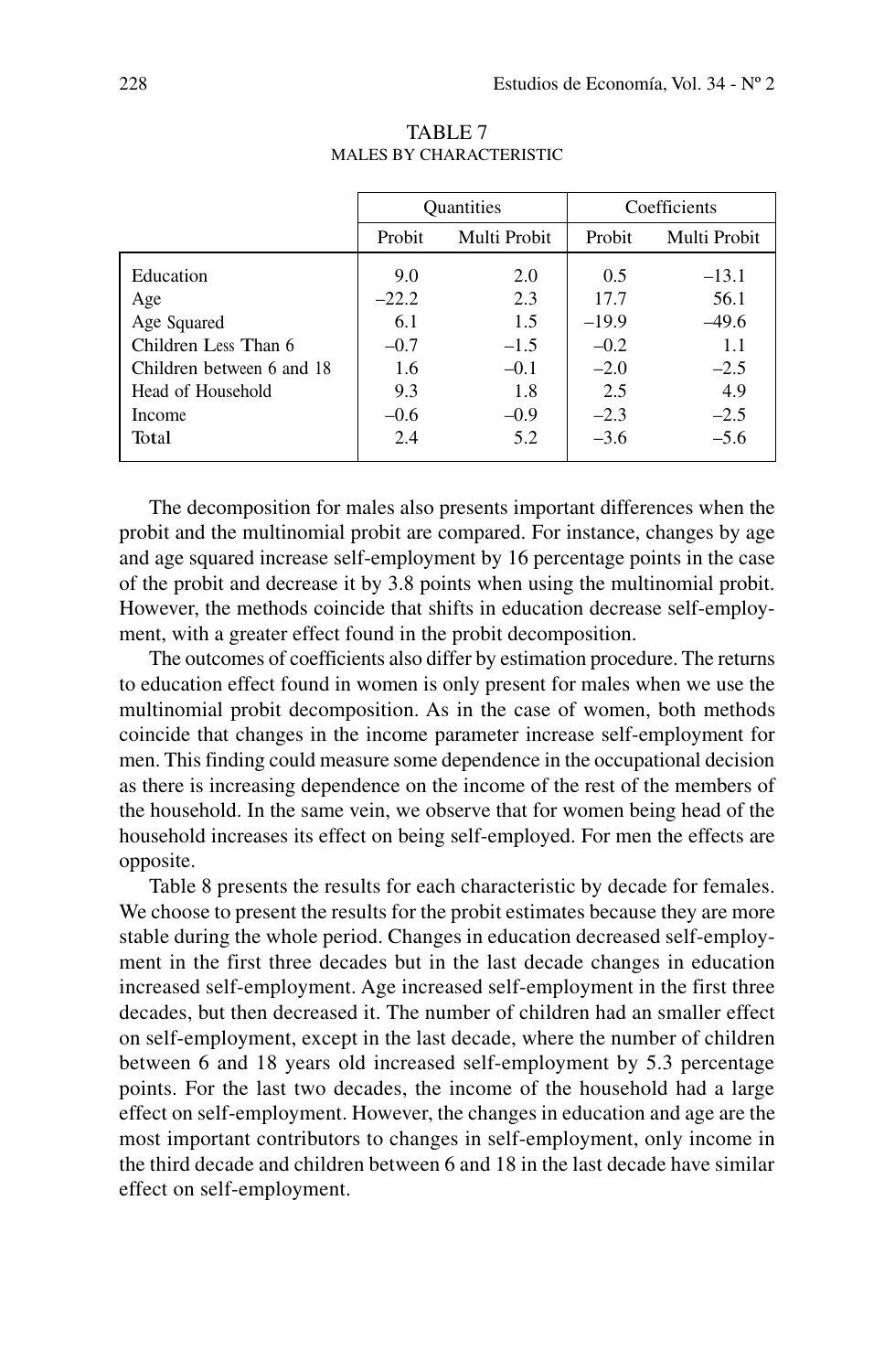| FEMALES BY DECADES<br>Probit, Quantities |        |                     |           |           |  |  |
|------------------------------------------|--------|---------------------|-----------|-----------|--|--|
|                                          |        | 1965-1976 1976-1986 | 1986-1996 | 1996-2006 |  |  |
| Education                                | 3.9    | 5.8                 | 3.3       | $-0.5$    |  |  |
| Age                                      | $-4.3$ | $-0.9$              | $-10.3$   | $-23.6$   |  |  |
| Age Squared                              | 3.4    | 0.8                 | 4.7       | 27.1      |  |  |
| Children Less Than 6                     | 0.3    | 0.4                 | 0.0       | 0.3       |  |  |
| Children between 6 and 18                | $-0.4$ | 0.5                 | 0.2       | $-5.3$    |  |  |
| Head of Household                        | 0.0    | 0.1                 | 0.0       | 0.2       |  |  |
| Income                                   | 0.6    | 0.2                 | 4.3       | 3.2       |  |  |
| Total                                    | 3.6    | 7.0                 | 2.1       | 1.5       |  |  |

TABLE 8 FEMALES BY D

The changes in coefficients by decade for females are presented in Table 9. Changes in the education coefficient increased self-employment in the second decade, but decreased it in the other decades. The age coefficients had the opposite effect on self-employment, decreasing it in the second decade, but increasing it in the other decades. In terms of magnitude, changes in age and education coefficients are the most important ones and the effect of the other coefficients was very low in the last decade.

In the first decade, female self-employment decreased by .4 percentage points, but the changes in characteristics and coefficients were relatively large, especially the age and education coefficients. In the second decade, there is a big drop, of 9.4 percentage points for self-employment. Again, changes in education are important and in education and age coefficients. However they have different signs. In the third decade, self-employment decreased again by 3 percentage points, changes in income, education, and the education coefficient push self-employment to low levels, but changes in age and age coefficients increased self-employment. Finally, in the last decade, when self-employment increased by 6.3 percentage points, the change in the age coefficient accounted for most of the total change.

|                           |         | 1965-1976 1976-1986 | 1986-1996 | 1996-2006 |
|---------------------------|---------|---------------------|-----------|-----------|
| Education                 | 10.2    | $-7.5$              | 9.0       | 2.1       |
| Age                       | $-16.5$ | 12.2                | $-16.4$   | $-20.5$   |
| Age Squared               | 6.4     | 0.4                 | 9.1       | 9.9       |
| Children Less Than 6      | 2.7     | 1.2                 | 3.3       | $-0.1$    |
| Children between 6 and 18 | $-1.4$  | $-2.2$              | $-3.3$    | 0.3       |
| Head of Household         | $-2.1$  | $-0.7$              | $-0.9$    | 0.3       |
| Income                    | $-2.4$  | $-1.0$              | $-0.2$    | 0.2       |
| Total                     | $-3.2$  | 23                  | 0.7       | $-7.8$    |

## TABLE 9 Females by decades Probit, Coefficients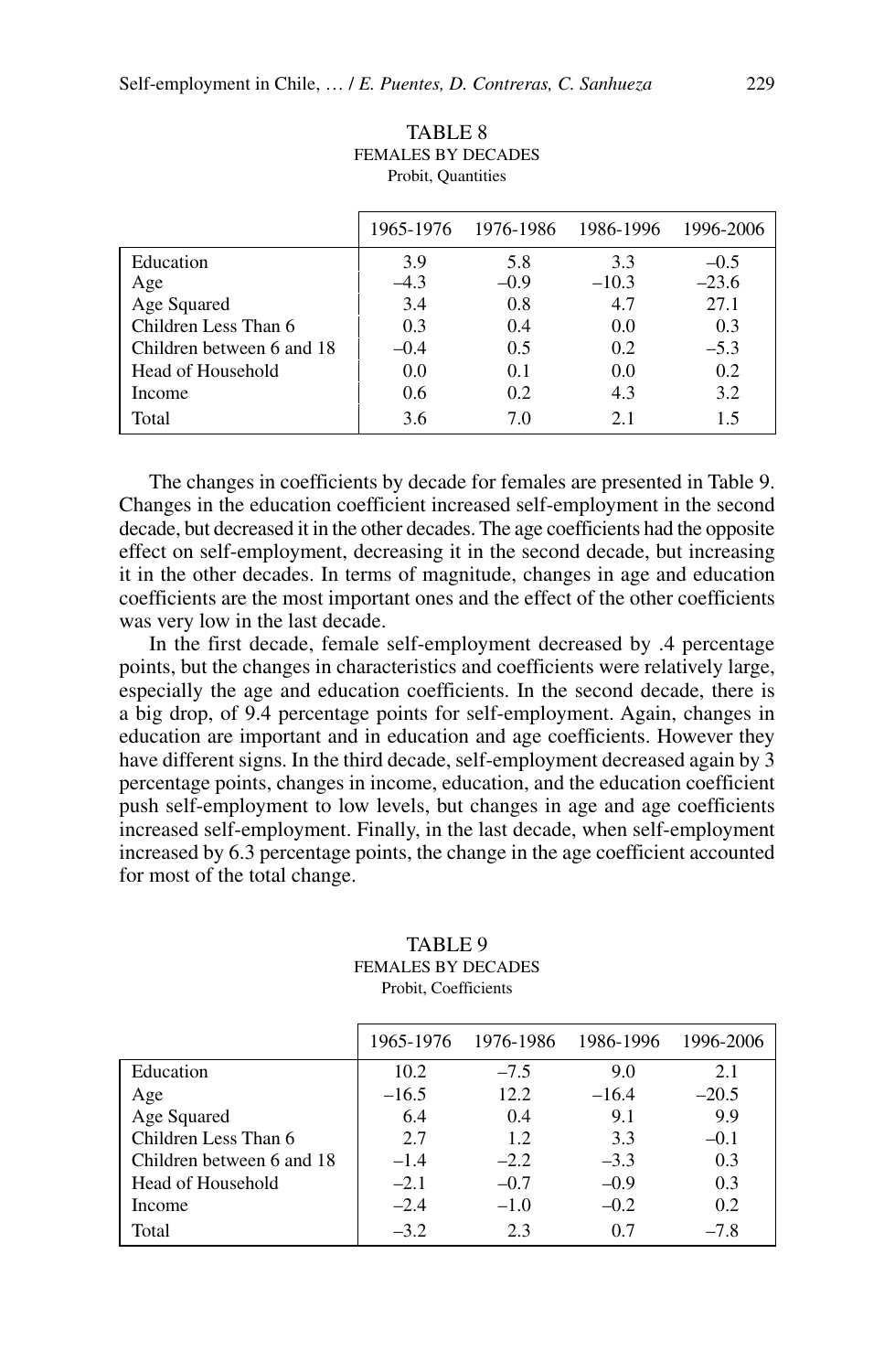For males, the changes in quantities by decade are presented in Table 10. We observe that, compared to females, the magnitude of the changes are smaller, except for the last decade. Changes in education, age, and income are the most important ones. For all decades, changes in education decreased self-employment. Age had a very negative effect in the last decade, which was counterbalance by changes in the education and head of the household variables.

| TABLE 10                |
|-------------------------|
| <b>MALES BY DECADES</b> |
| Probit. Quantities      |

|                           |        | 1965-1976 1976-1986 1986-1996 |        | 1996-2006 |
|---------------------------|--------|-------------------------------|--------|-----------|
| Education                 | 0.5    | 1.9                           | 0.5    | 6.1       |
| Age                       | 1.1    | 0.4                           | 2.0    | $-25.7$   |
| Age Squared               | $-1.5$ | $-0.2$                        | $-1.5$ | 9.2       |
| Children Less Than 6      | $-0.2$ | $-0.1$                        | $-0.3$ | $-0.2$    |
| Children between 6 and 18 | 0.1    | $-0.2$                        | 0.0    | 1.7       |
| Head of Household         | $-0.1$ | 0.0                           | 0.0    | 9.4       |
| Income                    | 0.5    | $-0.4$                        | $-0.5$ | $-0.2$    |
| Total                     | 0.3    | 1.4                           | 0.4    | 0.4       |

In Table 11, the results for changes in coefficients for males are shown. As in the case of females, changes in the education and age coefficients account for most of the total change. Changes in the age coefficients mimic the evolution of total self-employment, increasing in the first and last decade, and decreasing in the other two.

For the first decade when self-employment increased by 2.9 percentage points, the changes in education and age coefficients explain most of the total change. In the second decade, male self-employment decreased by 1.6 percentage points based on a combination of changes in education and the education and age coefficients. Self-employment decreased 1.7 percentage points in the third decade, mostly affected by the change in the education parameter. In the fourth decade, self-employment increased by 1.6 percentage points, but in this decade, several factors affected the total change including changes in head of the households and larger changes in education and age.

## TABLE 11 Males by decades Probit, Coefficients

|                           | 1965-1976 | 1976-1986 | 1986-1996 | 1996-2006 |
|---------------------------|-----------|-----------|-----------|-----------|
| Education                 | $-1.2$    | $-3.4$    | 3.0       | 2.2       |
| Age                       | $-3.1$    | 20.1      | 4.9       | $-4.1$    |
| Age Squared               | 1.8       | $-14.6$   | $-4.8$    | $-2.4$    |
| Children Less Than 6      | $-0.2$    | $-0.7$    | 0.3       | 0.4       |
| Children between 6 and 18 | $-0.1$    | $-0.1$    | $-1.6$    | $-0.2$    |
| Head of Household         | $-0.5$    | $-0.1$    | 0.2       | 2.9       |
| Income                    | 0.2       | $-1.1$    | $-0.7$    | $-0.6$    |
| Total                     | $-3.3$    | 0.2       | 1.3       | $-1.8$    |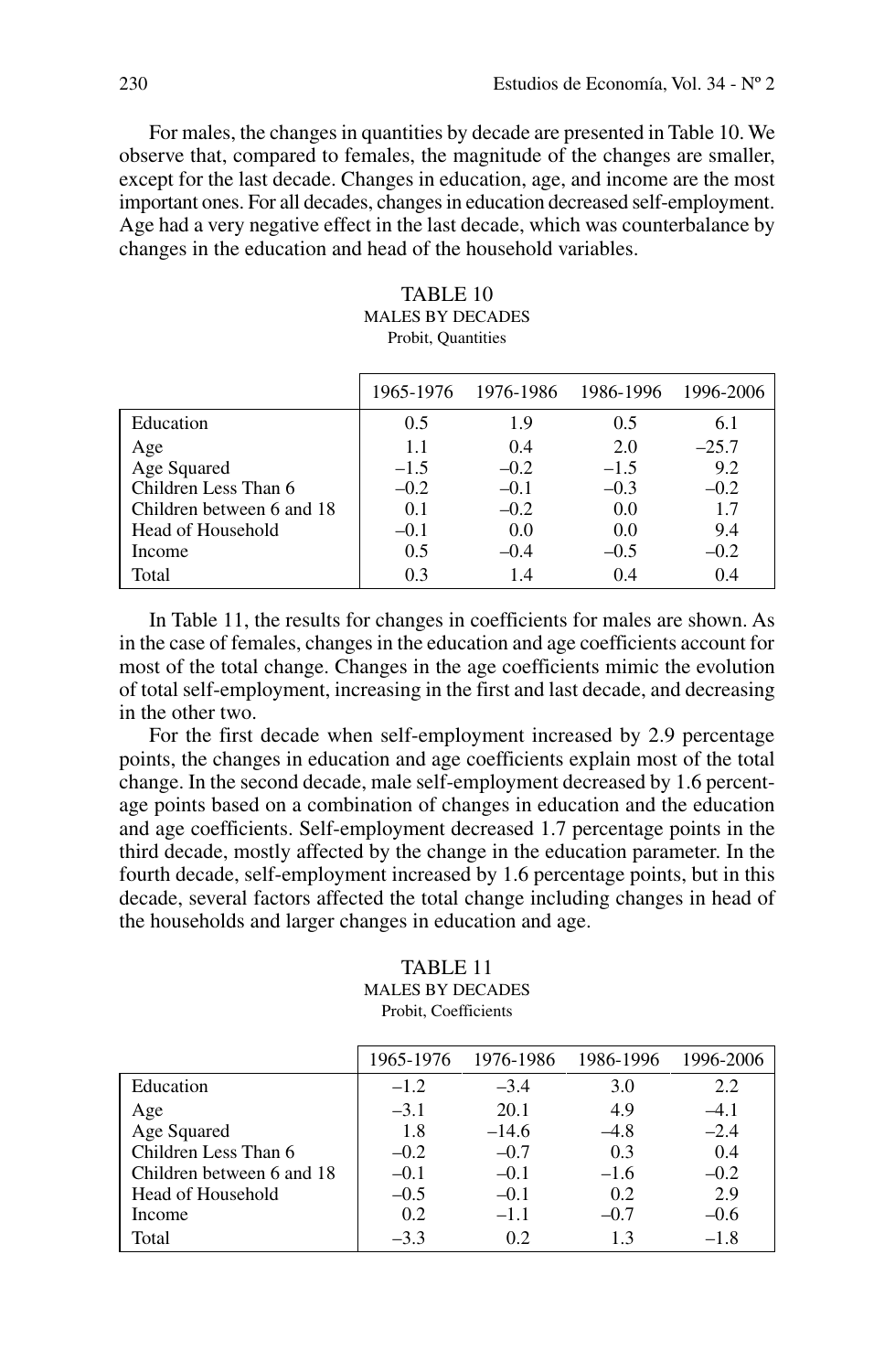In summary, the decomposition by characteristics shows important differences by method used. However, they agree that education has a strong effect on decreasing self-employment. Also, for women we find evidence that the return to education is decreasing self-employment, but the evidence is mixed for men.

The coefficient on income indicates, for females and males, that the occupational decision is being increasingly affected by the income of rest of the household members.

When we analyze by decade, we find that the components with the biggest changes are age, education, and the coefficients in age and education. For females, changes in age and age coefficients tend to increase self-employment, and only changes in education and the education coefficient prevent a higher self-employment rate. For males, changes in education tend to decrease selfemployment. For the last decade, changes in age and the age coefficient are increasing self-employment.

Changes in education and age are easy to predict. In the last decades the Chilean educational system has expanded enormously, first in secondary education, and lately in terciary or college education. Also, an important aging process is observed. However, changes in parameters are not correlated with other variables in a clear way and, thus predicting them is impossible. This fact makes it difficult to gain a broader understanding of the general trends in self-employment, but open opportunities to new research focusing on structural changes that affect the prices of each attribute in the decision equations.

# **6. Conclusions**

In this paper we analyze the evolution of self-employment in Chile during the last 40 years. During this period several important changes are observed in the economic structure including several episodes of recession and growth.

In the sample, we find that self-employed workers receive a lower wage than white collar workers, but higher than blue collar workers, and that the self-employment category presents relatively high income dispersion. Most self-employed workers do not have a college degree. This implies that this occupational group does not include skilled individuals who become self-employed because of the advantages in flexibility that this occupation would give.

During the whole period, we observe different trends for females and males. In the case of females, self- employment decreased, especially from 1965 to 1983, and then increased slightly after that. For males, it increased in a small proportion from 1965 to 1988, and decreased afterwards. Generally self-employment was not affected by recessions, perhaps due to the result of government effort to reduce unemployment via emergency programs. However, for women, we find that during the 1985 to 1996 period, which exhibits high economic growth, self- employment decreased.

We decompose changes in self-employment into two parts: changes in characteristics and changes in coefficients. For most of the decompositions, we found that changes in characteristics tend to decrease self-employment,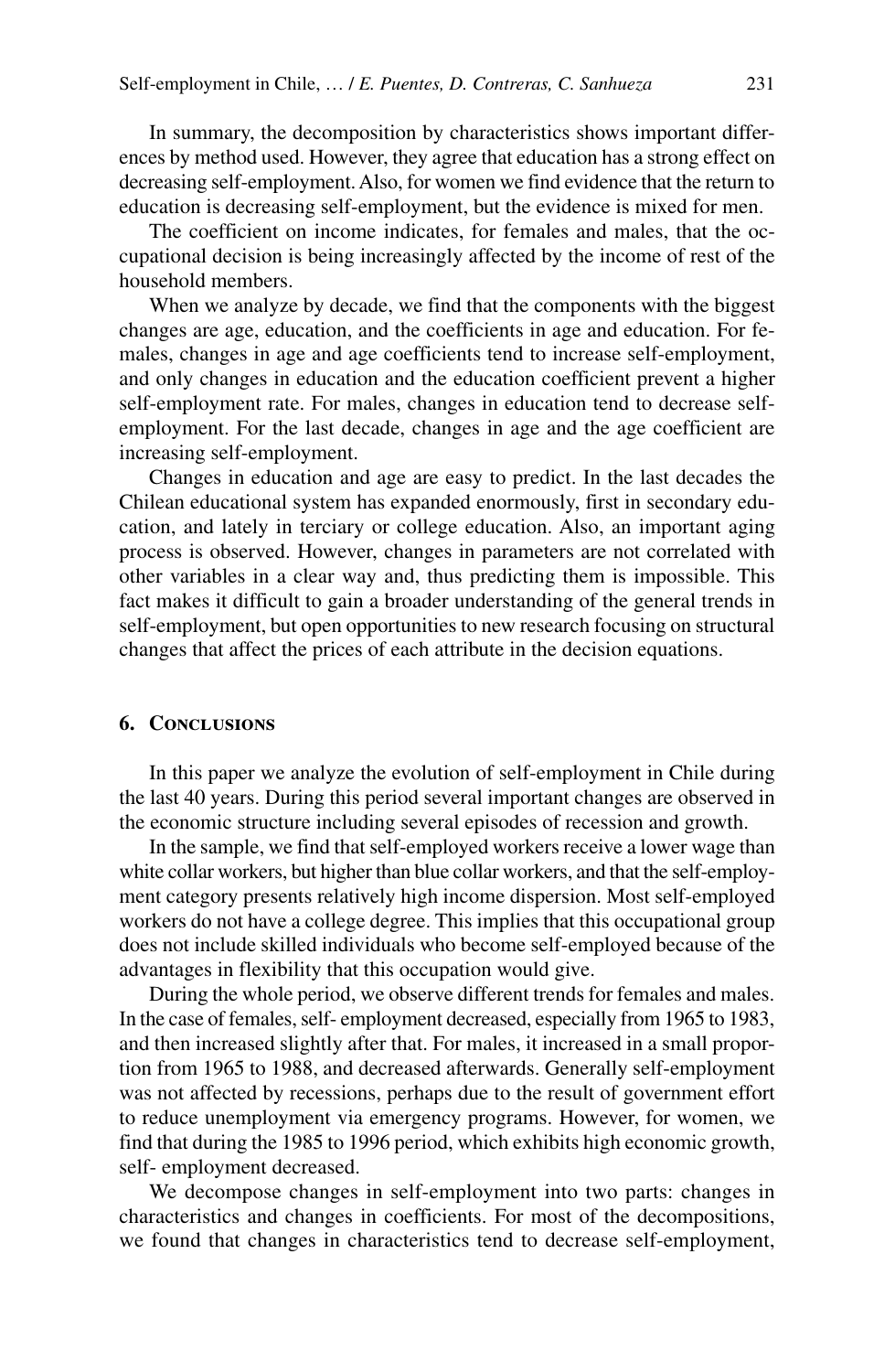however this effect is counterbalanced by changes in coefficients. The change in parameters presents evidence that structural changes in the Chilean economy have led to increments in self-employment. There is also indirect evidence that the labor reforms of the early nineties did not increase self-employment or that their effect was greatly counterbalanced by economic growth.

# **References**

- Amuedo-Dorantes, C (2004). "Determinants and Poverty Implications of Informal Sector Work in Chile", in *Economic Development and Cultural Change*. The University of Chicago Press.
- Blanchard, O. and P. Diamond (1990). "The Cyclical Behavior of the Gross Flows of US Workers". *Brookings Papers on Economics Activity* 2: 85-142.
- Bosworth B.; Dornbush, R. and R. Labán (eds.) (1994). *The Chilean Economy. Policy Lessons and Challenges*. Washington DC. Brookings Institution.
- Caballero, R., E. Engel and A. Micco (2005). *Microeconomic Flexibility in Latin America. Labor Market and Institutions*. Banco Central de Chile. (J. Restrepo and A. Tokman, editors).
- Charmes, J. (1998). "Informal Sector, Poverty and Gender: A Review of Empirical Evidence". *Background Paper for World Development Report* 2001. World Bank, Washington, D.C.
- Djankov, S., I. Lieberman, J. Mukherjee, and T. Nenova (2002). "Going Informal: Benefits and Costs" World Bank, Washington, D.C.
- De Gregorio, J. (1999). "Exchange Rate Policy in Chile Since 1960: Political Economy and The Choice of Regime". Centro de Economía Aplicada, Universidad de Chile. Mimeo.
- Edwards, S. and A. Cox-Edwards (1987). *Monetarism and Liberalization: The Chilean Experience*. Cambridge, Mass. Balinguer.
- Edwards, S. and A. Cox-Edwards (2000). "Policy Issues and Lessons from Chile", *NBER Working Paper* 7646.
- Edwards, S. and A. Cox-Edwards (2002). "Social Security Privatization Reform and Labor Markets: The Case of Chile", *Economic Development and Cultural Change* 465-489.
- Edwards, S. and D. Lederman (1998). "The Political Economy of Unilateral Trade Liberalization: The Case of Chile". *NBER Working Paper* Nº 6510.
- Feres, M. E. (1997). "Sindicalismo y Negociación Colectiva", in *La Negociación Colectiva en Chile*, Santiago: Editorial Gestión.
- Gill, I., C. Montenegro and D. Domeland (eds.) (2002). *Crafting Labor Policy. Techniques and Lessons from Latin America*. The World Bank. Chapter 6 and 7.
- Heckman, J. and C. Pagés (2000). "The Cost of Job Security Regulation: Evidence from Latin American Labor Markets". *Economía* 1 (1): 147-51.
- International Labour Organization (2002). "Decent Work and the Informal Economy", Report VI, International Labour Conference, 90<sup>th</sup> Session, Geneva.
- Kugler, A. (2000). "The incidence of Job Security Regulation on Labor Market Flexibility and Compliance in Colombia: Evidence from the 1990 Reform". *Research Network Working Paper* R-393. Washington DC. IADB.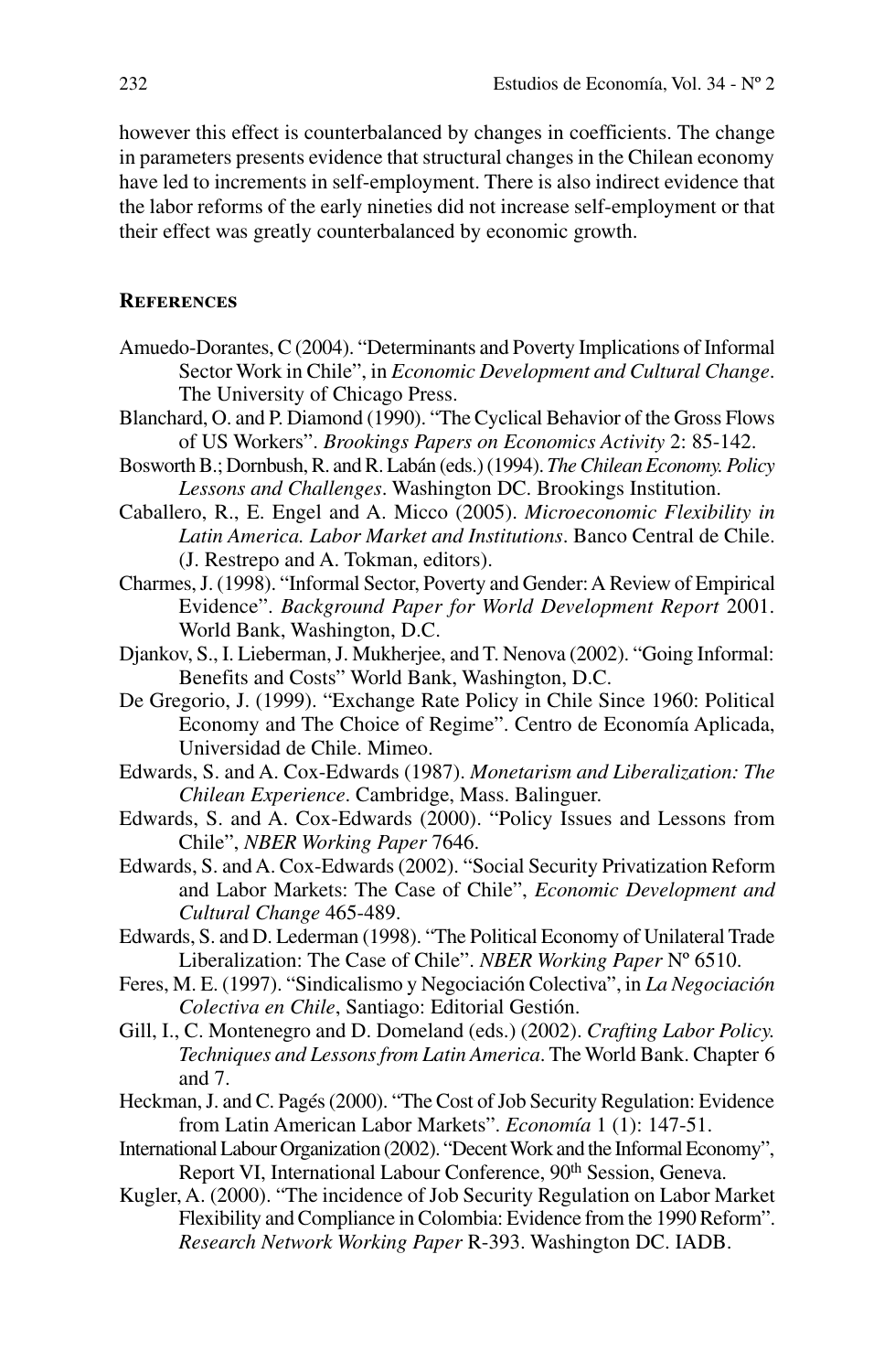- Mizala, A. and P. Romaguera (2001). "La Lesgislación Laboral y el Mercado del Trabajo en Chile: 1975-2000", *Working Paper*, Nº 114. CEA.
- Montenegro, C. and Pagés, C. (2003). "Who Benefits from Labor Market Regulations?: Chile 1960-1998", Inter-American Development Bank. Banco Interamericano de Desarrollo (BID) Research Department, *Working Paper* 494.
- Palmade, V. and A. Anayiotos (2005). "Rising Informality", *The World Bank Group*, Private Sector Development, Note Number 298.
- Pagés, C. and C. Montenegro (1999). "Job Security and the age Composition of Employment: Evidence from Chile". *Working Paper* 398. Washington DC. IADB.
- Restrepo, J. and A. Tokman (2005). *Labor Markets and Institutions*, Banco Central de Chile.
- Saavedra, J. and M. Torero (2000). "Labor Market Reforms and their Impact Over Formal Labor Demand and Job Market Turnover: The case of Perú". *Research Network Working Paper* R-394. Washington DC. IADB.
- Yun, N. (2004). "Decomposing differences in the first moment", *Economics Letters* 82: 275-280.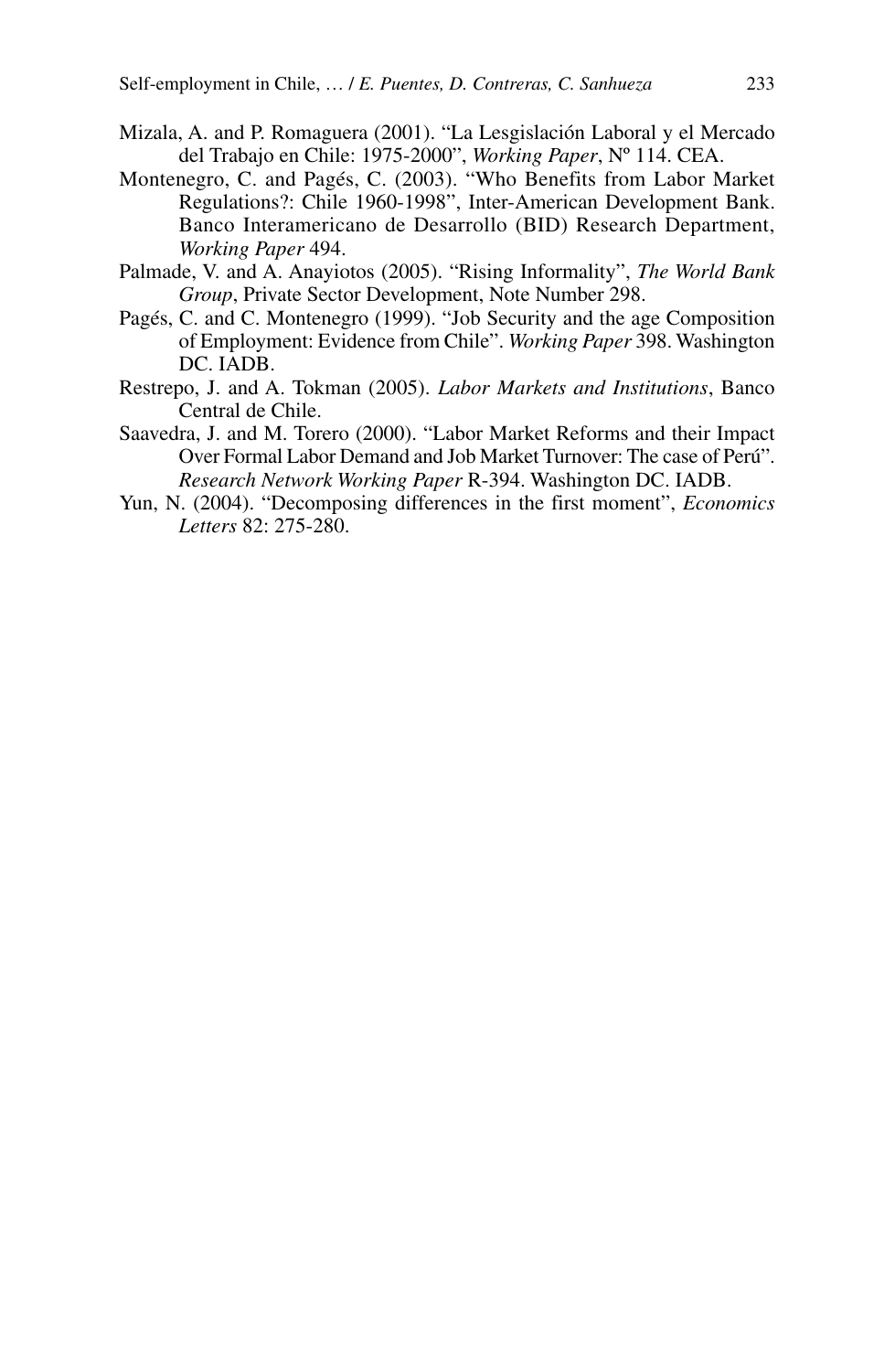| Year | <b>GDP</b><br>per capita<br>growth<br>(annual $%$ ) | <b>Exports</b><br>(annual $%$ ) | Inflation,<br>consumer<br>prices<br>(annual $%$ ) | Gran Santiago<br>Unemployment<br>(% of total<br>labor force) | National<br>Unemployment,<br>total<br>(% total<br>labor force) | Gini<br>Coefficient |
|------|-----------------------------------------------------|---------------------------------|---------------------------------------------------|--------------------------------------------------------------|----------------------------------------------------------------|---------------------|
| 1965 | $-1,8$                                              |                                 | 28,8                                              | 5,1                                                          |                                                                | 48,8                |
| 1966 | 7,6                                                 |                                 | 23,1                                              | 6,1                                                          |                                                                | 47,3                |
| 1967 | 1,5                                                 |                                 | 18,8                                              | 5,9                                                          |                                                                | 53,8                |
| 1968 | 1,6                                                 |                                 | 26,3                                              | 6,6                                                          |                                                                | 51,4                |
| 1969 | 1,5                                                 |                                 | 30,4                                              | 7,5                                                          |                                                                | 51,2                |
| 1970 | 0,2                                                 |                                 | 32,5                                              | 7,3                                                          |                                                                | 50,3                |
| 1971 | 7,1                                                 |                                 | 20,0                                              | 5,3                                                          |                                                                | 48,3                |
| 1972 | $-2,5$                                              |                                 | 74,8                                              | 3,7                                                          |                                                                | 47,1                |
| 1973 | $-6,5$                                              |                                 | 361,5                                             | 3,0                                                          |                                                                | 46,7                |
| 1974 | 0,8                                                 |                                 | 504,7                                             | 10,7                                                         |                                                                | 45,6                |
| 1975 | $-12,8$                                             |                                 | 374,7                                             | 16,4                                                         |                                                                | 50,4                |
| 1976 | 1,8                                                 |                                 | 211,8                                             | 18,4                                                         |                                                                | 53,5                |
| 1977 | 7,1                                                 |                                 | 91,9                                              | 13,3                                                         |                                                                | 53,8                |
| 1978 | 5,9                                                 |                                 | 40,1                                              | 13,0                                                         |                                                                | 53,0                |
| 1979 | 7,1                                                 |                                 | 33,4                                              | 12,7                                                         |                                                                | 51,7                |
| 1980 | 6,5                                                 |                                 | 35,1                                              | 11,9                                                         |                                                                | 53,2                |
| 1981 | 3,2                                                 |                                 | 19,7                                              | 9,2                                                          |                                                                | 56,8                |
| 1982 | $-11,7$                                             |                                 | 9,9                                               | 23,6                                                         |                                                                | 58,4                |
| 1983 | $-5,3$                                              |                                 | 27,3                                              | 23,0                                                         |                                                                | 56,2                |
| 1984 | 6,3                                                 |                                 | 19,9                                              | 18,7                                                         |                                                                | 59,8                |
| 1985 | 5,4                                                 |                                 | 29,5                                              | 16,4                                                         |                                                                | 57,7                |
| 1986 | 3,9                                                 |                                 | 20,6                                              | 15,6                                                         | 12,1                                                           | 56,9                |
| 1987 | 3,6                                                 | 6,7                             | 19,9                                              | 13,7                                                         | 10,9                                                           | 61,0                |
| 1988 | 5,8                                                 | 11,6                            | 14,7                                              | 11,3                                                         | 9,7                                                            | 58,3                |
| 1989 | 8,8                                                 | 16,1                            | 17,0                                              | 9,4                                                          | 7,9                                                            | 56,1                |
| 1990 | 1,8                                                 | 8,6                             | 26,0                                              | 9,9                                                          | 7,7                                                            | 58,7                |
| 1991 | 5,4                                                 | 12,4                            | 21,8                                              | 8,4                                                          | 8,1                                                            | 55,9                |
| 1992 | 11,1                                                | 13,9                            | 15,4                                              | 6,0                                                          | 6,7                                                            | 51,5                |
| 1993 | 5,7                                                 | 3,5                             | 12,7                                              | 6,5                                                          | 6,5                                                            | 52,0                |
| 1994 | 4,2                                                 | 11,6                            | 11,4                                              | 6,3                                                          | 7,8                                                            | 51,8                |
| 1995 | 6,9                                                 | 11,0                            | 8,2                                               | 6,2                                                          | 7,3                                                            | 53,2                |
| 1996 | 6,9                                                 | 11,8                            | 7,4                                               | 7,3                                                          | 6,3                                                            | 53,7                |
| 1997 | 5,2                                                 | 11,2                            | 6,1                                               | 6,8                                                          | 6,1                                                            | 54,4                |
| 1998 | 1,9                                                 | 5,2                             | 5,1                                               | 7,0                                                          | 6,4                                                            | 55,6                |
| 1999 | $-2,1$                                              | 7,3                             | 3,3                                               | 15,6                                                         | 10,2                                                           | 58,0                |
| 2000 | 3,1                                                 | 5,1                             | 3,8                                               | 14,5                                                         | 9,8                                                            | 56,9                |
| 2001 | 2,2                                                 | 7,2                             | 3,6                                               | 15,2                                                         | 9,9                                                            | 52,9                |
| 2002 | 1,1                                                 | 1,6                             | 2,5                                               | 13,7                                                         | 9,8                                                            | 54,2                |
| 2003 | 2,8                                                 | 6,5                             | 2,8                                               | 13,5                                                         | 9,5                                                            | 52,5                |
| 2004 | 5,0                                                 | 11,8                            | 1,1                                               | 11,7                                                         | 10,0                                                           | 52,8                |
| 2005 | 5,2                                                 | 6,1                             | 3,1                                               | 11,6                                                         | 9,2                                                            | 57,5                |
| 2006 |                                                     |                                 |                                                   | 11,2                                                         |                                                                | 52,2                |

Table A1 General Economic Indicators: Chile 1965-2006

*Sources:* Montenegro and Pagés (2003), World Bank World Development Indicators Data Base, INE, Central Bank and Own Calculations Using Employment Survey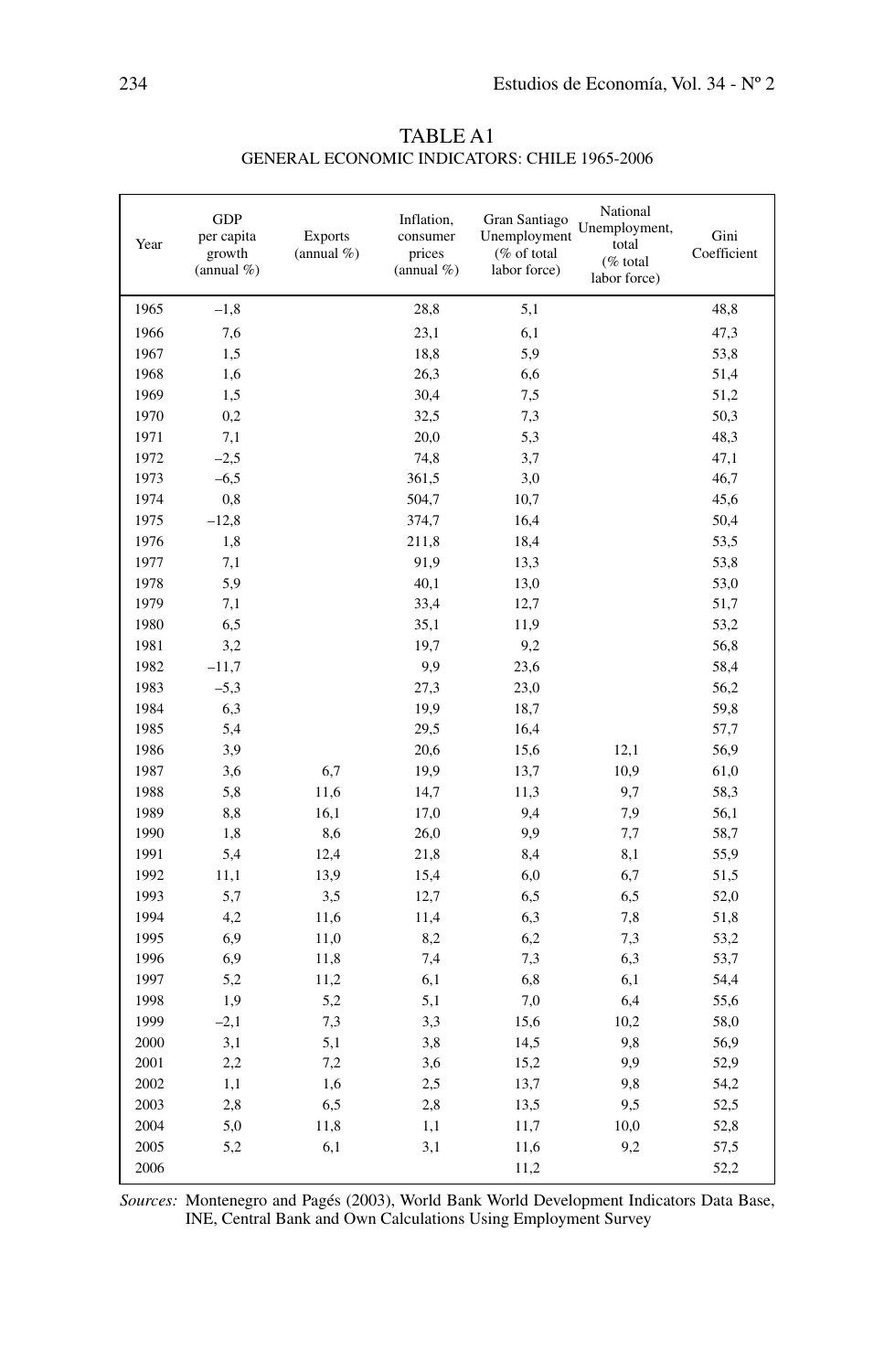| Description                                             | Period           | Notice Period<br>Prior | Reasons for<br>dismissal                                                                                            | in case of just cause<br>Compensation                                                   | in case of unjust cause<br>Compensation                                                                                                                                        | Extention                                     |
|---------------------------------------------------------|------------------|------------------------|---------------------------------------------------------------------------------------------------------------------|-----------------------------------------------------------------------------------------|--------------------------------------------------------------------------------------------------------------------------------------------------------------------------------|-----------------------------------------------|
| Unprotected                                             | 1960-1966        | 1 month                | Dismissals at will                                                                                                  | Dismissals at will                                                                      | Dismissals at will                                                                                                                                                             | Dismissals at will                            |
| Protectionist Legislacion                               | 1966-1973        | 1 month                | Economic reasons were just cause in the<br>law. In practice labor courts considered<br>most dismissals unjustified. | The law does not mandate any<br>compensation in this case.                              | One month's pay per year of work<br>at the firm plus foregone wages<br>6 months. There is no maximum in<br>during trial. Trials could last at most<br>the amount to be awarded | All workers                                   |
| De facto deregulation with<br>protectionist legislation | 1973-1978        | 1 month                | Labor courts were much more pro-firms.<br>Workers' claims were waker                                                | Same as previous period                                                                 | Same as previous period                                                                                                                                                        | All workers                                   |
| Reforms and labor<br>eregulation                        | 1978-1980        | 1 month                | Economic needs were considered<br>just cause.                                                                       | zero                                                                                    | 1 month per year of work, without<br>maximum limit                                                                                                                             | hired after June<br>Only to workers<br>1978   |
|                                                         | 1981-1984        | 1 month                | Economic needs were considered<br>just cause.                                                                       | zero                                                                                    | 1 month' wage per year of work with<br>a maximum of 150 days                                                                                                                   | Only to workers<br>hired after August<br>1981 |
|                                                         | 1984-1990        | 1 month                | Economic needs were no longer<br>considered just cause for dismissal                                                | zero                                                                                    | 1 month's wage per year of work with<br>a maximum of 150 days                                                                                                                  | All workers                                   |
| Democracy, equilibrium<br>and flexibility               | onwards<br>1990- | 1 month                | Firms have to justify dismissals but<br>economic needs are considered just<br>cause for dismissal.                  | Economic reasons: 1 month' wage<br>per year of work with a maximum<br>of 11 months' pay | 1.2-1.5 months per year of work                                                                                                                                                | All workers hired<br>after August 1981        |

TABLE A2<br>LABOR MARKET LEGISLATION IN CHILE Labor Market Legislation in Chile Table A2

Source: Montenegro and Pagés (2003); Mizala and Romaguera (2001). *Source:* Montenegro and Pagés (2003); Mizala and Romaguera (2001).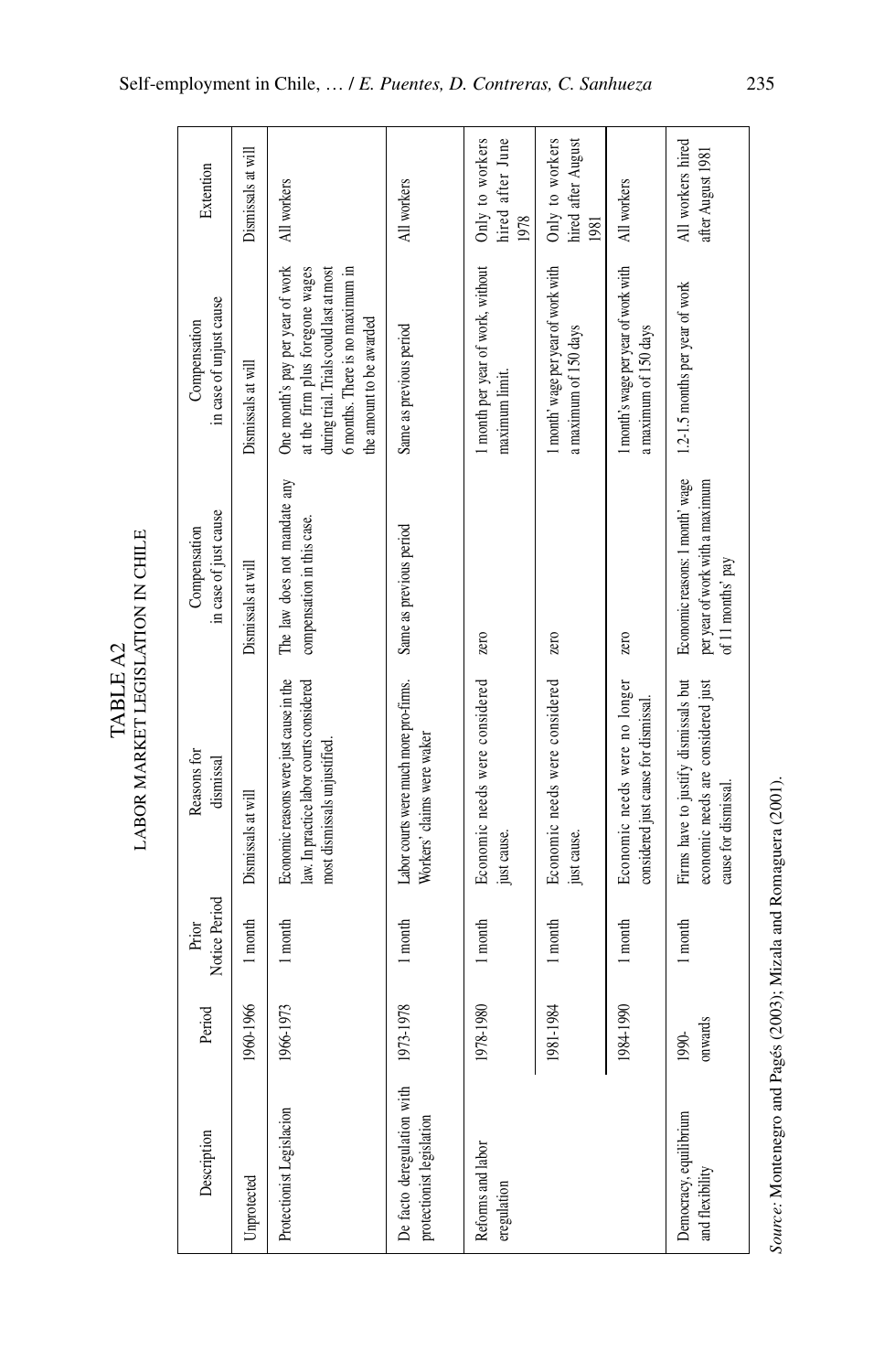|         | Quantities | Coefficients | $Q+P$   | <b>Actual Change</b> |
|---------|------------|--------------|---------|----------------------|
| 1965-66 | $-0.27$    | $-3.66$      | $-3.93$ | $-3.90$              |
| 1966-67 | 0.11       | 2.87         | 2.98    | 2.91                 |
| 1967-68 | 0.48       | $-3.15$      | $-2.67$ | $-2.61$              |
| 1968-69 | $-1.62$    | 0.49         | $-1.14$ | $-1.19$              |
| 1969-70 | 1.80       | 4.53         | 6.34    | 6.42                 |
| 1970-71 | 1.66       | $-2.37$      | $-0.71$ | $-0.86$              |
| 1971-72 | $-0.60$    | 1.30         | 0.70    | 0.77                 |
| 1972-73 | 0.94       | $-1.81$      | $-0.87$ | $-0.91$              |
| 1973-74 | $-2.67$    | $-5.09$      | $-7.77$ | $-7.70$              |
| 1974-75 | 2.96       | 4.68         | 7.64    | 7.52                 |
| 1975-76 | 0.79       | $-0.99$      | $-0.20$ | $-0.08$              |
| 1976-77 | 2.79       | 2.06         | 4.85    | 4.97                 |
| 1977-78 | $-0.21$    | $-0.50$      | $-0.71$ | $-0.85$              |
| 1978-79 | 1.60       | $-3.55$      | $-1.95$ | $-1.99$              |
| 1979-80 | 0.93       | 0.94         | 1.87    | 1.93                 |
| 1980-81 | $-0.39$    | $-1.57$      | $-1.96$ | $-1.95$              |
| 1981-82 | 1.68       | 2.27         | 3.95    | 3.75                 |
| 1982-83 | 0.54       | 2.92         | 3.46    | 3.63                 |
| 1983-84 | 0.87       | $-2.02$      | $-1.15$ | $-1.16$              |
| 1984-85 | $-0.19$    | 1.66         | 1.47    | 1.44                 |
| 1985-86 | $-0.60$    | 0.13         | $-0.48$ | $-0.47$              |
| 1986-87 | 0.54       | $-0.75$      | $-0.21$ | $-0.18$              |
| 1987-88 | $-0.96$    | $-1.97$      | $-2.93$ | $-2.92$              |
| 1988-89 | 2.17       | 0.25         | 2.42    | 2.36                 |
| 1989-90 | 0.16       | 0.85         | 1.01    | 1.15                 |
| 1990-91 | $-0.26$    | $-2.51$      | $-2.77$ | $-2.78$              |
| 1991-92 | 0.23       | 2.12         | 2.36    | 2.29                 |
| 1992-93 | $-0.43$    | 2.64         | 2.21    | 2.28                 |
| 1993-94 | 0.96       | $-0.42$      | 0.54    | 0.53                 |
| 1994-95 | $-0.85$    | 0.67         | $-0.18$ | $-0.18$              |
| 1995-96 | 0.57       | $-0.14$      | 0.43    | 0.43                 |
| 1996-97 | 0.14       | $-0.38$      | $-0.25$ | $-0.28$              |
| 1997-98 | 1.76       | $-3.71$      | $-1.95$ | $-1.99$              |
| 1998-99 | $-1.93$    | $-0.77$      | $-2.70$ | $-2.65$              |
| 1999-00 | 0.97       | 2.74         | 3.70    | 3.73                 |
| 2000-01 | $-0.36$    | $-3.22$      | $-3.58$ | $-3.56$              |
| 2001-02 | $-0.40$    | 0.41         | 0.01    | $-0.10$              |
| 2002-03 | 0.84       | $-0.01$      | 0.83    | 0.89                 |
| 2003-04 | 0.03       | 1.25         | 1.29    | 1.24                 |
| 2004-05 | 0.10       | 0.04         | 0.15    | 0.18                 |
| 2005-06 | 0.34       | $-4.13$      | $-3.79$ | $-3.75$              |
| Total   | 14.24      | $-7.92$      | 6.32    | 6.37                 |

TABLE A3 Females Probit Decomposition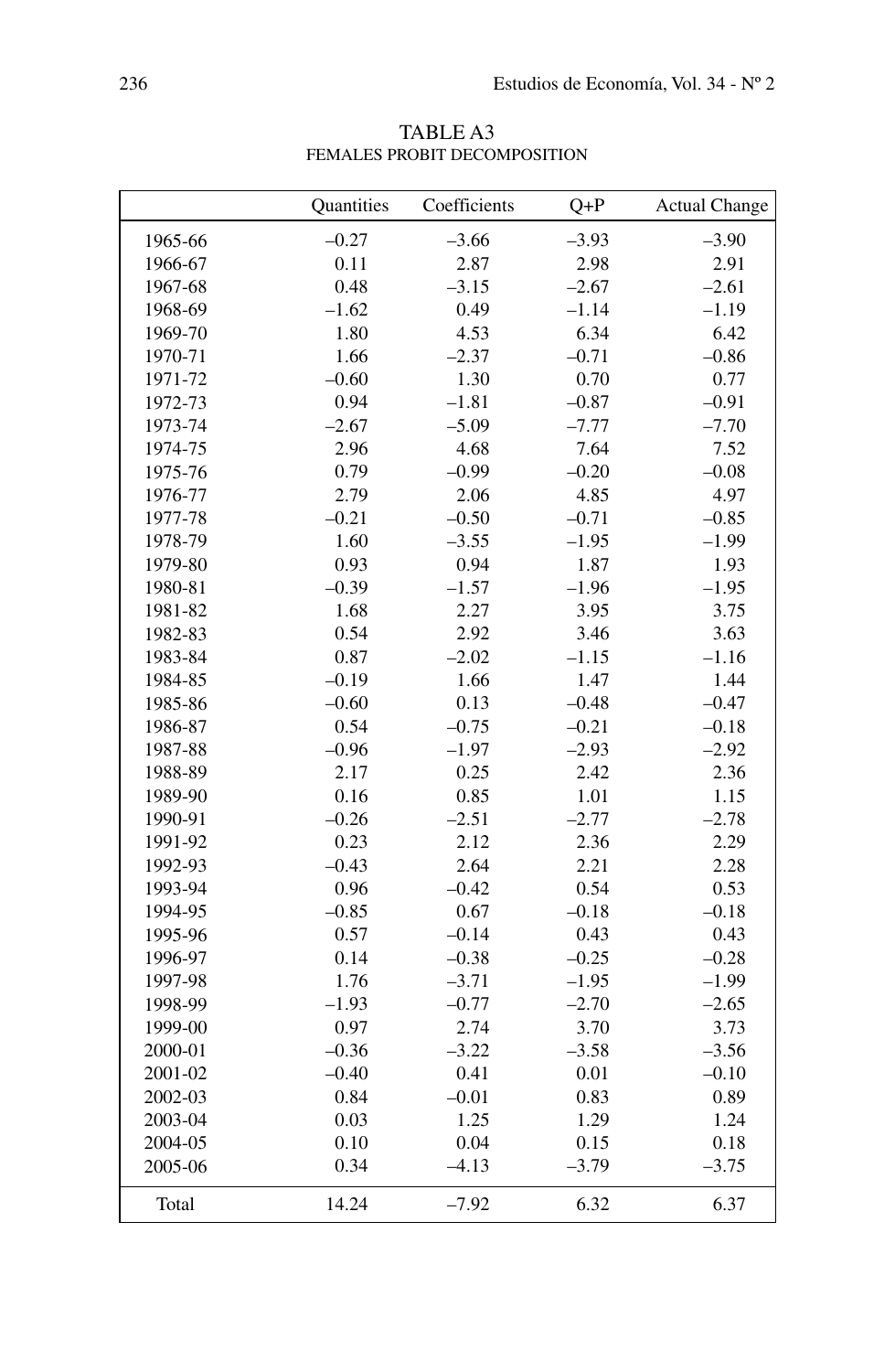|         | Quantities | Coefficients | $Q+P$   | <b>Actual Change</b> |
|---------|------------|--------------|---------|----------------------|
| 1965-66 | $-0.09$    | 1.66         | 1.57    | 1.58                 |
| 1966-67 | 0.38       | 0.21         | 0.59    | 0.59                 |
| 1967-68 | 0.24       | $-1.74$      | $-1.51$ | $-1.51$              |
| 1968-69 | $-0.12$    | 0.98         | 0.86    | 0.86                 |
| 1969-70 | $-0.11$    | $-1.82$      | $-1.93$ | $-1.93$              |
| 1970-71 | $-0.19$    | 1.20         | 1.00    | 0.99                 |
| 1971-72 | 0.47       | $-0.81$      | $-0.34$ | $-0.33$              |
| 1972-73 | $-0.10$    | $-0.89$      | $-0.99$ | $-1.00$              |
| 1973-74 | $-0.65$    | 0.67         | 0.02    | 0.03                 |
| 1974-75 | 0.30       | $-0.77$      | $-0.47$ | $-0.47$              |
| 1975-76 | 0.19       | $-1.93$      | $-1.75$ | $-1.74$              |
| 1976-77 | 0.32       | 2.69         | 3.01    | 3.00                 |
| 1977-78 | 0.33       | $-1.61$      | $-1.27$ | $-1.27$              |
| 1978-79 | $-0.26$    | $-1.71$      | $-1.97$ | $-1.98$              |
| 1979-80 | 0.35       | $-0.42$      | $-0.07$ | $-0.07$              |
| 1980-81 | 0.13       | 1.22         | 1.35    | 1.36                 |
| 1981-82 | 0.12       | 0.06         | 0.18    | 0.17                 |
| 1982-83 | $-0.12$    | $-1.79$      | $-1.91$ | $-1.90$              |
| 1983-84 | 0.38       | $-0.20$      | 0.18    | 0.17                 |
| 1984-85 | $-0.14$    | 2.15         | 2.02    | 2.03                 |
| 1985-86 | 0.30       | $-0.21$      | 0.09    | 0.07                 |
| 1986-87 | $-0.21$    | $-0.31$      | $-0.52$ | $-0.52$              |
| 1987-88 | $-0.01$    | $-3.29$      | $-3.30$ | $-3.31$              |
| 1988-89 | 0.87       | 3.27         | 4.15    | 4.15                 |
| 1989-90 | $-0.10$    | 0.42         | 0.33    | 0.34                 |
| 1990-91 | $-0.46$    | $-0.94$      | $-1.39$ | $-1.39$              |
| 1991-92 | $-0.35$    | 0.96         | 0.61    | 0.60                 |
| 1992-93 | 0.18       | 1.61         | 1.79    | 1.80                 |
| 1993-94 | 0.02       | $-1.04$      | $-1.01$ | $-1.02$              |
| 1994-95 | 0.19       | 0.54         | 0.73    | 0.72                 |
| 1995-96 | 0.23       | 0.06         | 0.30    | 0.32                 |
| 1996-97 | 0.14       | $-0.33$      | $-0.19$ | $-0.23$              |
| 1997-98 | 0.39       | $-2.17$      | $-1.78$ | $-1.79$              |
| 1998-99 | $-0.08$    | $-0.46$      | $-0.54$ | $-0.51$              |
| 1999-00 | 0.36       | 1.45         | 1.81    | 1.81                 |
| 2000-01 | $-0.17$    | 1.18         | 1.01    | 1.03                 |
| 2001-02 | $-0.25$    | $-0.59$      | $-0.84$ | $-0.86$              |
| 2002-03 | 0.25       | 0.82         | 1.07    | 1.07                 |
| 2003-04 | $-0.18$    | $-4.11$      | $-4.30$ | $-4.30$              |
| 2004-05 | $-0.03$    | 1.67         | 1.63    | 1.64                 |
| 2005-06 | $-0.16$    | 0.72         | 0.56    | 0.57                 |
| Total   | 2.37       | $-3.60$      | $-1.23$ | $-1.23$              |

TABLE A4 Males Probit Decomposition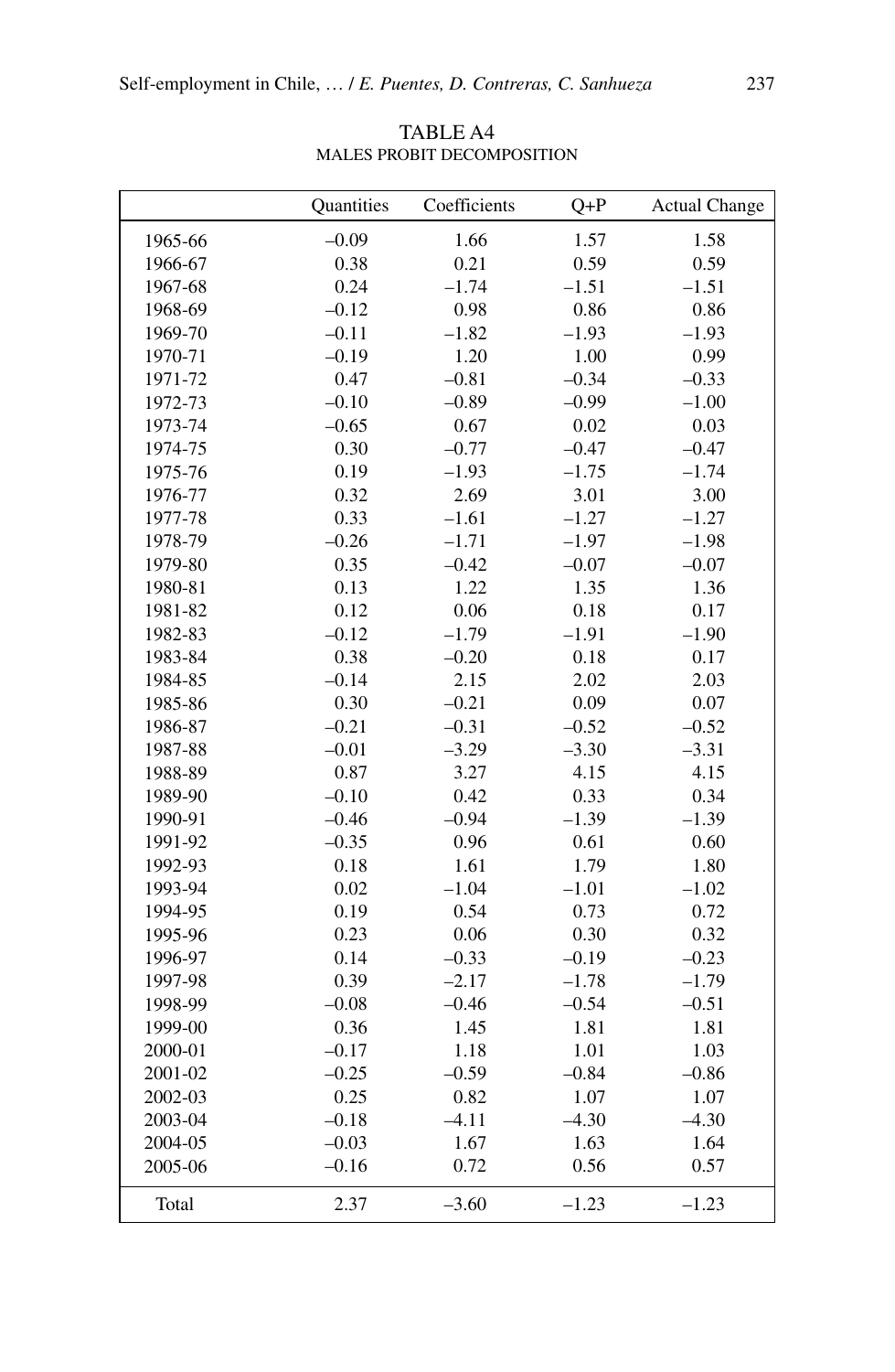|                   |          | FEMALES QUANTITIES, PROBIT DECOMPOSITION | <b>TABLE A5</b>            |                     |               |            |        |
|-------------------|----------|------------------------------------------|----------------------------|---------------------|---------------|------------|--------|
| Education         | Age      | Age<br>Squared                           | Children<br>less<br>than 6 | Children<br>6 to 18 | Head<br>of HH | Income     | Total  |
| 0.3               | $-2.2$   | 1.4                                      | 0.1                        | 0.1                 | 0.3           | $-0.2$     | $-0.3$ |
| 0.1               | 0.2      | $-0.1$                                   | 0.0                        | $-0.1$              | 0.0           | $-0.1$     | 0.1    |
| 1.6               | $-2.9$   | 1.9                                      | 0.1                        | $-0.1$              | $-0.1$        | 0.0        | 0.5    |
| $-0.1$            | 0.7      | $-0.3$                                   | $-0.4$                     | $-1.3$              | $-0.1$        | $-0.3$     | $-1.6$ |
| 1.1               | $-0.8$   | 0.4                                      | 0.2                        | 0.7                 | $-0.1$        | 0.3        | 1.8    |
| 0.9               | 0.3      | 0.0                                      | 0.0                        | 0.0                 | 0.1           | 0.5        | 1.7    |
| $-0.7$            | 0.0      | 0.4                                      | 0.0                        | $-0.2$              | $-0.1$        | 0.0        | $-0.6$ |
| 0.4               | 0.1      | 0.0                                      | 0.0                        | 0.2                 | $-0.1$        | 0.3        | 0.9    |
| $\gamma$ $\Omega$ | $\Omega$ | Λ1                                       | $\cap$ $\cap$              | <u>ሰፉ</u>           | $\Omega$ 1    | $\Omega$ 1 | 27     |

Table A5

|         |         |         |         | than 6  |         |         |         |        |
|---------|---------|---------|---------|---------|---------|---------|---------|--------|
| 1965-66 | 0.3     | $-2.2$  | 1.4     | 0.1     | 0.1     | 0.3     | $-0.2$  | $-0.3$ |
| 1966-67 | 0.1     | 0.2     | $-0.1$  | 0.0     | $-0.1$  | $0.0\,$ | $-0.1$  | 0.1    |
| 1967-68 | 1.6     | $-2.9$  | 1.9     | 0.1     | $-0.1$  | $-0.1$  | 0.0     | 0.5    |
| 1968-69 | $-0.1$  | $0.7\,$ | $-0.3$  | $-0.4$  | $-1.3$  | $-0.1$  | $-0.3$  | $-1.6$ |
| 1969-70 | $1.1\,$ | $-0.8$  | 0.4     | 0.2     | $0.7\,$ | $-0.1$  | 0.3     | 1.8    |
| 1970-71 | 0.9     | 0.3     | 0.0     | 0.0     | $0.0\,$ | 0.1     | 0.5     | 1.7    |
| 1971-72 | $-0.7$  | $0.0\,$ | 0.4     | 0.0     | $-0.2$  | $-0.1$  | $0.0\,$ | $-0.6$ |
| 1972-73 | 0.4     | $0.1\,$ | 0.0     | 0.0     | $0.2\,$ | $-0.1$  | 0.3     | 0.9    |
| 1973-74 | $-2.0$  | $-0.2$  | 0.1     | 0.2     | $-0.6$  | 0.1     | $-0.1$  | $-2.7$ |
| 1974-75 | 1.8     | $0.0\,$ | 0.1     | 0.1     | 0.9     | 0.1     | $0.0\,$ | 3.0    |
| 1975-76 | 0.4     | 0.7     | $-0.3$  | 0.0     | 0.0     | 0.0     | 0.0     | 0.8    |
| 1976-77 | 1.7     | 0.1     | 0.0     | 0.1     | 0.0     | $0.0\,$ | 0.7     | 2.8    |
| 1977-78 | $-0.2$  | $0.0\,$ | $-0.3$  | 0.0     | $0.0\,$ | 0.0     | 0.2     | $-0.2$ |
| 1978-79 | 0.8     | $0.0\,$ | 0.0     | 0.0     | 0.2     | 0.0     | 0.6     | 1.6    |
| 1979-80 | 0.2     | $0.1\,$ | 0.4     | 0.0     | 0.3     | $0.0\,$ | $0.0\,$ | 0.9    |
| 1980-81 | 0.2     | $-0.3$  | $-0.1$  | 0.0     | $-0.1$  | 0.0     | 0.0     | $-0.4$ |
| 1981-82 | 1.4     | $-0.2$  | 0.0     | 0.2     | 0.3     | 0.1     | $0.0\,$ | 1.7    |
| 1982-83 | 0.7     | 2.5     | $-1.2$  | 0.1     | $-0.1$  | $0.0\,$ | $-1.4$  | 0.5    |
| 1983-84 | 0.3     | 1.7     | $-1.1$  | 0.1     | 0.0     | 0.0     | $0.0\,$ | 0.9    |
| 1984-85 | $-0.1$  | $-0.9$  | 0.5     | 0.0     | 0.1     | 0.0     | 0.1     | $-0.2$ |
| 1985-86 | 0.7     | $-4.0$  | 2.7     | 0.1     | 0.0     | $0.0\,$ | $-0.1$  | $-0.6$ |
| 1986-87 | 0.3     | 0.1     | 0.1     | 0.0     | 0.1     | $0.0\,$ | $-0.1$  | 0.5    |
| 1987-88 | $-0.9$  | $0.0\,$ | 0.0     | $-0.1$  | $-0.1$  | $0.0\,$ | 0.2     | $-1.0$ |
| 1988-89 | 2.4     | $-0.1$  | 0.0     | $-0.1$  | 0.3     | 0.0     | $-0.3$  | 2.2    |
| 1989-90 | 0.0     | $0.1\,$ | $0.0\,$ | 0.0     | 0.1     | 0.1     | $0.0\,$ | 0.2    |
| 1990-91 | $-0.2$  | $0.0\,$ | 0.0     | 0.0     | 0.0     | $0.0\,$ | $0.0\,$ | $-0.3$ |
| 1991-92 | $-0.1$  | 0.2     | 0.0     | 0.0     | $0.0\,$ | 0.0     | 0.1     | 0.2    |
| 1992-93 | 1.4     | $-10.3$ | 4.1     | $-0.1$  | $-0.3$  | $0.0\,$ | 4.9     | $-0.4$ |
| 1993-94 | 0.9     | 0.4     | 0.0     | 0.0     | 0.3     | $-0.1$  | $-0.4$  | 1.0    |
| 1994-95 | $-0.6$  | $-0.7$  | 0.5     | 0.0     | $-0.1$  | $0.0\,$ | $0.0\,$ | $-0.9$ |
| 1995-96 | 0.2     | 0.1     | 0.1     | 0.2     | $-0.1$  | 0.0     | 0.0     | 0.6    |
| 1996-97 | 0.3     | $-0.3$  | 0.1     | $0.0\,$ | $0.0\,$ | 0.0     | $0.0\,$ | 0.1    |
| 1997-98 | 1.4     | 0.2     | 0.0     | 0.0     | $-0.1$  | 0.0     | 0.3     | 1.8    |
| 1998-99 | $-0.7$  | $-5.5$  | 4.3     | 0.0     | 0.0     | 0.1     | $-0.1$  | $-1.9$ |
| 1999-00 | 0.2     | 1.4     | $-0.8$  | 0.0     | 0.0     | $0.0\,$ | 0.1     | 1.0    |
| 2000-01 | $0.0\,$ | $-1.7$  | 1.4     | 0.0     | 0.0     | 0.0     | 0.1     | $-0.4$ |
| 2001-02 | $-0.5$  | $0.0\,$ | $-0.1$  | $-0.1$  | 0.1     | $0.0\,$ | 0.1     | $-0.4$ |
| 2002-03 | 1.2     | 0.3     | $-0.7$  | $-0.1$  | 0.0     | 0.0     | $0.0\,$ | 0.8    |
| 2003-04 | $-0.2$  | $-0.1$  | 0.3     | 0.0     | 0.1     | 0.0     | 0.0     | 0.0    |
| 2004-05 | $-2.7$  | $-20.4$ | 25.5    | 0.5     | $-5.4$  | 0.0     | 2.5     | 0.1    |
| 2005-06 | 0.5     | $2.5\,$ | $-3.0$  | 0.0     | 0.0     | 0.0     | 0.3     | 0.3    |
| Total   | 12.5    | $-39.0$ | 36.1    | 1.1     | $-4.9$  | 0.3     | 8.2     | 14.2   |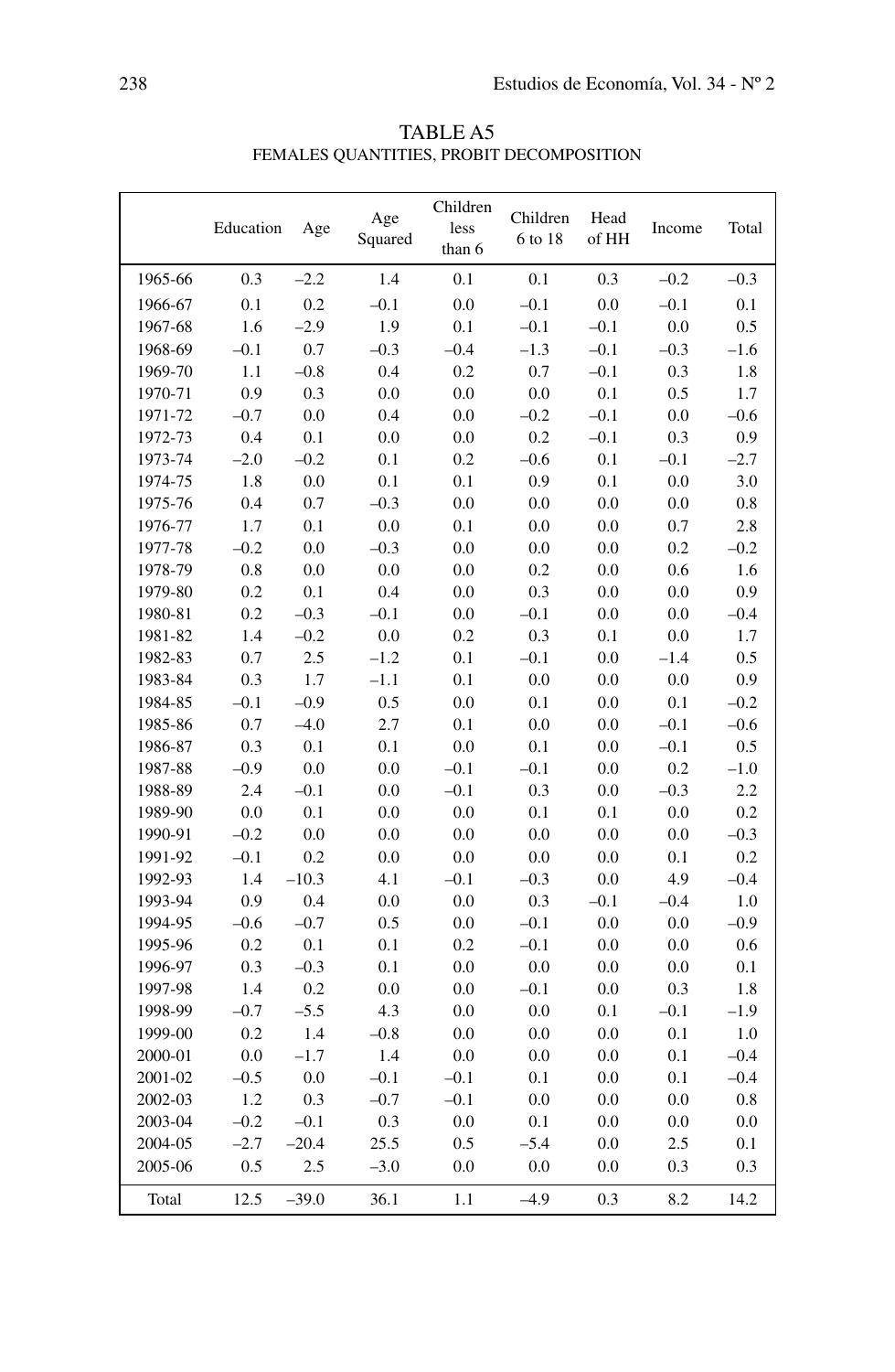|         | Education | Age     | Age<br>Squared | Children<br>less<br>than 6 | Children<br>6 to 18 | Head<br>of HH | Income  | Total   |
|---------|-----------|---------|----------------|----------------------------|---------------------|---------------|---------|---------|
| 1965-66 | $-0.6$    | $-5.6$  | 2.4            | $-0.2$                     | 0.0                 | 0.4           | $-0.1$  | $-3.7$  |
| 1966-67 | 0.0       | 5.4     | $-2.3$         | 0.1                        | $-0.3$              | 0.0           | $-0.1$  | 2.9     |
| 1967-68 | 0.3       | $-6.2$  | 2.9            | 0.0                        | 0.2                 | $-0.2$        | $-0.2$  | $-3.2$  |
| 1968-69 | 1.0       | $-1.4$  | 0.9            | 0.2                        | 0.3                 | $-0.5$        | $-0.2$  | 0.5     |
| 1969-70 | 0.0       | 7.0     | $-4.1$         | 0.2                        | 0.4                 | $0.9\,$       | 0.3     | 4.5     |
| 1970-71 | $-0.5$    | $-3.8$  | 1.7            | 0.1                        | 0.2                 | 0.1           | $-0.1$  | $-2.4$  |
| 1971-72 | 0.2       | 1.6     | $-0.8$         | 0.0                        | 0.0                 | 0.1           | 0.2     | 1.3     |
| 1972-73 | 0.1       | $-3.8$  | 1.6            | 0.1                        | 0.0                 | $0.0\,$       | 0.1     | $-1.8$  |
| 1973-74 | 0.5       | $-10.2$ | 3.6            | 0.4                        | 0.3                 | $-0.1$        | 0.3     | $-5.1$  |
| 1974-75 | 8.9       | 2.6     | $-0.7$         | 2.0                        | $-2.7$              | $-2.7$        | $-2.6$  | 4.7     |
| 1975-76 | 0.3       | $-2.1$  | $1.1\,$        | $-0.2$                     | 0.0                 | 0.0           | $-0.1$  | $-1.0$  |
| 1976-77 | 0.4       | 3.2     | $-1.9$         | $-0.2$                     | 0.3                 | 0.2           | 0.1     | 2.1     |
| 1977-78 | 0.1       | $-1.4$  | 1.0            | 0.0                        | $-0.1$              | $-0.1$        | 0.0     | $-0.5$  |
| 1978-79 | $-0.9$    | $-8.2$  | 5.3            | 0.2                        | $-0.2$              | $-0.5$        | 0.8     | $-3.6$  |
| 1979-80 | 0.5       | 0.6     | $-0.3$         | 0.0                        | 0.1                 | 0.1           | 0.0     | 0.9     |
| 1980-81 | $-10.9$   | 13.3    | $-2.3$         | 1.7                        | $-1.5$              | $-0.8$        | $-1.0$  | $-1.6$  |
| 1981-82 | $-1.3$    | 9.5     | $-4.3$         | $-0.5$                     | $-0.5$              | 0.2           | $-0.8$  | 2.3     |
| 1982-83 | 1.1       | 3.1     | $-1.4$         | $0.0\,$                    | $-0.1$              | $0.0\,$       | 0.1     | 2.9     |
| 1983-84 | $-0.2$    | $-3.9$  | 1.7            | 0.1                        | 0.2                 | $0.0\,$       | 0.1     | $-2.0$  |
| 1984-85 | 3.8       | $-4.2$  | 2.8            | $-0.1$                     | $-0.4$              | 0.1           | $-0.3$  | 1.7     |
| 1985-86 | $0.0\,$   | 0.3     | $-0.2$         | $0.0\,$                    | 0.0                 | $0.0\,$       | 0.0     | 0.1     |
| 1986-87 | 9.2       | $-18.2$ | 10.6           | 1.9                        | $-2.5$              | $-0.7$        | $-1.1$  | $-0.8$  |
| 1987-88 | 0.2       | $-4.8$  | 2.5            | 1.1                        | $-0.8$              | $-0.4$        | 0.3     | $-2.0$  |
| 1988-89 | 0.0       | 0.5     | $-0.2$         | 0.0                        | 0.0                 | 0.0           | 0.0     | 0.3     |
| 1989-90 | $-0.4$    | 2.7     | $-1.4$         | 0.0                        | 0.0                 | $-0.1$        | $0.0\,$ | 0.8     |
| 1990-91 | 0.2       | $-5.8$  | 3.1            | $0.0\,$                    | $0.2\,$             | 0.0           | $-0.1$  | $-2.5$  |
| 1991-92 | $-0.5$    | 4.4     | $-1.8$         | $-0.1$                     | $-0.2$              | 0.0           | 0.3     | 2.1     |
| 1992-93 | 0.3       | 4.8     | $-3.6$         | 0.5                        | $0.0\,$             | 0.3           | 0.4     | 2.6     |
| 1993-94 | 0.1       | $-1.0$  | 0.5            | $0.0\,$                    | 0.0                 | $0.0\,$       | $-0.1$  | $-0.4$  |
| 1994-95 | $-0.1$    | 1.6     | $-0.7$         | 0.0                        | 0.0                 | $0.0\,$       | 0.0     | $0.7\,$ |
| 1995-96 | 0.0       | $-0.3$  | 0.2            | 0.0                        | 0.0                 | $0.0\,$       | 0.0     | $-0.1$  |
| 1996-97 | 0.0       | $-0.8$  | 0.4            | $0.0\,$                    | 0.0                 | $0.0\,$       | 0.0     | $-0.4$  |
| 1997-98 | 0.9       | $-10.1$ | 5.3            | 0.0                        | $0.2\,$             | 0.1           | $-0.1$  | $-3.7$  |
| 1998-99 | 0.1       | $-2.2$  | 1.3            | 0.0                        | 0.0                 | 0.0           | 0.1     | $-0.8$  |
| 1999-00 | 0.7       | 6.2     | $-3.9$         | $-0.1$                     | $-0.2$              | 0.1           | $-0.1$  | 2.7     |
| 2000-01 | 0.2       | $-7.6$  | 4.2            | 0.0                        | 0.2                 | $-0.1$        | $-0.1$  | $-3.2$  |
| 2001-02 | 0.1       | 0.3     | 0.0            | 0.0                        | 0.0                 | $0.0\,$       | $0.0\,$ | 0.4     |
| 2002-03 | 0.0       | 0.0     | 0.0            | 0.0                        | 0.0                 | 0.0           | 0.0     | 0.0     |
| 2003-04 | 0.0       | 2.1     | $-1.0$         | 0.0                        | 0.0                 | 0.0           | 0.0     | 1.3     |
| 2004-05 | $0.0\,$   | 0.2     | $-0.1$         | $0.0\,$                    | 0.0                 | $0.0\,$       | 0.0     | 0.0     |
| 2005-06 | 0.0       | $-8.6$  | 3.8            | $-0.1$                     | 0.1                 | 0.2           | 0.3     | $-4.1$  |
| Total   | 13.8      | $-41.2$ | 25.8           | 7.0                        | $-6.6$              | $-3.4$        | $-3.4$  | $-7.9$  |

TABLE A6 Female Coefficients, Probit Decomposition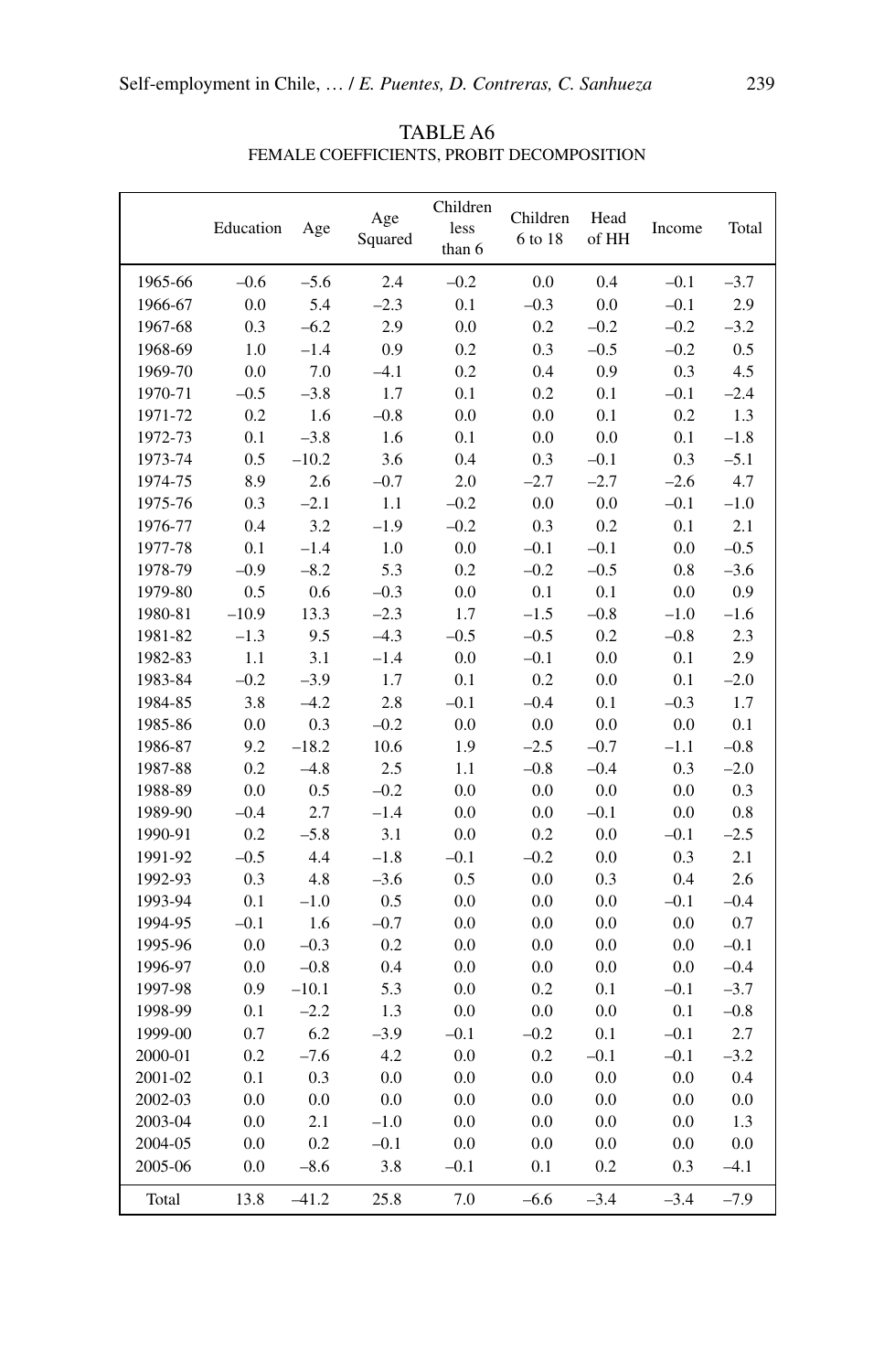|                    | Education  | Age           | Age<br>Squared | Children<br>less<br>than 6 | Children<br>6 to 18 | Head<br>of HH | Income        | Total      |
|--------------------|------------|---------------|----------------|----------------------------|---------------------|---------------|---------------|------------|
| 1965-66            | 0.1        | 0.2           | $-0.4$         | $-0.1$                     | 0.0                 | $-0.1$        | 0.1           | $-0.1$     |
| 1966-67            | 0.1        | 0.0           | 0.0            | 0.0                        | 0.0                 | 0.0           | 0.3           | 0.4        |
| 1967-68            | 0.2        | 0.1           | $-0.1$         | 0.0                        | 0.0                 | 0.0           | 0.0           | 0.2        |
| 1968-69            | $-0.1$     | $-1.0$        | 0.5            | 0.0                        | 0.6                 | $-0.1$        | 0.0           | $-0.1$     |
| 1969-70            | 0.2        | $-0.1$        | $-0.1$         | 0.1                        | $-0.5$              | 0.0           | 0.2           | $-0.1$     |
| 1970-71            | 0.3        | 0.0           | $-0.1$         | $-0.1$                     | $-0.2$              | 0.0           | $-0.1$        | $-0.2$     |
| 1971-72            | 0.3        | 0.7           | $-0.4$         | 0.0                        | 0.0                 | 0.0           | 0.0           | 0.5        |
| 1972-73            | 0.0        | 0.0           | 0.0            | 0.0                        | 0.1                 | 0.0           | $-0.1$        | $-0.1$     |
| 1973-74            | $-1.5$     | 0.3           | 0.0            | 0.3                        | 0.2                 | 0.0           | 0.0           | $-0.7$     |
| 1974-75            | 0.9        | 0.0           | $-0.3$         | $-0.3$                     | $-0.1$              | 0.1           | 0.0           | 0.3        |
| 1975-76            | 0.0        | 0.9           | $-0.6$         | 0.0                        | $-0.1$              | 0.0           | $-0.1$        | 0.2        |
| 1976-77            | 0.3        | $-0.2$        | 0.3            | 0.0                        | 0.0                 | 0.0           | $-0.1$        | 0.3        |
| 1977-78            | 0.5        | 0.0           | 0.0            | 0.0                        | 0.0                 | 0.0           | $-0.1$        | 0.3        |
| 1978-79            | 0.0        | $-0.3$        | 0.1            | 0.0                        | 0.0                 | $-0.1$        | 0.0           | $-0.3$     |
| 1979-80            | 0.0        | 0.6           | $-0.2$         | 0.0                        | 0.0                 | 0.0           | 0.0           | 0.4        |
| 1980-81            | 0.0        | 0.3           | $-0.1$         | 0.0                        | 0.0                 | 0.0           | $-0.1$        | 0.1        |
| 1981-82            | 0.2        | $-0.1$        | 0.1            | 0.0                        | $-0.1$              | 0.0           | 0.0           | 0.1        |
| 1982-83            | 0.3        | $-0.6$        | 0.3            | 0.0                        | $-0.1$              | 0.1           | $-0.1$        | $-0.1$     |
| 1983-84            | 0.3        | 0.4           | $-0.2$         | 0.0                        | 0.0                 | 0.0           | 0.0           | 0.4        |
| 1984-85            | 0.1        | 0.3           | $-0.7$         | 0.1                        | 0.0                 | 0.0           | 0.0           | $-0.1$     |
| 1985-86            | 0.2        | 0.0           | 0.0            | 0.0                        | 0.0                 | 0.0           | 0.0           | 0.3        |
| 1986-87            | 0.1        | 0.0           | $-0.2$         | 0.0                        | 0.0                 | 0.0           | $-0.1$        | $-0.2$     |
| 1987-88            | 0.0        | 0.0           | 0.0<br>$-0.4$  | 0.0                        | 0.0                 | 0.0           | 0.0           | 0.0<br>0.9 |
| 1988-89<br>1989-90 | 0.7<br>0.3 | 0.6<br>$-0.2$ | 0.1            | 0.0<br>0.0                 | $-0.1$<br>0.0       | 0.0<br>0.0    | 0.0<br>$-0.1$ | $-0.1$     |
| 1990-91            | $-0.3$     | $-0.3$        | 0.2            | 0.0                        | 0.0                 | 0.0           | 0.0           | $-0.5$     |
| 1991-92            | $-0.2$     | $-0.3$        | 0.2            | 0.0                        | 0.0                 | 0.1           | $-0.1$        | $-0.4$     |
| 1992-93            | 0.4        | 0.0           | 0.0            | $-0.2$                     | 0.0                 | 0.0           | 0.0           | 0.2        |
| 1993-94            | $-0.6$     | 1.8           | $-1.1$         | 0.0                        | 0.1                 | 0.0           | $-0.2$        | 0.0        |
| 1994-95            | 0.0        | 0.1           | $-0.1$         | 0.0                        | 0.0                 | 0.1           | 0.0           | 0.2        |
| 1995-96            | 0.2        | 0.2           | $-0.2$         | $-0.1$                     | 0.0                 | 0.0           | 0.1           | 0.2        |
| 1996-97            | 0.0        | 0.4           | $-0.3$         | 0.0                        | 0.0                 | 0.0           | 0.0           | 0.1        |
| 1997-98            | 0.6        | $-0.9$        | 0.6            | 0.0                        | 0.0                 | 0.2           | 0.0           | 0.4        |
| 1998-99            | 4.9        | $-22.2$       | 6.4            | $-0.1$                     | 1.8                 | 9.3           | $-0.2$        | $-0.1$     |
| 1999-00            | 0.1        | 0.7           | $-0.4$         | 0.0                        | 0.0                 | 0.0           | 0.0           | 0.4        |
| 2000-01            | $-0.1$     | $-0.2$        | 0.3            | 0.0                        | 0.0                 | 0.0           | 0.0           | $-0.2$     |
| 2001-02            | $-0.2$     | $-0.1$        | 0.0            | 0.0                        | 0.0                 | 0.0           | 0.0           | $-0.2$     |
| 2002-03            | 0.6        | $-0.3$        | 0.1            | 0.0                        | 0.0                 | 0.0           | 0.0           | 0.3        |
| 2003-04            | 0.3        | $-1.5$        | 1.1            | 0.0                        | $-0.1$              | 0.0           | 0.0           | $-0.2$     |
| 2004-05            | $-0.1$     | $-0.7$        | 0.7            | 0.0                        | 0.0                 | 0.0           | 0.1           | 0.0        |
| 2005-06            | 0.2        | $-0.9$        | 0.7            | 0.0                        | 0.0                 | 0.0           | $-0.1$        | $-0.2$     |
| Total              | 9.0        | $-22.2$       | 6.1            | $-0.7$                     | 1.6                 | 9.3           | $-0.6$        | 2.4        |

TABLE A7 Males Quantities, Probit Decomposition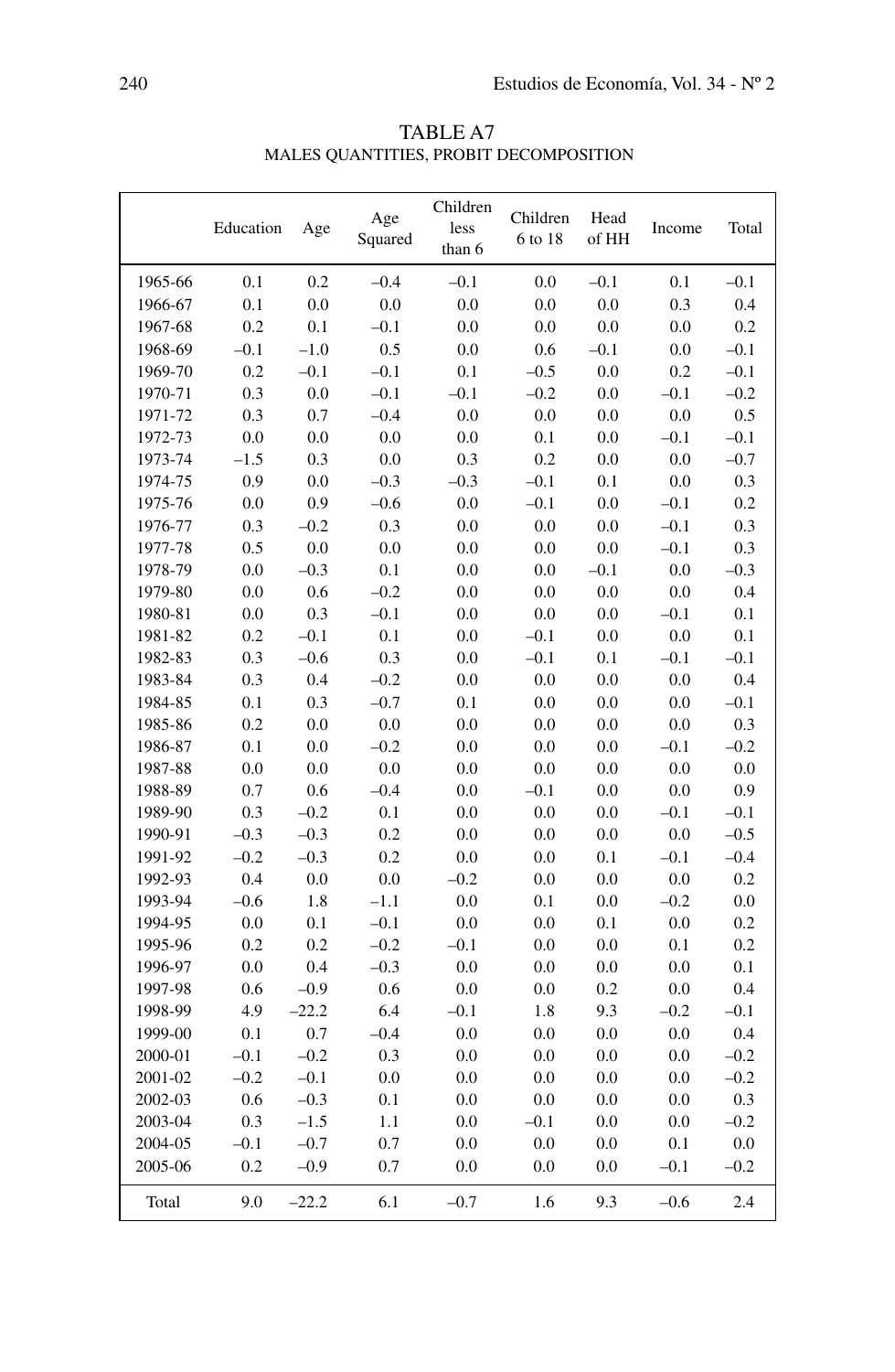|         | Education | Age     | Age<br>Squared | Children<br>less<br>than 6 | Children<br>6 to 18 | Head<br>of HH | Income  | Total   |
|---------|-----------|---------|----------------|----------------------------|---------------------|---------------|---------|---------|
| 1965-66 | 0.0       | 4.0     | $-2.0$         | 0.0                        | $-0.1$              | $-0.2$        | 0.0     | 1.7     |
| 1966-67 | 0.0       | 0.3     | $-0.1$         | 0.0                        | 0.0                 | 0.0           | 0.0     | 0.2     |
| 1967-68 | $-0.6$    | $-0.9$  | 0.5            | 0.2                        | 0.2                 | $-1.1$        | 0.0     | $-1.7$  |
| 1968-69 | $-0.1$    | 1.7     | $-0.7$         | 0.0                        | 0.0                 | 0.0           | $0.0\,$ | $1.0\,$ |
| 1969-70 | $-0.2$    | $-4.7$  | 2.3            | $-0.4$                     | $-0.1$              | $1.0\,$       | 0.2     | $-1.8$  |
| 1970-71 | $-0.2$    | 3.1     | $-1.5$         | 0.0                        | 0.0                 | $-0.2$        | 0.0     | 1.2     |
| 1971-72 | 0.1       | $-1.5$  | $0.8\,$        | 0.0                        | 0.0                 | $-0.2$        | 0.0     | $-0.8$  |
| 1972-73 | $-0.2$    | $-1.5$  | 0.6            | $-0.1$                     | 0.0                 | 0.3           | 0.0     | $-0.9$  |
| 1973-74 | $-0.2$    | 1.7     | $-0.6$         | 0.0                        | $-0.1$              | $-0.2$        | 0.0     | 0.7     |
| 1974-75 | $0.0\,$   | $-1.3$  | 0.6            | 0.0                        | 0.0                 | 0.0           | 0.0     | $-0.8$  |
| 1975-76 | 0.1       | $-4.1$  | 2.0            | 0.0                        | 0.1                 | 0.1           | 0.0     | $-1.9$  |
| 1976-77 | $-0.3$    | 5.2     | $-2.5$         | 0.0                        | $-0.1$              | 0.3           | $0.0\,$ | 2.7     |
| 1977-78 | 0.4       | $-1.3$  | 0.5            | 0.1                        | 0.2                 | $-1.3$        | $-0.2$  | $-1.6$  |
| 1978-79 | 0.0       | $-4.4$  | 0.8            | 0.3                        | $-0.6$              | 1.9           | 0.2     | $-1.7$  |
| 1979-80 | 0.1       | $-0.3$  | 0.1            | 0.0                        | 0.0                 | $-0.2$        | 0.0     | $-0.4$  |
| 1980-81 | 0.2       | 3.0     | $-1.8$         | $-0.1$                     | $-0.1$              | 0.1           | $0.0\,$ | 1.2     |
| 1981-82 | $0.0\,$   | 0.1     | $0.0\,$        | 0.0                        | 0.0                 | 0.0           | 0.0     | 0.1     |
| 1982-83 | $-2.1$    | 1.9     | $-2.2$         | $-0.3$                     | 0.3                 | 0.7           | $-0.1$  | $-1.8$  |
| 1983-84 | 0.0       | $-0.5$  | 0.2            | 0.0                        | 0.0                 | 0.0           | 0.0     | $-0.2$  |
| 1984-85 | $-1.7$    | 15.8    | $-9.1$         | $-0.6$                     | 0.1                 | $-1.4$        | $-1.0$  | 2.2     |
| 1985-86 | $-0.1$    | 0.6     | $-0.5$         | 0.0                        | 0.0                 | $-0.1$        | $-0.1$  | $-0.2$  |
| 1986-87 | $-0.3$    | $0.8\,$ | $-0.8$         | $-0.1$                     | 0.0                 | 0.1           | $-0.1$  | $-0.3$  |
| 1987-88 | $-0.2$    | $-5.6$  | 2.7            | 0.0                        | 0.0                 | $-0.1$        | $-0.1$  | $-3.3$  |
| 1988-89 | 1.4       | 4.4     | $-2.9$         | 0.3                        | $-0.3$              | 0.6           | $-0.2$  | 3.3     |
| 1989-90 | 2.5       | 2.4     | $-2.1$         | $-0.1$                     | $-1.2$              | $-0.9$        | $-0.2$  | 0.4     |
| 1990-91 | $-0.3$    | $-1.8$  | 0.7            | 0.0                        | $-0.1$              | 0.4           | $0.2\,$ | $-0.9$  |
| 1991-92 | 0.0       | 2.1     | $-0.9$         | 0.0                        | 0.0                 | $-0.2$        | 0.0     | 1.0     |
| 1992-93 | $-0.3$    | 3.6     | $-1.7$         | 0.2                        | $0.0\,$             | 0.0           | $-0.2$  | 1.6     |
| 1993-94 | 0.3       | $-2.2$  | $1.0\,$        | 0.0                        | $-0.1$              | 0.1           | $-0.2$  | $-1.0$  |
| 1994-95 | $-0.2$    | 1.2     | $-0.7$         | 0.0                        | 0.1                 | 0.1           | 0.1     | 0.5     |
| 1995-96 | 0.1       | 0.0     | 0.0            | 0.0                        | 0.0                 | 0.0           | 0.0     | 0.1     |
| 1996-97 | 0.2       | $-0.9$  | 0.4            | 0.0                        | 0.0                 | 0.1           | 0.0     | $-0.3$  |
| 1997-98 | $-0.2$    | $-4.8$  | 2.2            | 0.0                        | 0.0                 | 0.6           | 0.0     | $-2.2$  |
| 1998-99 | $-0.1$    | $-1.2$  | 0.5            | 0.1                        | $0.0\,$             | 0.3           | 0.0     | $-0.5$  |
| 1999-00 | $-0.1$    | 6.9     | $-5.4$         | 0.3                        | $-0.5$              | 0.5           | $-0.3$  | 1.5     |
| 2000-01 | $-0.2$    | 3.4     | $-2.0$         | 0.0                        | 0.0                 | 0.0           | $-0.1$  | 1.2     |
| 2001-02 | 0.3       | $-4.4$  | 1.7            | 0.0                        | 0.1                 | 1.3           | 0.3     | $-0.6$  |
| 2002-03 | $0.0\,$   | 1.4     | $-0.7$         | 0.0                        | 0.0                 | 0.1           | $0.0\,$ | $0.8\,$ |
| 2003-04 | 0.6       | $-3.9$  | $-0.4$         | 0.0                        | 0.0                 | 0.1           | $-0.4$  | $-4.1$  |
| 2004-05 | 0.2       | 1.1     | 0.5            | 0.1                        | 0.4                 | $-0.4$        | $-0.1$  | $1.7\,$ |
| 2005-06 | 1.4       | $-1.8$  | $1.0\,$        | 0.0                        | $-0.2$              | 0.3           | $-0.1$  | 0.7     |
| Total   | 0.5       | 17.7    | $-19.9$        | $-0.2$                     | $-2.0$              | 2.5           | $-2.3$  | $-3.6$  |

TABLE A8 Males Coefficients, Probit Decomposition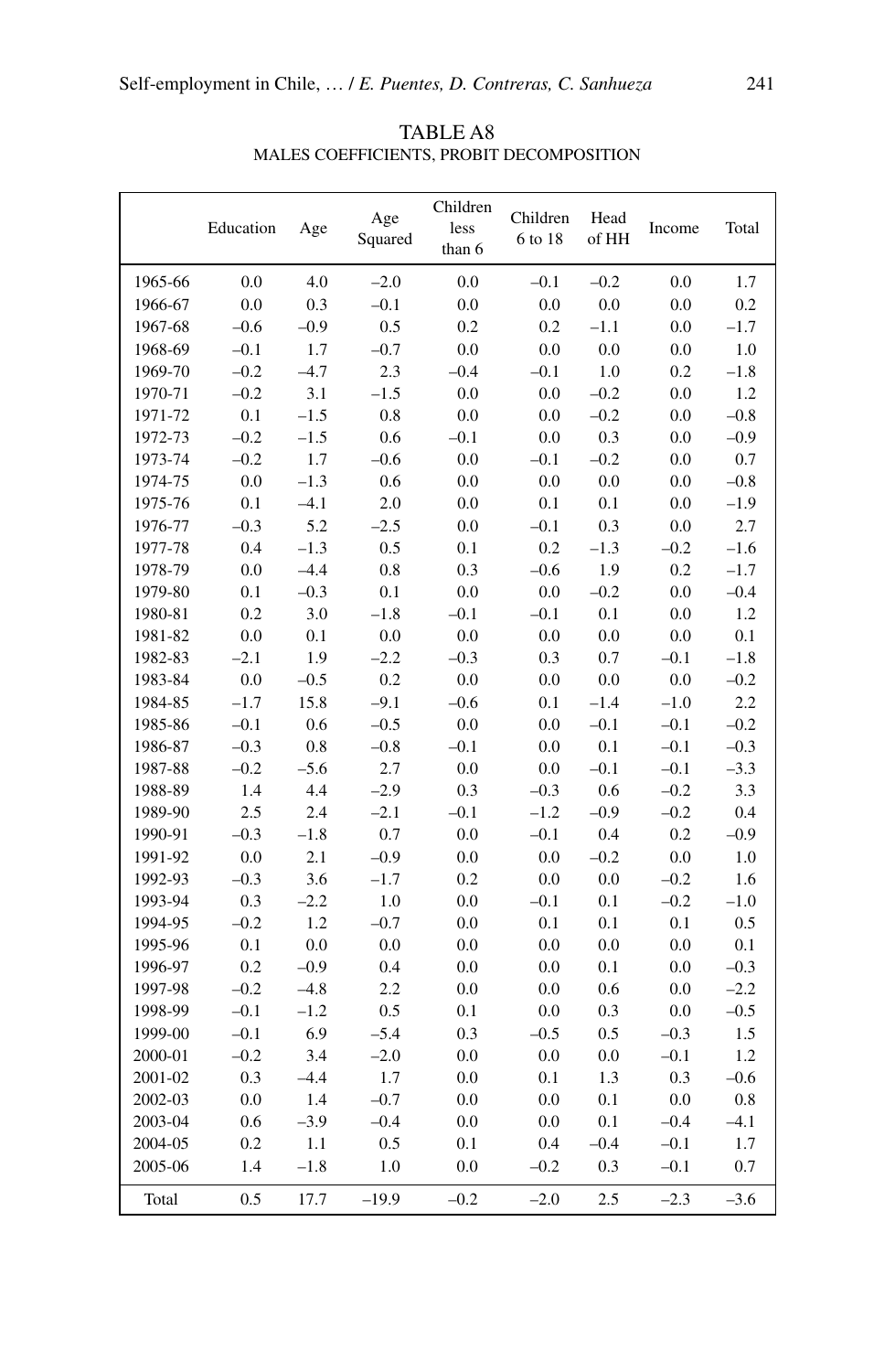|         | Quantities | Coefficients | $Q+P$   | <b>Actual Change</b> |
|---------|------------|--------------|---------|----------------------|
| 1965-66 | $-0.2$     | $-3.7$       | $-3.9$  | $-3.9$               |
| 1966-67 | $-0.9$     | 4.0          | 3.1     | 2.9                  |
| 1967-68 | $-0.1$     | $-2.9$       | $-3.0$  | $-2.6$               |
| 1968-69 | $-1.6$     | 0.7          | $-0.9$  | $-1.2$               |
| 1969-70 | 1.5        | 4.9          | 6.4     | 6.4                  |
| 1970-71 | 1.8        | $-2.4$       | $-0.6$  | $-0.9$               |
| 1971-72 | 0.0        | 1.3          | 1.2     | 0.8                  |
| 1972-73 | 0.7        | $-1.4$       | $-0.7$  | $-0.9$               |
| 1973-74 | $-0.9$     | $-4.2$       | $-5.1$  | $-7.7$               |
| 1974-75 | 2.4        | 2.7          | 5.0     | 7.5                  |
| 1975-76 | 1.6        | $-1.8$       | $-0.2$  | $-0.1$               |
| 1976-77 | 2.0        | 1.8          | 3.8     | 5.0                  |
| 1977-78 | $-0.6$     | 0.2          | $-0.4$  | $-0.8$               |
| 1978-79 | 1.2        | $-2.7$       | $-1.5$  | $-2.0$               |
| 1979-80 | 1.1        | 0.6          | 1.7     | 1.9                  |
| 1980-81 | $-0.4$     | $-1.3$       | $-1.7$  | $-1.9$               |
| 1981-82 | 1.8        | $1.1\,$      | 2.9     | 3.8                  |
| 1982-83 | 1.1        | 1.9          | 3.0     | 3.6                  |
| 1983-84 | 0.6        | $-1.5$       | $-1.0$  | $-1.2$               |
| 1984-85 | $-0.1$     | 1.3          | $1.2\,$ | 1.4                  |
| 1985-86 | 0.3        | $-0.6$       | $-0.3$  | $-0.5$               |
| 1986-87 | 0.5        | $-0.6$       | $-0.1$  | $-0.2$               |
| 1987-88 | $-0.6$     | $-1.8$       | $-2.4$  | $-2.9$               |
| 1988-89 | 1.4        | 0.9          | 2.2     | 2.4                  |
| 1989-90 | 0.4        | 0.5          | 0.9     | 1.2                  |
| 1990-91 | $-0.3$     | $-2.2$       | $-2.5$  | $-2.8$               |
| 1991-92 | 0.3        | 2.2          | 2.5     | 2.3                  |
| 1992-93 | $-0.4$     | 2.6          | 2.1     | 2.3                  |
| 1993-94 | 1.2        | $-0.4$       | 0.8     | 0.5                  |
| 1994-95 | $-0.9$     | 0.7          | $-0.2$  | $-0.2$               |
| 1995-96 | 0.8        | $-0.2$       | 0.6     | 0.4                  |
| 1996-97 | 0.1        | $-0.3$       | $-0.2$  | $-0.3$               |
| 1997-98 | 1.3        | $-3.4$       | $-2.1$  | $-2.0$               |
| 1998-99 | $-1.0$     | $-1.1$       | $-2.1$  | $-2.6$               |
| 1999-00 | 1.0        | 2.0          | 3.0     | 3.7                  |
| 2000-01 | $-0.4$     | $-2.5$       | $-2.8$  | $-3.6$               |
| 2001-02 | $-0.3$     | 0.1          | $-0.2$  | $-0.1$               |
| 2002-03 | 0.2        | 0.2          | 0.4     | 0.9                  |
| 2003-04 | 0.2        | $1.0\,$      | 1.2     | 1.2                  |
| 2004-05 | $-0.3$     | 1.3          | 1.0     | 0.2                  |
| 2005-06 | 0.3        | $-4.9$       | $-4.6$  | $-3.7$               |
| Total   | 14.6       | $-8.0$       | 6.6     | 6.4                  |

TABLE A9 Females Multinomail Probit Decomposition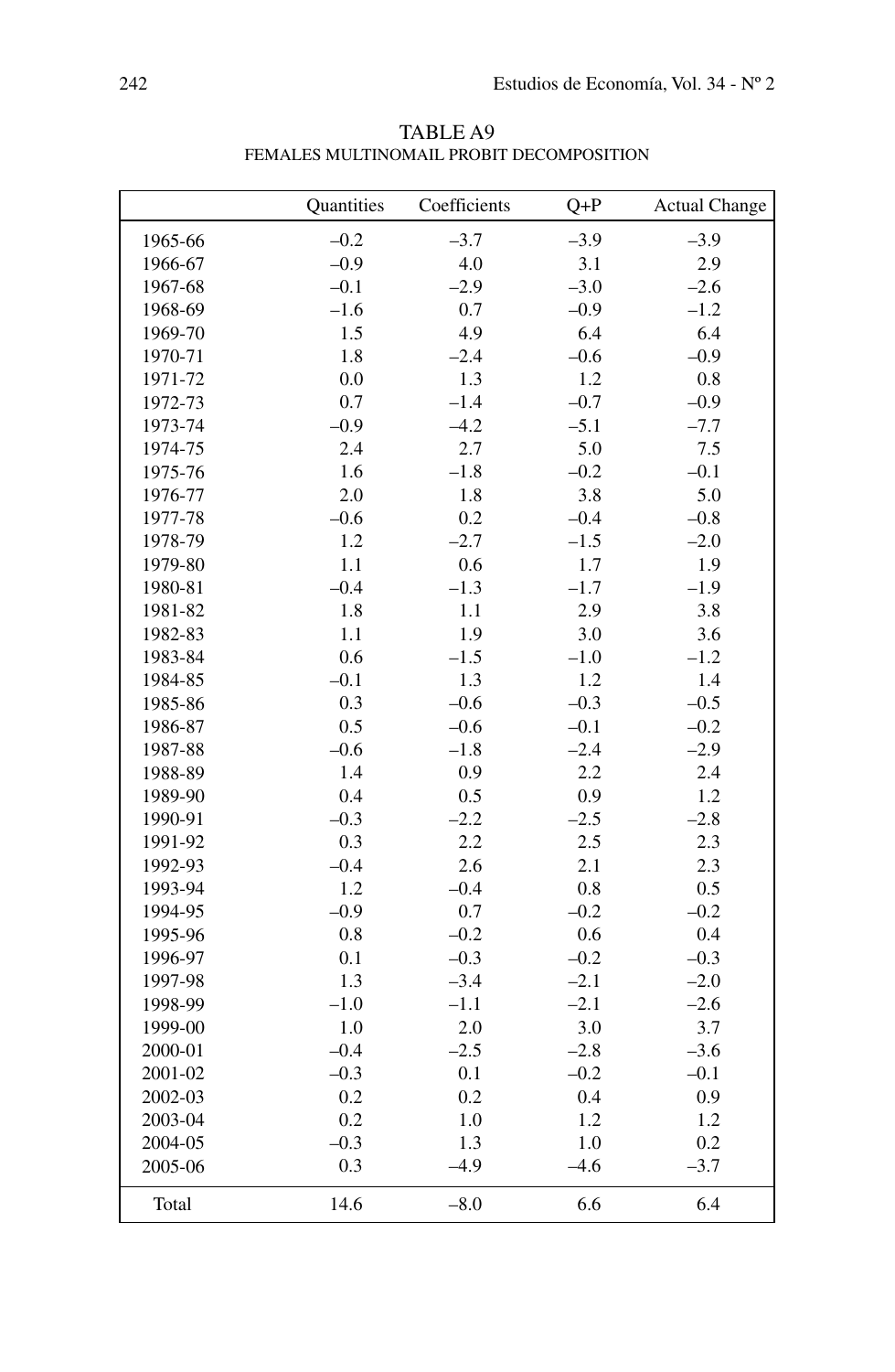|         | Quantities | Coefficients | $Q + P$ | <b>Actual Change</b> |
|---------|------------|--------------|---------|----------------------|
| 1965-66 | $-0.1$     | 1.7          | 1.7     | 1.6                  |
| 1966-67 | 0.4        | 0.3          | 0.6     | 0.6                  |
| 1967-68 | 0.0        | $-1.5$       | $-1.5$  | $-1.5$               |
| 1968-69 | 0.0        | 0.7          | 0.7     | 0.9                  |
| 1969-70 | $-0.3$     | $-1.3$       | $-1.6$  | $-1.9$               |
| 1970-71 | $-0.4$     | 1.2          | 0.8     | 1.0                  |
| 1971-72 | 0.3        | $-0.5$       | $-0.3$  | $-0.3$               |
| 1972-73 | 0.0        | $-0.9$       | $-1.0$  | $-1.0$               |
| 1973-74 | $-0.2$     | 0.0          | $-0.2$  | 0.0                  |
| 1974-75 | 0.7        | $-1.1$       | $-0.4$  | $-0.5$               |
| 1975-76 | 0.4        | $-1.8$       | $-1.4$  | $-1.7$               |
| 1976-77 | 0.1        | 2.5          | 2.6     | 3.0                  |
| 1977-78 | 0.2        | $-1.3$       | $-1.1$  | $-1.3$               |
| 1978-79 | $-0.4$     | $-1.2$       | $-1.6$  | $-2.0$               |
| 1979-80 | 0.5        | $-0.5$       | 0.0     | $-0.1$               |
| 1980-81 | 0.4        | 0.8          | 1.2     | 1.4                  |
| 1981-82 | 0.1        | 0.1          | 0.1     | 0.2                  |
| 1982-83 | 0.2        | $-1.6$       | $-1.4$  | $-1.9$               |
| 1983-84 | $0.0\,$    | 0.1          | 0.1     | 0.2                  |
| 1984-85 | $-0.1$     | 1.6          | 1.5     | $2.0\,$              |
| 1985-86 | 0.4        | $-0.2$       | 0.1     | 0.1                  |
| 1986-87 | 0.1        | $-0.5$       | $-0.4$  | $-0.5$               |
| 1987-88 | $-0.1$     | $-2.6$       | $-2.8$  | $-3.3$               |
| 1988-89 | 0.6        | 2.8          | 3.4     | 4.1                  |
| 1989-90 | 0.1        | 0.3          | 0.4     | 0.3                  |
| 1990-91 | $-0.4$     | $-0.9$       | $-1.3$  | $-1.4$               |
| 1991-92 | $-0.3$     | 0.9          | 0.6     | 0.6                  |
| 1992-93 | 0.2        | 1.4          | 1.6     | 1.8                  |
| 1993-94 | 0.1        | $-1.0$       | $-0.8$  | $-1.0$               |
| 1994-95 | 0.5        | 0.3          | 0.9     | 0.7                  |
| 1995-96 | 0.4        | $-0.2$       | 0.2     | 0.3                  |
| 1996-97 | 0.2        | $-0.4$       | $-0.1$  | $-0.2$               |
| 1997-98 | 0.4        | $-1.9$       | $-1.5$  | $-1.8$               |
| 1998-99 | 0.3        | $-0.6$       | $-0.3$  | $-0.5$               |
| 1999-00 | 0.4        | 0.9          | 1.3     | 1.8                  |
| 2000-01 | 0.1        | 0.7          | 0.7     | 1.0                  |
| 2001-02 | 0.0        | $-0.6$       | $-0.6$  | $-0.9$               |
| 2002-03 | 0.5        | 0.4          | 0.9     | 1.1                  |
| 2003-04 | $-0.1$     | $-3.5$       | $-3.5$  | $-4.3$               |
| 2004-05 | $-0.2$     | 1.6          | 1.4     | 1.6                  |
| 2005-06 | 0.3        | 0.3          | 0.6     | 0.6                  |
| Total   | 5.2        | $-5.6$       | $-0.4$  | $-1.2$               |

TABLE A10 Males Multinomail Probit Decomposition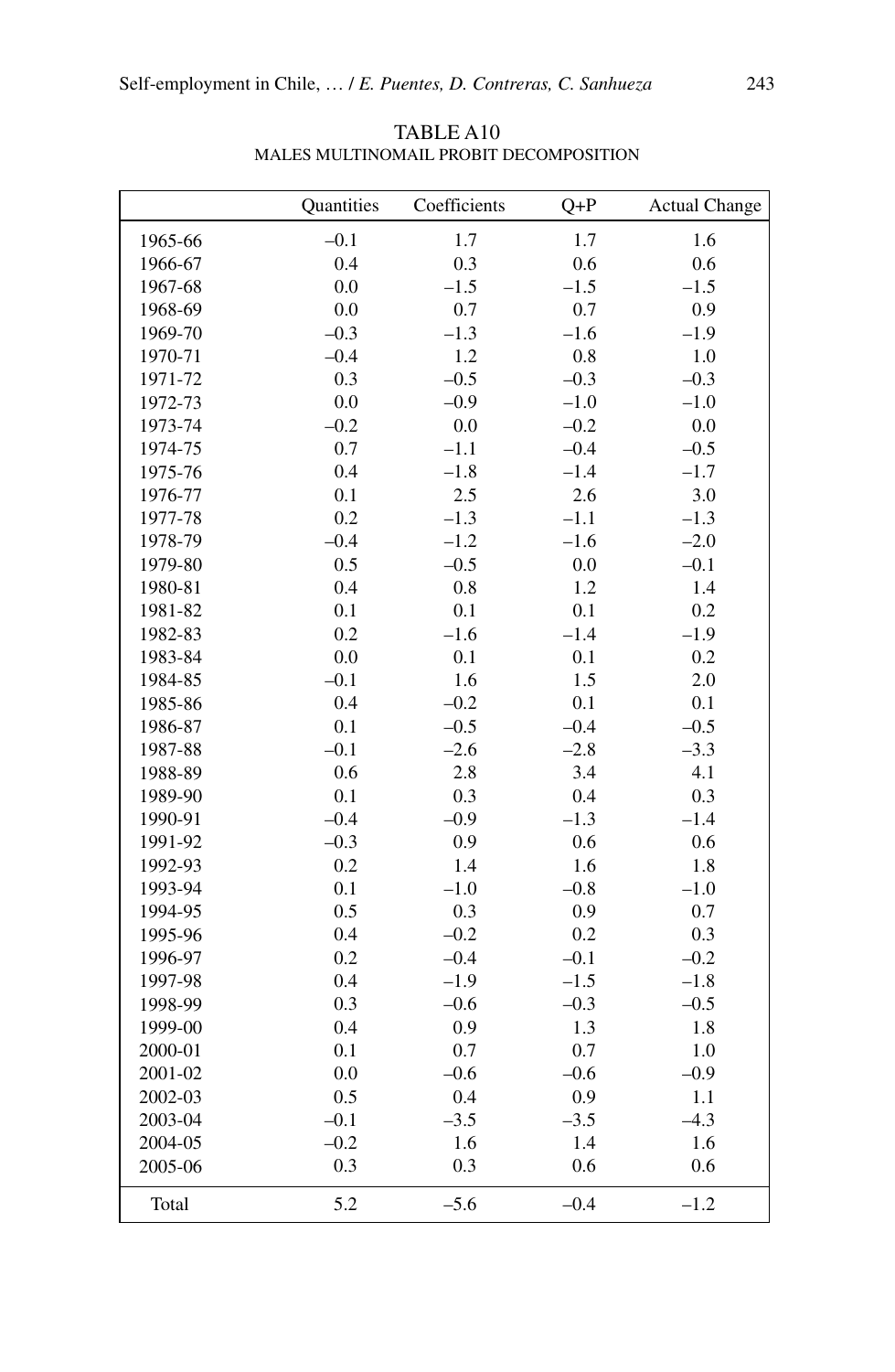| TABLE A11                                            |
|------------------------------------------------------|
| FEMALES QUANTITIES, MULTINOMIAL PROBIT DECOMPOSITION |

|         | Education | Age    | Age<br>Squared | Children<br>less<br>than 6 | Children<br>6 to 18 | Head<br>of HH | Income  | Total   |
|---------|-----------|--------|----------------|----------------------------|---------------------|---------------|---------|---------|
| 1965-66 | $-0.2$    | 0.2    | $-0.1$         | $-0.1$                     | 0.0                 | $-0.1$        | 0.0     | $-0.2$  |
| 1966-67 | $-0.7$    | $-0.3$ | 0.2            | 0.0                        | 0.2                 | $-0.1$        | $-0.1$  | $-0.9$  |
| 1967-68 | $-0.2$    | 0.2    | $-0.1$         | 0.0                        | 0.0                 | 0.0           | 0.0     | $-0.1$  |
| 1968-69 | $-0.1$    | 0.2    | 0.0            | $-0.1$                     | $-1.4$              | $-0.1$        | $-0.2$  | $-1.6$  |
| 1969-70 | 1.0       | $-0.4$ | 0.2            | 0.2                        | 0.2                 | 0.0           | 0.4     | 1.5     |
| 1970-71 | 1.1       | 0.0    | 0.1            | 0.0                        | 0.0                 | 0.0           | 0.5     | 1.8     |
| 1971-72 | 0.0       | 0.0    | 0.0            | 0.0                        | 0.0                 | 0.0           | 0.0     | $0.0\,$ |
| 1972-73 | 0.6       | 0.0    | 0.0            | 0.0                        | 0.3                 | 0.0           | $-0.3$  | 0.7     |
| 1973-74 | $-0.7$    | $-0.1$ | 0.0            | 0.0                        | $-0.2$              | 0.0           | 0.0     | $-0.9$  |
| 1974-75 | 1.6       | 0.0    | 0.1            | 0.0                        | 0.7                 | 0.1           | 0.0     | 2.4     |
| 1975-76 | 1.1       | 0.1    | 0.3            | 0.1                        | 0.0                 | 0.0           | 0.1     | 1.6     |
| 1976-77 | 1.4       | 0.0    | 0.1            | 0.0                        | 0.0                 | 0.0           | 0.5     | 2.0     |
| 1977-78 | $-1.0$    | 1.3    | $-1.7$         | 0.1                        | $-0.2$              | 0.0           | 0.8     | $-0.6$  |
| 1978-79 | 0.6       | 0.0    | 0.0            | 0.0                        | 0.1                 | 0.1           | 0.4     | 1.2     |
| 1979-80 | 0.3       | 0.8    | $-0.4$         | $-0.1$                     | 0.5                 | 0.0           | 0.0     | 1.1     |
| 1980-81 | $-0.6$    | 0.3    | 0.1            | 0.0                        | 0.2                 | 0.0           | $-0.4$  | $-0.4$  |
| 1981-82 | 1.5       | $-0.1$ | $-0.1$         | 0.2                        | 0.3                 | 0.0           | 0.0     | 1.8     |
| 1982-83 | 5.5       | $-1.7$ | 9.0            | 0.4                        | $-1.0$              | $-0.3$        | $-10.8$ | 1.1     |
| 1983-84 | 0.3       | 0.8    | $-0.5$         | 0.0                        | 0.1                 | 0.0           | 0.0     | 0.6     |
| 1984-85 | $-0.4$    | $-1.3$ | $-0.2$         | 0.3                        | 1.0                 | 0.0           | 0.5     | $-0.1$  |
| 1985-86 | $-0.8$    | 2.3    | $-1.2$         | 0.0                        | 0.0                 | 0.1           | 0.0     | 0.3     |
| 1986-87 | 0.3       | 0.0    | 0.1            | 0.0                        | 0.1                 | 0.0           | 0.0     | 0.5     |
| 1987-88 | $-0.6$    | 0.0    | 0.0            | 0.0                        | 0.0                 | 0.0           | 0.1     | $-0.6$  |
| 1988-89 | 1.3       | 0.0    | 0.0            | 0.0                        | 0.2                 | 0.0           | $-0.1$  | 1.4     |
| 1989-90 | 0.0       | 0.1    | 0.0            | 0.0                        | 0.1                 | 0.1           | 0.1     | 0.4     |
| 1990-91 | $-0.3$    | 0.0    | 0.0            | 0.0                        | 0.0                 | 0.0           | 0.0     | $-0.3$  |
| 1991-92 | $-0.7$    | 0.6    | 0.0            | 0.2                        | 0.3                 | 0.1           | $-0.2$  | 0.3     |
| 1992-93 | $-0.3$    | 1.3    | $-0.5$         | 0.0                        | 0.0                 | 0.0           | $-1.0$  | $-0.4$  |
| 1993-94 | 1.1       | 0.4    | $-0.2$         | 0.0                        | 0.3                 | 0.0           | $-0.4$  | 1.2     |
| 1994-95 | $-0.7$    | $-0.6$ | 0.4            | 0.0                        | $-0.1$              | 0.0           | 0.1     | $-0.9$  |
| 1995-96 | 0.2       | 0.1    | 0.0            | 0.2                        | $-0.1$              | 0.1           | 0.3     | 0.8     |
| 1996-97 | 0.2       | $-0.1$ | 0.0            | 0.0                        | 0.0                 | 0.0           | 0.0     | 0.1     |
| 1997-98 | 1.0       | 0.1    | 0.0            | 0.0                        | 0.0                 | 0.0           | 0.3     | 1.3     |
| 1998-99 | $-0.5$    | $-1.7$ | 1.2            | 0.0                        | 0.0                 | 0.0           | $-0.1$  | $-1.0$  |
| 1999-00 | 0.3       | 1.1    | $-0.6$         | 0.1                        | 0.0                 | 0.0           | 0.1     | 1.0     |
| 2000-01 | $-0.1$    | $-3.8$ | 3.1            | 0.2                        | 0.0                 | 0.0           | 0.2     | $-0.4$  |
| 2001-02 | $-0.3$    | 0.0    | 0.0            | 0.0                        | 0.0                 | 0.0           | 0.0     | $-0.3$  |
| 2002-03 | 0.2       | 0.0    | 0.0            | 0.0                        | 0.0                 | 0.0           | 0.0     | 0.2     |
| 2003-04 | 0.6       | 0.1    | $-0.4$         | 0.0                        | $-0.1$              | 0.0           | 0.0     | 0.2     |
| 2004-05 | $-0.2$    | 0.7    | $-0.9$         | $-0.1$                     | 0.3                 | 0.0           | $-0.1$  | $-0.3$  |
| 2005-06 | 0.4       | 1.7    | $-2.0$         | 0.0                        | 0.0                 | 0.1           | 0.2     | 0.3     |
| Total   | 12.3      | 2.3    | 5.9            | 1.7                        | 1.6                 | $-0.1$        | $-9.1$  | 14.6    |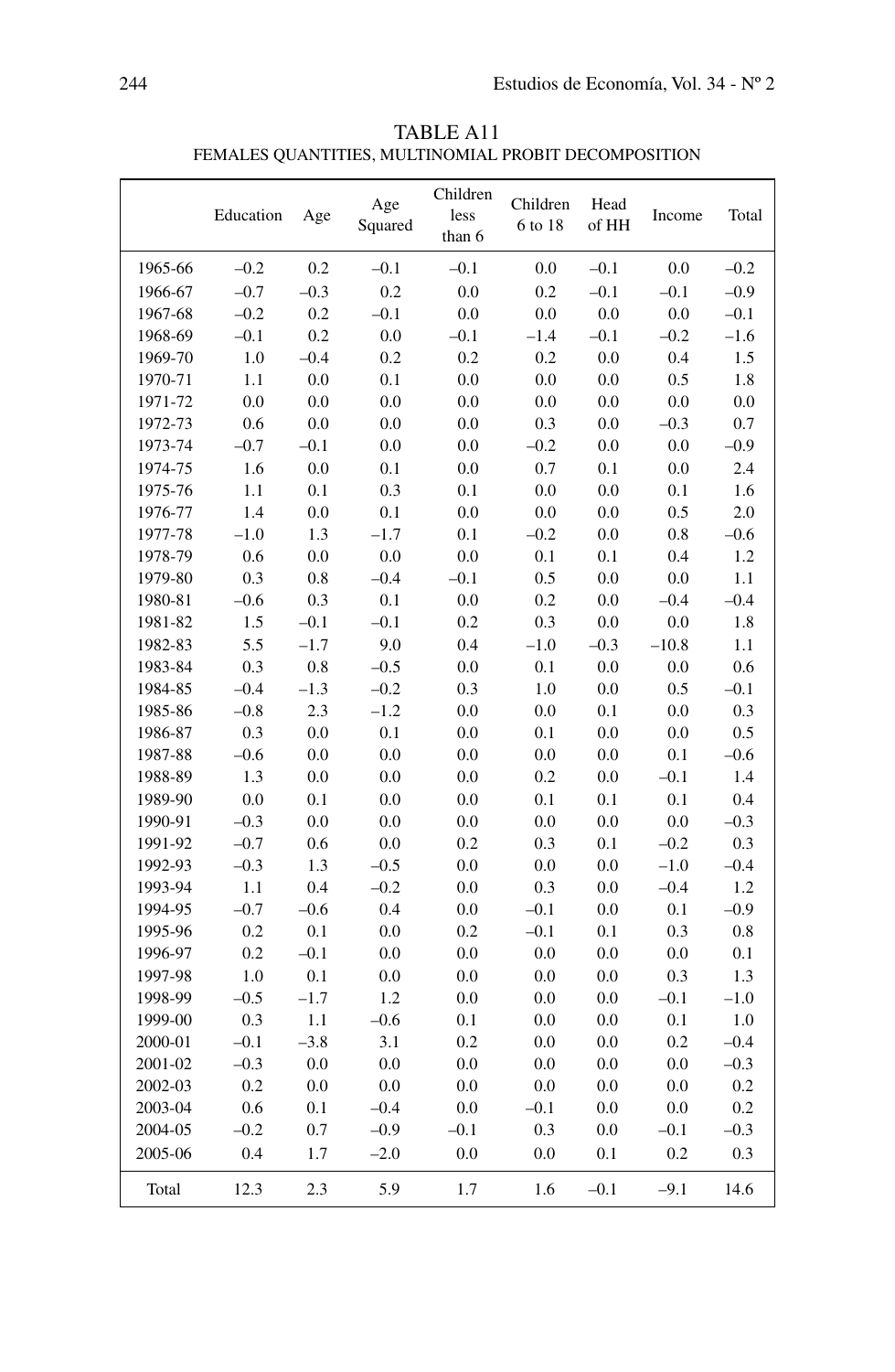|         | Education | Age     | Age<br>Squared | Children<br>less<br>than 6 | Children<br>6 to 18 | Head<br>of HH | Income  | Total   |
|---------|-----------|---------|----------------|----------------------------|---------------------|---------------|---------|---------|
| 1965-66 | $-3.9$    | 7.1     | $-8.2$         | $-2.2$                     | 0.8                 | 2.5           | 0.2     | $-3.7$  |
| 1966-67 | 0.5       | 6.4     | $-2.6$         | 0.1                        | $-0.1$              | $-0.2$        | $-0.1$  | 4.0     |
| 1967-68 | 0.5       | $-6.7$  | 3.4            | $-0.1$                     | 0.2                 | $-0.1$        | $-0.1$  | $-2.9$  |
| 1968-69 | 0.0       | 1.8     | $-1.0$         | 0.0                        | $-0.3$              | 0.1           | $0.0\,$ | 0.7     |
| 1969-70 | 0.8       | 7.7     | $-4.0$         | 0.0                        | 0.0                 | 0.3           | 0.1     | 4.9     |
| 1970-71 | $-1.6$    | 0.0     | $-0.4$         | 0.0                        | 0.3                 | 0.0           | $-0.8$  | $-2.4$  |
| 1971-72 | 0.3       | 1.1     | $-0.5$         | 0.0                        | 0.1                 | 0.1           | 0.2     | 1.3     |
| 1972-73 | 0.0       | $-2.7$  | 1.3            | 0.1                        | 0.0                 | $-0.1$        | $0.0\,$ | $-1.4$  |
| 1973-74 | 0.3       | $-8.4$  | 2.9            | 0.3                        | 0.5                 | 0.0           | 0.2     | $-4.2$  |
| 1974-75 | 0.5       | 3.8     | $-1.8$         | $-0.1$                     | 0.1                 | 0.1           | 0.1     | 2.7     |
| 1975-76 | 42.1      | $-88.1$ | 60.2           | $-8.3$                     | 3.8                 | $-3.4$        | $-8.1$  | $-1.8$  |
| 1976-77 | 0.6       | 2.1     | $-1.0$         | $-0.1$                     | 0.2                 | 0.0           | 0.0     | 1.8     |
| 1977-78 | 0.0       | 0.4     | $-0.3$         | 0.0                        | 0.0                 | $0.0\,$       | 0.0     | 0.2     |
| 1978-79 | 0.7       | $-5.6$  | 2.2            | 0.1                        | 0.1                 | 0.2           | $-0.4$  | $-2.7$  |
| 1979-80 | $-2.5$    | 5.7     | $-2.3$         | $-0.1$                     | $-0.1$              | $-0.3$        | 0.2     | 0.6     |
| 1980-81 | 0.6       | $-1.0$  | $-0.6$         | $-0.4$                     | 0.1                 | 0.2           | $-0.1$  | $-1.3$  |
| 1981-82 | 0.2       | 1.2     | $-0.6$         | 0.1                        | 0.1                 | 0.0           | 0.2     | 1.1     |
| 1982-83 | 0.4       | 2.7     | $-1.3$         | 0.0                        | 0.0                 | 0.0           | 0.1     | 1.9     |
| 1983-84 | 0.0       | $-3.7$  | 1.9            | 0.1                        | 0.2                 | 0.0           | 0.1     | $-1.5$  |
| 1984-85 | $-33.4$   | 98.0    | $-54.4$        | $-3.7$                     | $-2.1$              | $-1.2$        | $-1.9$  | 1.3     |
| 1985-86 | 0.1       | $-1.5$  | 0.9            | 0.0                        | 0.0                 | 0.0           | 0.0     | $-0.6$  |
| 1986-87 | $-0.2$    | $-0.4$  | 0.1            | $-0.1$                     | $-0.1$              | 0.0           | 0.1     | $-0.6$  |
| 1987-88 | 1.3       | $-10.1$ | 5.0            | 2.8                        | 0.0                 | $-1.0$        | 0.2     | $-1.8$  |
| 1988-89 | 0.1       | 1.6     | $-0.7$         | 0.0                        | 0.0                 | 0.0           | 0.0     | 0.9     |
| 1989-90 | $-0.7$    | 2.5     | $-1.2$         | 0.0                        | 0.0                 | $-0.1$        | 0.0     | 0.5     |
| 1990-91 | $-0.1$    | $-5.1$  | 2.8            | 0.0                        | 0.2                 | 0.0           | 0.0     | $-2.2$  |
| 1991-92 | $-0.4$    | 4.4     | $-2.0$         | $-0.2$                     | $-0.2$              | 0.1           | 0.5     | 2.2     |
| 1992-93 | $-2.0$    | 8.4     | $-2.1$         | $-1.6$                     | 0.4                 | $-0.6$        | 0.0     | 2.6     |
| 1993-94 | 0.0       | $-0.9$  | 0.5            | 0.0                        | 0.0                 | 0.0           | $-0.1$  | $-0.4$  |
| 1994-95 | $-0.1$    | 1.8     | $-0.9$         | $-0.1$                     | 0.0                 | 0.0           | 0.0     | 0.7     |
| 1995-96 | 0.0       | $-0.6$  | 0.2            | 0.0                        | 0.0                 | 0.0           | 0.0     | $-0.2$  |
| 1996-97 | $-0.1$    | $-0.4$  | 0.2            | 0.0                        | 0.0                 | 0.0           | 0.0     | $-0.3$  |
| 1997-98 | 6.8       | $-18.8$ | 9.3            | $-0.3$                     | 0.0                 | 0.1           | $-0.5$  | $-3.4$  |
| 1998-99 | 0.9       | $-5.0$  | 2.8            | $-0.1$                     | $-0.1$              | 0.0           | 0.4     | $-1.1$  |
| 1999-00 | $-0.7$    | 7.1     | $-4.2$         | $-0.1$                     | $-0.2$              | 0.1           | 0.0     | $2.0\,$ |
| 2000-01 | 0.3       | $-6.2$  | 3.4            | 0.1                        | 0.3                 | $-0.1$        | $-0.2$  | $-2.5$  |
| 2001-02 | 0.0       | 0.1     | 0.0            | 0.0                        | 0.0                 | 0.0           | 0.0     | 0.1     |
| 2002-03 | 0.1       | 0.0     | 0.1            | 0.0                        | $0.0\,$             | 0.0           | 0.0     | 0.2     |
| 2003-04 | 0.3       | 1.1     | $-0.4$         | 0.0                        | 0.0                 | 0.0           | 0.0     | 1.0     |
| 2004-05 | $-1.0$    | 5.5     | $-3.0$         | 0.0                        | 0.1                 | $-0.1$        | $-0.2$  | 1.3     |
| 2005-06 | $-0.5$    | $-9.2$  | 4.3            | 0.0                        | 0.1                 | 0.2           | 0.2     | $-4.9$  |
| Total   | 10.2      | $-3.8$  | 7.7            | $-13.6$                    | 4.1                 | $-3.0$        | $-9.6$  | $-8.0$  |

TABLE A12 Females Coefficients, Multinomial Probit Decomposition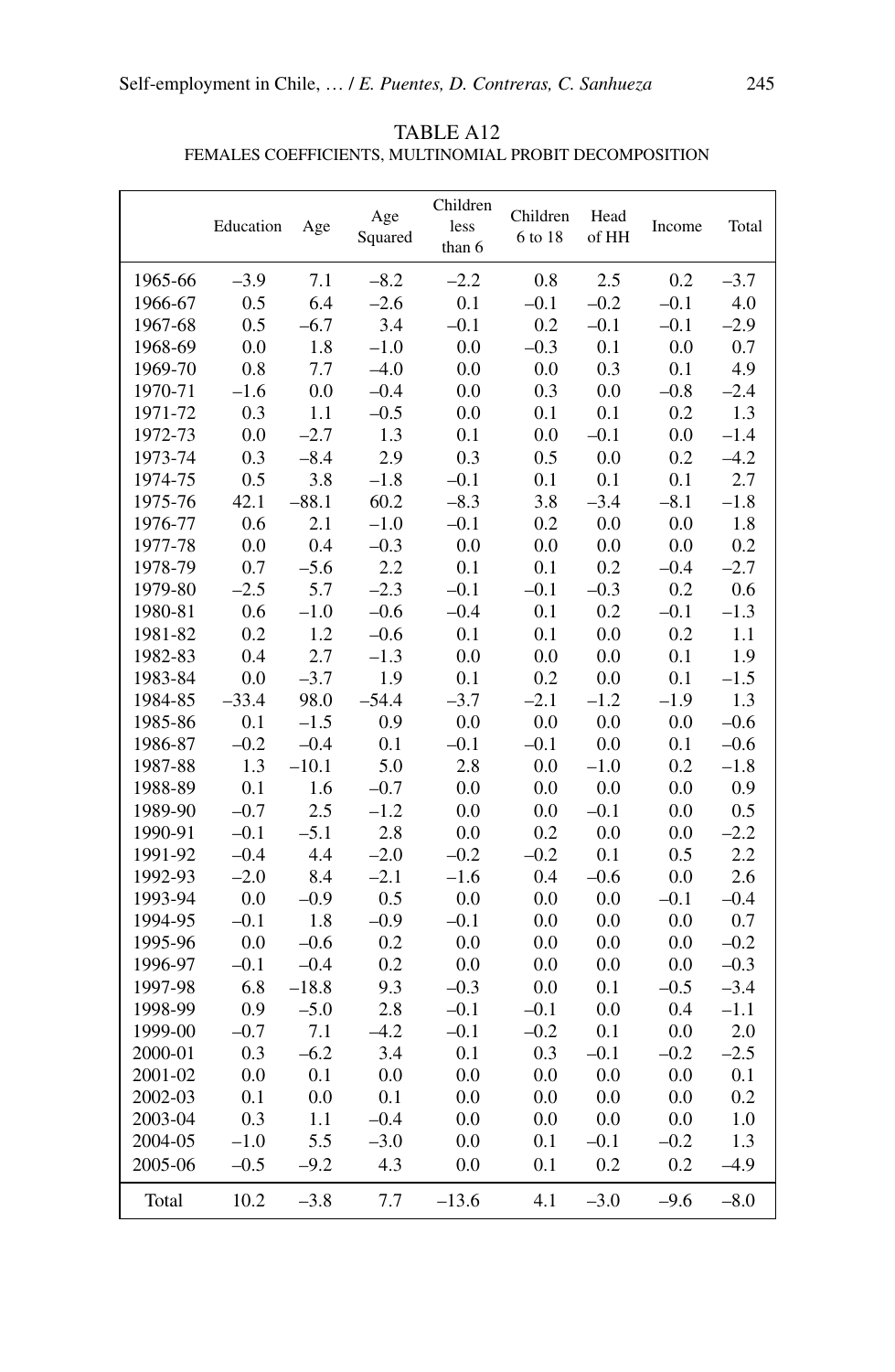| TABLE A13                                          |
|----------------------------------------------------|
| MALES QUANTITIES, MULTINOMIAL PROBIT DECOMPOSITION |

|         | Education | Age    | Age<br>Squared | Children<br>less<br>than 6 | Children<br>6 to 18 | Head<br>of HH | Income  | Total  |
|---------|-----------|--------|----------------|----------------------------|---------------------|---------------|---------|--------|
| 1965-66 | $-0.1$    | $-0.1$ | 0.1            | 0.0                        | 0.0                 | 0.0           | $-0.1$  | $-0.1$ |
| 1966-67 | 0.2       | 0.0    | 0.0            | 0.0                        | 0.0                 | 0.0           | 0.1     | 0.4    |
| 1967-68 | 0.0       | 0.0    | 0.0            | 0.0                        | 0.0                 | $0.0\,$       | 0.0     | 0.0    |
| 1968-69 | 0.0       | 0.0    | 0.0            | 0.0                        | 0.0                 | 0.0           | 0.0     | 0.0    |
| 1969-70 | $-0.2$    | 0.0    | 0.1            | $-0.1$                     | 0.1                 | 0.0           | $-0.1$  | $-0.3$ |
| 1970-71 | $-0.5$    | 0.0    | 0.1            | 0.0                        | 0.0                 | $0.0\,$       | 0.0     | $-0.4$ |
| 1971-72 | 0.2       | 0.1    | 0.0            | 0.0                        | 0.0                 | 0.0           | 0.0     | 0.3    |
| 1972-73 | 0.0       | 0.0    | 0.0            | 0.0                        | 0.0                 | 0.0           | 0.0     | 0.0    |
| 1973-74 | $-0.2$    | 0.0    | 0.0            | 0.0                        | 0.0                 | 0.0           | 0.0     | $-0.2$ |
| 1974-75 | 0.7       | 0.3    | $-0.3$         | 0.0                        | 0.0                 | 0.0           | 0.0     | 0.7    |
| 1975-76 | $-0.2$    | 0.9    | $-0.1$         | $-0.1$                     | $-0.1$              | 0.1           | $-0.2$  | 0.4    |
| 1976-77 | 0.1       | $-0.1$ | 0.1            | $0.0\,$                    | 0.0                 | 0.0           | 0.0     | 0.1    |
| 1977-78 | 0.2       | 0.0    | 0.0            | 0.0                        | 0.0                 | 0.0           | 0.0     | 0.2    |
| 1978-79 | $-1.2$    | 1.9    | $-0.5$         | $-0.8$                     | $-0.3$              | 0.9           | $-0.4$  | $-0.4$ |
| 1979-80 | 0.1       | $-0.3$ | 0.8            | 0.0                        | 0.1                 | $-0.1$        | 0.0     | 0.5    |
| 1980-81 | 0.3       | $-0.3$ | 1.3            | $-0.3$                     | $-0.1$              | 0.0           | $-0.5$  | 0.4    |
| 1981-82 | 0.1       | 0.0    | 0.0            | $0.0\,$                    | 0.0                 | $0.0\,$       | $0.0\,$ | 0.1    |
| 1982-83 | 0.6       | 0.0    | $-0.1$         | $0.0\,$                    | 0.0                 | 0.1           | $-0.5$  | 0.2    |
| 1983-84 | 0.0       | 0.0    | 0.0            | 0.0                        | 0.0                 | 0.0           | 0.0     | 0.0    |
| 1984-85 | $-0.2$    | $-0.5$ | 0.6            | 0.0                        | 0.0                 | 0.0           | 0.0     | $-0.1$ |
| 1985-86 | 0.3       | $-0.3$ | 0.3            | 0.0                        | 0.0                 | 0.0           | 0.0     | 0.4    |
| 1986-87 | 0.1       | 0.1    | $-0.2$         | 0.0                        | 0.0                 | 0.0           | 0.1     | 0.1    |
| 1987-88 | $-0.2$    | 0.0    | 0.1            | $0.0\,$                    | 0.0                 | $0.0\,$       | 0.0     | $-0.1$ |
| 1988-89 | 0.6       | 0.0    | 0.0            | 0.0                        | 0.0                 | 0.0           | 0.0     | 0.6    |
| 1989-90 | 0.1       | 0.0    | 0.0            | 0.0                        | 0.0                 | 0.0           | 0.0     | 0.1    |
| 1990-91 | $-0.3$    | 0.1    | $-0.1$         | 0.0                        | 0.0                 | 0.0           | 0.0     | $-0.4$ |
| 1991-92 | $-0.3$    | 0.0    | 0.0            | 0.0                        | 0.0                 | 0.0           | 0.0     | $-0.3$ |
| 1992-93 | 0.2       | 0.0    | 0.0            | 0.0                        | 0.0                 | 0.0           | 0.0     | 0.2    |
| 1993-94 | 0.2       | $-0.1$ | 0.0            | 0.0                        | 0.0                 | $0.0\,$       | 0.0     | 0.1    |
| 1994-95 | 0.0       | 0.2    | $-0.1$         | 0.0                        | 0.1                 | 0.3           | 0.1     | 0.5    |
| 1995-96 | 0.3       | 0.1    | 0.0            | 0.0                        | 0.0                 | 0.0           | 0.2     | 0.4    |
| 1996-97 | $-0.9$    | 1.1    | $-0.6$         | $-0.1$                     | 0.0                 | 0.2           | 0.5     | 0.2    |
| 1997-98 | 0.5       | $-0.2$ | 0.1            | 0.0                        | 0.0                 | 0.1           | 0.0     | 0.4    |
| 1998-99 | 0.5       | 0.3    | $-0.8$         | 0.0                        | 0.1                 | 0.2           | 0.0     | 0.3    |
| 1999-00 | 0.2       | 0.1    | 0.1            | 0.0                        | 0.0                 | 0.0           | 0.0     | 0.4    |
| 2000-01 | 0.1       | 0.0    | 0.0            | 0.0                        | 0.0                 | 0.0           | 0.0     | 0.1    |
| 2001-02 | 0.0       | 0.0    | 0.0            | 0.0                        | 0.0                 | 0.0           | 0.0     | 0.0    |
| 2002-03 | 0.6       | $-0.1$ | 0.1            | 0.0                        | 0.0                 | 0.0           | 0.0     | 0.5    |
| 2003-04 | $-0.1$    | 0.1    | $-0.1$         | 0.0                        | 0.0                 | 0.0           | 0.0     | $-0.1$ |
| 2004-05 | $-0.3$    | $-0.4$ | 0.4            | 0.0                        | 0.0                 | 0.0           | 0.1     | $-0.2$ |
| 2005-06 | 0.5       | $-0.5$ | 0.4            | 0.0                        | 0.1                 | 0.0           | $-0.1$  | 0.3    |
| Total   | 2.0       | 2.3    | 1.5            | $-1.5$                     | $-0.1$              | 1.8           | $-0.9$  | 5.2    |